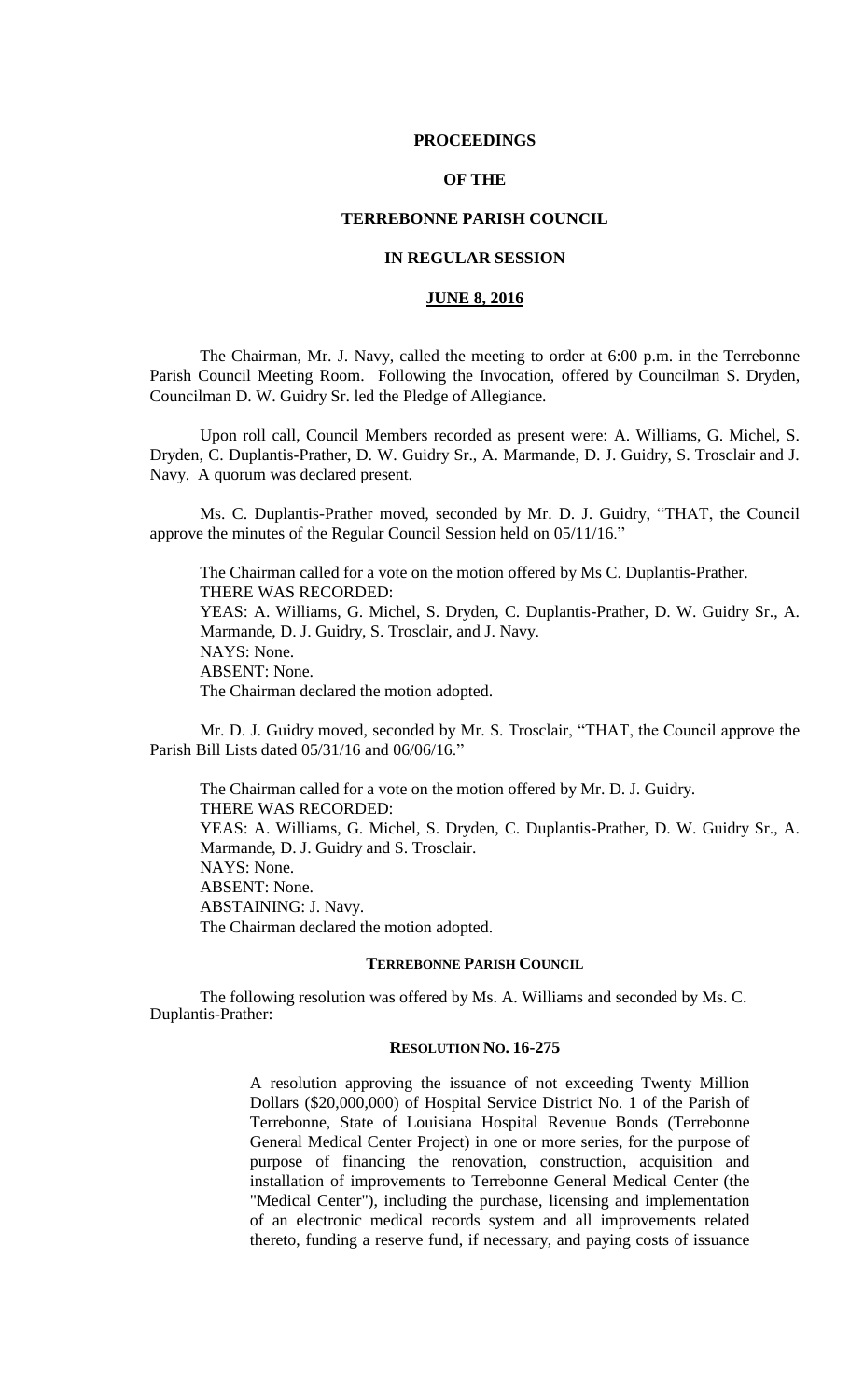of the Bonds; approving the issuance of the Bonds as qualified  $501(c)(3)$ bonds under the applicable provisions of the Internal Revenue Code; and providing for other matters in connection therewith.

**WHEREAS**, the Board of Commissioners of Hospital Service District No. 1 of the Parish of Terrebonne, State of Louisiana (the "Board"), acting as the governing authority of Hospital Service District No. 1 of the Parish of Terrebonne, State of Louisiana (the "District"), proposes to issue not exceeding Twenty Million Dollars (\$20,000,000) of Hospital Revenue Bonds (Terrebonne General Medical Center Project) in one or more series, on a taxable and/or tax-exempt basis (the "Bonds") maturing not later than 15 years from the date thereof, bearing interest at a fixed rate or rates not exceeding 6% per annum or variable rates not exceeding 12% per annum, payable solely from the income, revenues and receipts derived by the District from the operation of the Medical Center subject only to the payment of the reasonable and necessary expenses of operation of the Medical Center, for the purposes set forth above, and issued on a parity with the District's Hospital Revenue Refunding Bonds (Terrebonne General Medical Center Project) Series 2010 and Hospital Revenue Refunding Bonds (Terrebonne General Medical Center Project) Series 2013 (collectively, the "Outstanding Parity Bonds") unless it is determined by the purchaser that no reserve fund is required to be funded and no mortgage is required; and

**WHEREAS**, the Board has requested that the Terrebonne Parish Council of the Parish of Terrebonne, State of Louisiana (this "Parish Council"), acting as the governing authority of the Parish of Terrebonne, State of Louisiana, give its consent and authority for the District to issue, sell and deliver the Bonds; and

**WHEREAS**, as required by Article VI, Section 15 of the Constitution of the State of Louisiana of 1974, it is now the desire of this Parish Council to approve the issue, sale and delivery of the Bonds; and

**WHEREAS**, the District is required to issue the Bonds as qualified  $501(c)(3)$  Bonds under the applicable provisions of the Internal Revenue Code of 1986, as amended (the "Code"); and

**WHEREAS**, the provisions of Section 215 of the Tax Equity and Fiscal Responsibility Act of 1982 ("TEFRA") and Section 147(f) of the Code require that an applicable elected representative of a governmental unit approve the issuance of revenue bonds after a public hearing following reasonable public notice; and

**WHEREAS**, the District authorized the publication of a notice of public hearing (the "TEFRA Notice") relating to the Bonds; and

**WHEREAS**, the TEFRA Notice was published on May 24, 2016 in (i) *The Courier,* a newspaper published in Houma, Louisiana, and of general circulation in the Parish of Terrebonne, State of Louisiana, and (ii) *The Advocate*, a newspaper published in New Orleans, Louisiana, and of general circulation in the Parish of Jefferson, State of Louisiana, in a manner sufficient to inform the public and potential competitors of the subject, date and place of such public hearing; and

**WHEREAS**, pursuant to the terms of the TEFRA Notice, the Hospital, on behalf of the District, held a public hearing at the Medical Atrium Conference Room of the Hospital on June 8, 2016, at 9:00 a.m., at which the public was given an opportunity to be heard and at which no objections were received; and

**WHEREAS**, this Parish Council, as the elected legislative body of the Parish of Terrebonne, State of Louisiana, now further desires to approve the issuance of the Bonds under the applicable provisions of the Code in accordance with the aforesaid TEFRA requirements;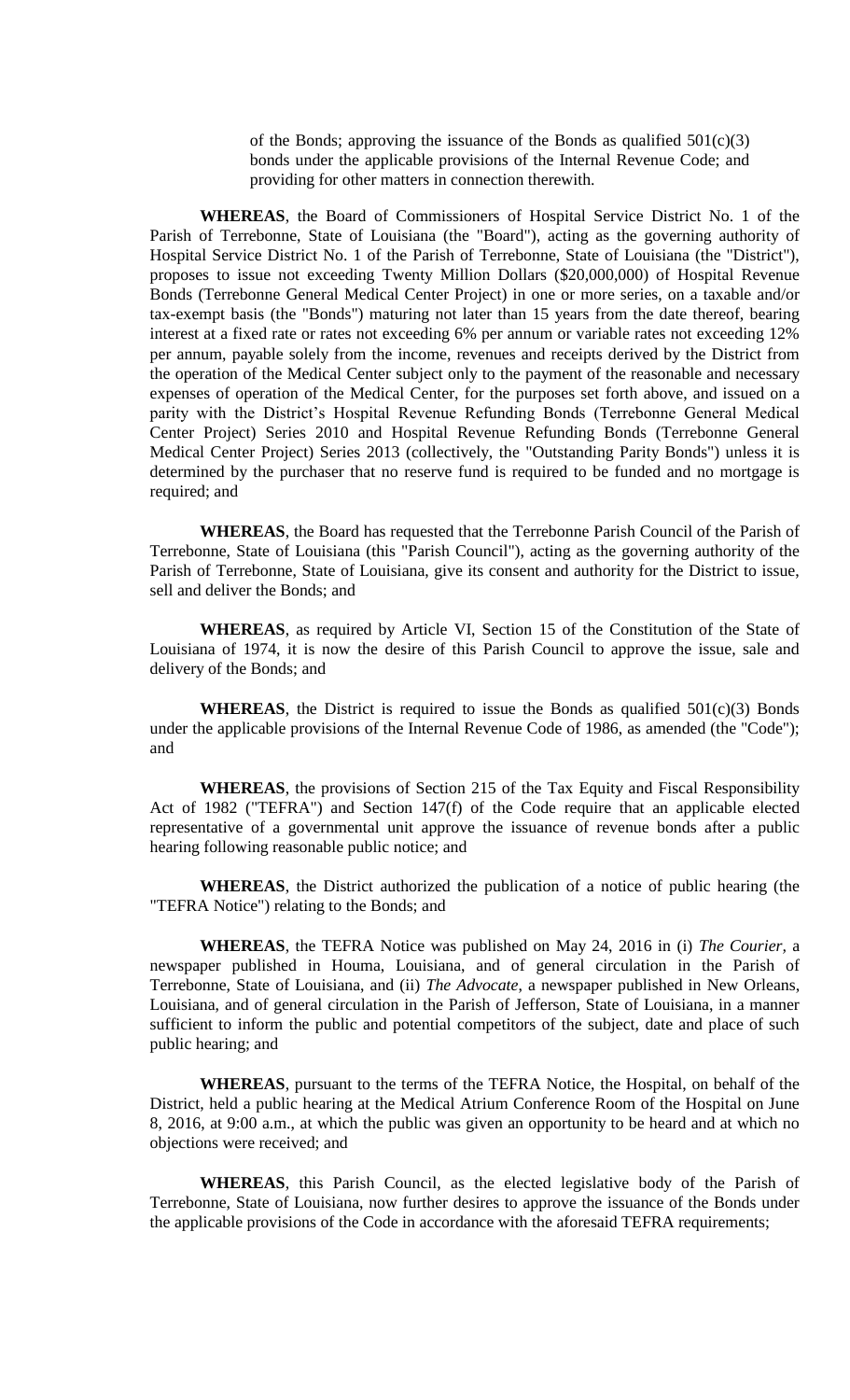**NOW, THEREFORE, BE IT RESOLVED** by the Terrebonne Parish Council of the Parish of Terrebonne, State of Louisiana, acting as the governing authority of the Parish of Terrebonne, State of Louisiana, that:

**SECTION 1.** In compliance with the provisions of Article VI, Section 15 of the Constitution of the State of Louisiana of 1974, and in accordance with the request of the District, this Parish Council does hereby consent to and authorize the District to issue, sell and deliver the Bonds, payable, equally with the Outstanding Parity Bonds, unless it is determined by the purchaser that no reserve fund is required to be funded or no mortgage is required, solely from the income, revenues and receipts derived by the District from the operation of the Medical Center subject only to the payment of the reasonable and necessary expenses of operation of the Medical Center. In addition, the Bonds may be secured by a Mortgage and Security Agreement Securing Future Advances, as amended and supplemented to reflect the issuance of the Bonds, which currently secures the Outstanding Parity Bonds.

**SECTION 2.** The Bonds are solely the obligations of the District and not the Parish of Terrebonne (the "Parish"), any political subdivision thereof, or this Parish Council. The Parish and this Parish Council shall not be liable in any manner for the payment of said Bonds, and no funds of the Parish or this Parish Council shall be pledged to the payment thereof.

**SECTION 3.** In accordance with the provisions of Section 215 of the TEFRA and Section 147(f) of the Code, the issuance of the Bonds as qualified  $501(c)(3)$  Bonds under the applicable provisions of the Code is hereby approved if it is determined to issue the Bonds on a tax-exempt basis.

THERE WAS RECORDED: YEAS: G. Michel, S. Dryden, C. Duplantis-Prather, D. W. Guidry, Sr., A. Marmande, D. J. Guidry, S. Trosclair, J. Navy, and A. Williams. NAYS: None. ABSTAINING: None. ABSENT: None. The Chairman declared the resolution adopted on this the 8th day of June 2016.

Terrebonne General Medical Center Chief Operating Officer Diane Yates, BPF Financial Services representative Dean Verret, Foley and Judell Bond Counsel representative Jaimee Boyd, and Ramen James Municipal Advisor Stephanie Ferry were present at tonight's meeting to support the aforementioned resolution.

Ms. Diane Yates explained that an electronic medical record is part of the new Health Care Act and that they are required to have certain aspects in medical records. She continued and explained that Terrebonne General's current medical record system is outdated and will be replaced with a new system that meets all the requirements of the Federal Government.

Councilwoman C. Duplantis-Prather expressed her support for the new medical records program and explained its many benefits for patients, staff and hospitals. She also thanked everyone involved for doing a great job.

\*Ms. A. Williams moved, seconded by Ms. C. Duplantis-Prather. The resolution was adopted.

Councilman G. Michel read aloud a proclamation proclaiming June 2016 as "Hayden's Swimming Pool Safety Awareness Month in Houma/Terrebonne".

Ms. Stephanie Thibodaux, mother of Hayden Davenport, accepted the proclamation; informed everyone of her continued efforts for a greater awareness of swimming pool safety; and also thanked the Council and Terrebonne Parish for their continued support to raise awareness.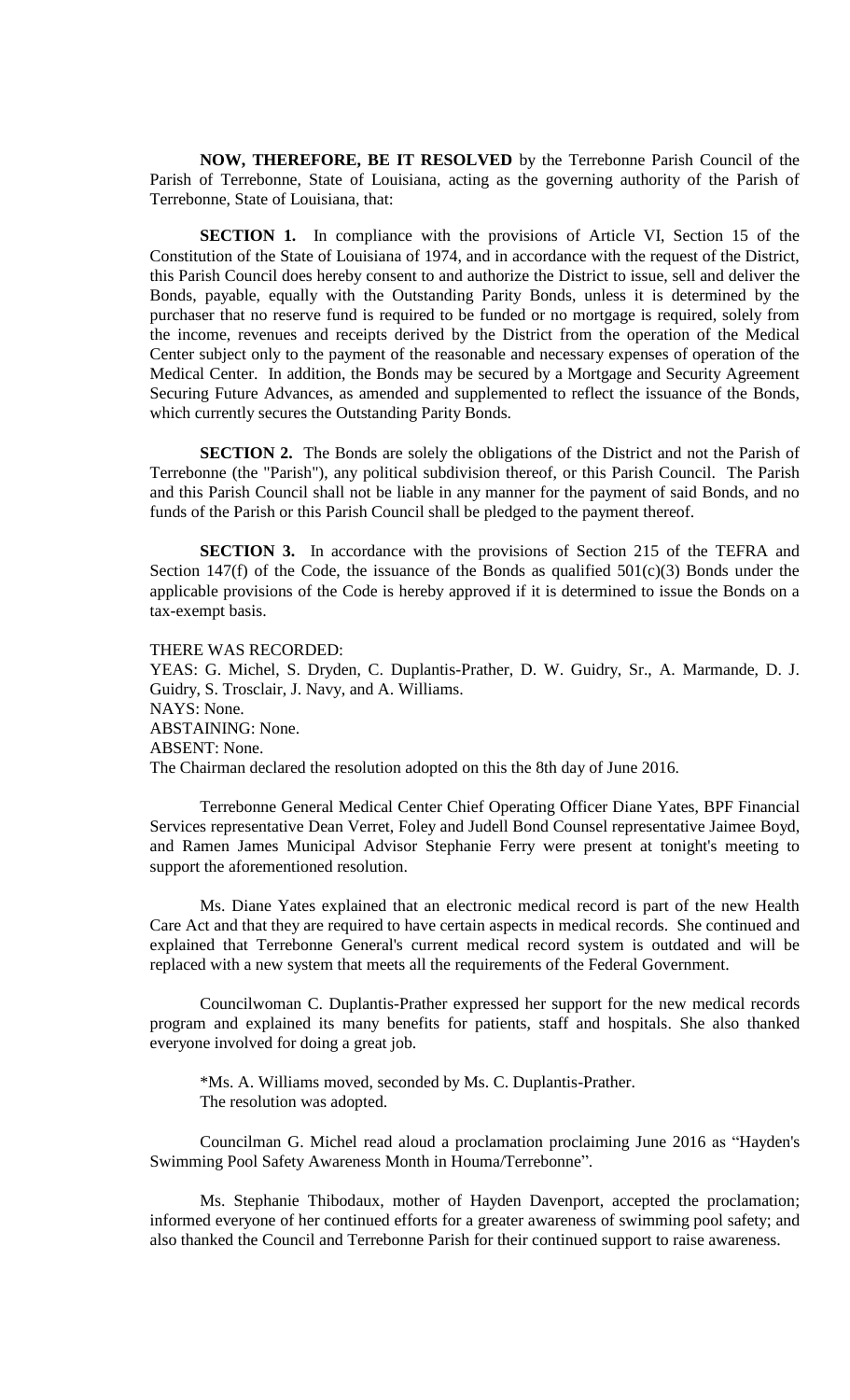Councilman G. Michel and Councilman S. Trosclair thanked Ms. Thibodaux for all of her efforts and stated that this recognition will help save others.

Councilman D. J. Guidry read aloud a commendation commending Mr. Gerald Schouest for his service as Chairman of the Coastal Zone Management & Restoration Advisory Committee and the citizens of Terrebonne Parish.

Mr. Schouest's family, wife - Mary Jane Schouest; daughters - Monica Schouest Breaux, Jackie Schouest Becnel, and Ann Schouest Hebert; son Dean Schouest, and son-in-law David Becnel accepted the commendation on his behalf. Mr. Dean Schouest explained that his father could not be present at tonight's proceedings due his present condition. He continued by thanking the Council for allowing his father to chase his passion. Mr. Schouest expressed that his father, Gerald Schouest, had a focus and passion for trying to save the wetlands.

Several Council members expressed their appreciation and gratitude for the many outstanding things Mr. Gerald Schouest has done for Terrebonne Parish.

Councilman D. W. Guidry Sr. read aloud a commendation recognizing and commending Public Works Operations Manager Perry Blanchard upon his retirement after many years of service to Terrebonne Parish Government.

Mr. Perry Blanchard thanked the Council, Parish Manager Al Levron, his family and several outstanding people he has worked with throughout his 34 years of service.

Each Council member expressed their appreciation to Mr. Blanchard; thanked him for the time and commitment he has given to Terrebonne Parish; wished him well on his retirement; and noted that he will be greatly missed.

Ms. A. Williams moved, seconded by Ms. C. Duplantis-Prather, "THAT, it now being 6:30 p.m., the Council open public hearings."

The Chairman called for a vote on the motion offered by Ms. A. Williams. THERE WAS RECORDED: YEAS: A. Williams, G. Michel, S. Dryden, C. Duplantis-Prather, D. W. Guidry Sr., A. Marmande, D. J. Guidry, S. Trosclair, and J. Navy. NAYS: None. ABSENT: None. The Chairman declared the motion adopted.

The Chairman recognized the public for comments on the following:

A. An ordinance approving the issuance of a Certificate of Public Convenience and Necessity to B&J's Cab LLC.

There were no comments from the public on the aforementioned proposed ordinance.

Councilman S. Trosclair explained that he spoke to Parish Manager Al Levron and Planning and Zoning Director Chris Pulaski regarding the aforementioned proposed ordinance and that it will need to be continued to the next meeting due to discrepancies with insurance fillings.

Mr. S. Trosclair moved, seconded by Mr. G. Michel, "THAT, the Council continue Agenda Item 6:30 A - An ordinance approving the issuance of a Certificate of Public Convenience and Necessity to B&J's Cab LLC until the next Council meeting on June 22, 2016."

The Chairman called for a vote on the motion offered by Mr. S. Trosclair.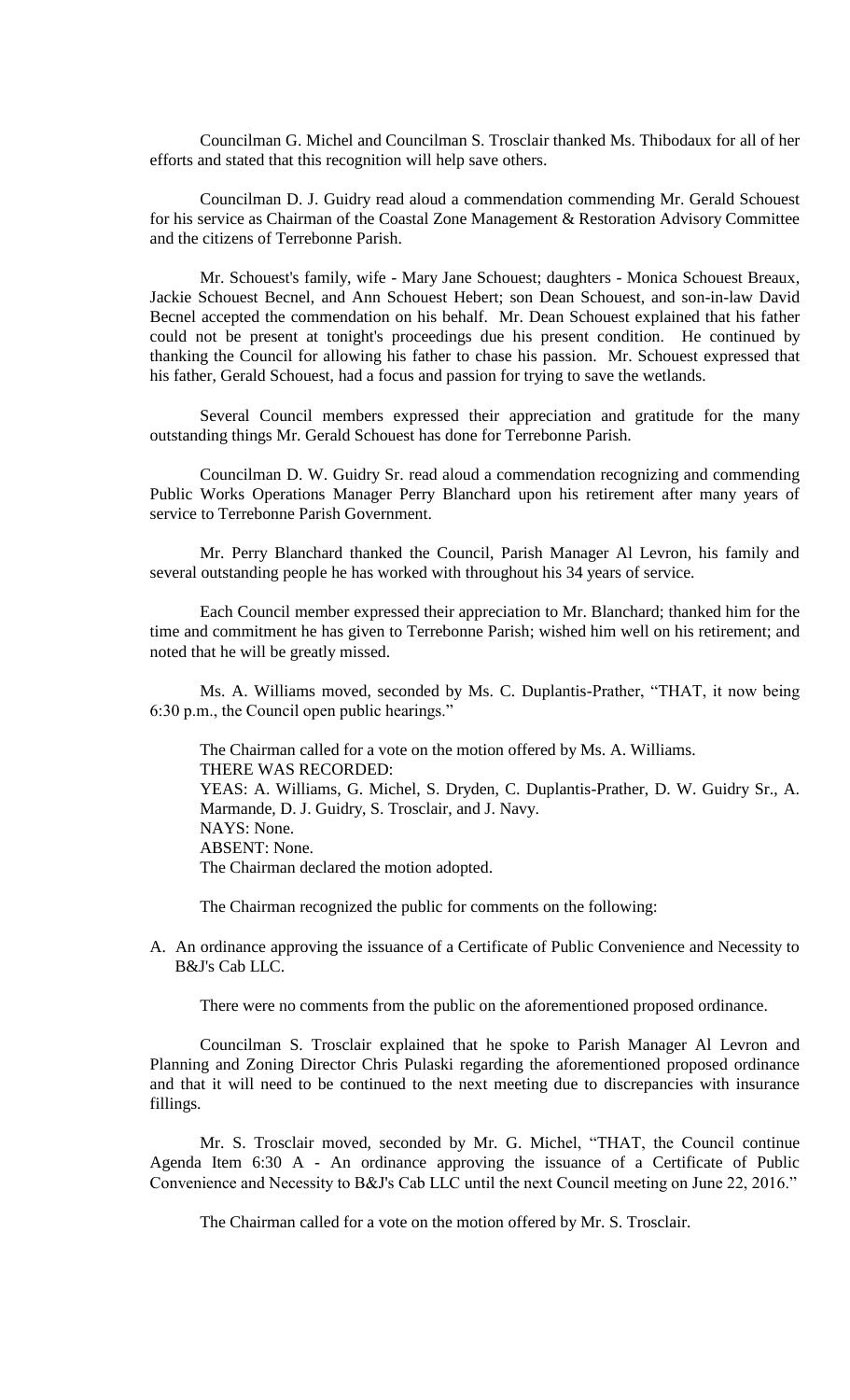THERE WAS RECORDED: YEAS: A. Williams, G. Michel, S. Dryden, C. Duplantis-Prather, D. W. Guidry Sr., A. Marmande, D. J. Guidry, S. Trosclair, and J. Navy. NAYS: None. ABSENT: None. The Chairman declared the motion adopted.

The Chairman recognized the public for comments on the following:

B. An ordinance to declare one (1) 1998 XL4100 Gradall from the Gravity Drainage Division, with a value in excess of \$5,000, as surplus and authorizing said items to be disposed of through legally approved methods.

There were no comments from the public on the aforementioned proposed ordinance.

Mr. D. J. Guidry moved, seconded by Mr. S. Trosclair, "THAT, the Council close the aforementioned public hearing."

The Chairman called for a vote on the motion offered by Mr. D. J. Guidry. THERE WAS RECORDED: YEAS: A. Williams, G. Michel, S. Dryden, C. Duplantis-Prather, D. W. Guidry Sr., A. Marmande, D. J. Guidry, S. Trosclair, and J. Navy. NAYS: None. ABSENT: None. The Chairman declared the motion adopted.

OFFERED BY: Mr. D. J. Guidry SECONDED BY: Mr. S. Trosclair

## **ORDINANCE NO. 8711**

An Ordinance to declare equipment with a value of Five Thousand Dollars (\$5,000.00) or greater from the Road and Bridge Division of the Public Works Department as surplus as described in the attached Exhibit "A" and authorizing said item to be disposed of by public bid, negotiated sale, junked or by any other legally approved method.

# **SECTION I**

**WHEREAS**, the movable property listed in the attached Exhibit "A" has a value of \$5,000.00 or greater as indicated by the value set out next to the item on the attached Exhibit A; and

## **SECTION II**

**NOW THEREFORE BE IT ORDAINED** that the Terrebonne Parish Council, on behalf of the Terrebonne Parish Consolidated Government, does hereby declare the attached Exhibit "A" surplus and authorizes the Parish President to dispose of said item(s) by public bid, negotiated sale, junked or by any other legally approved method.

## **SECTION III**

If any word, clause, phrase, section or other portion of this ordinance shall be declared null, void, invalid, illegal, or unconstitutional, the remaining words, clauses, phrases, sections and other portions of this ordinance shall remain in force and effect, the provisions of this ordinance hereby being declared to be severable.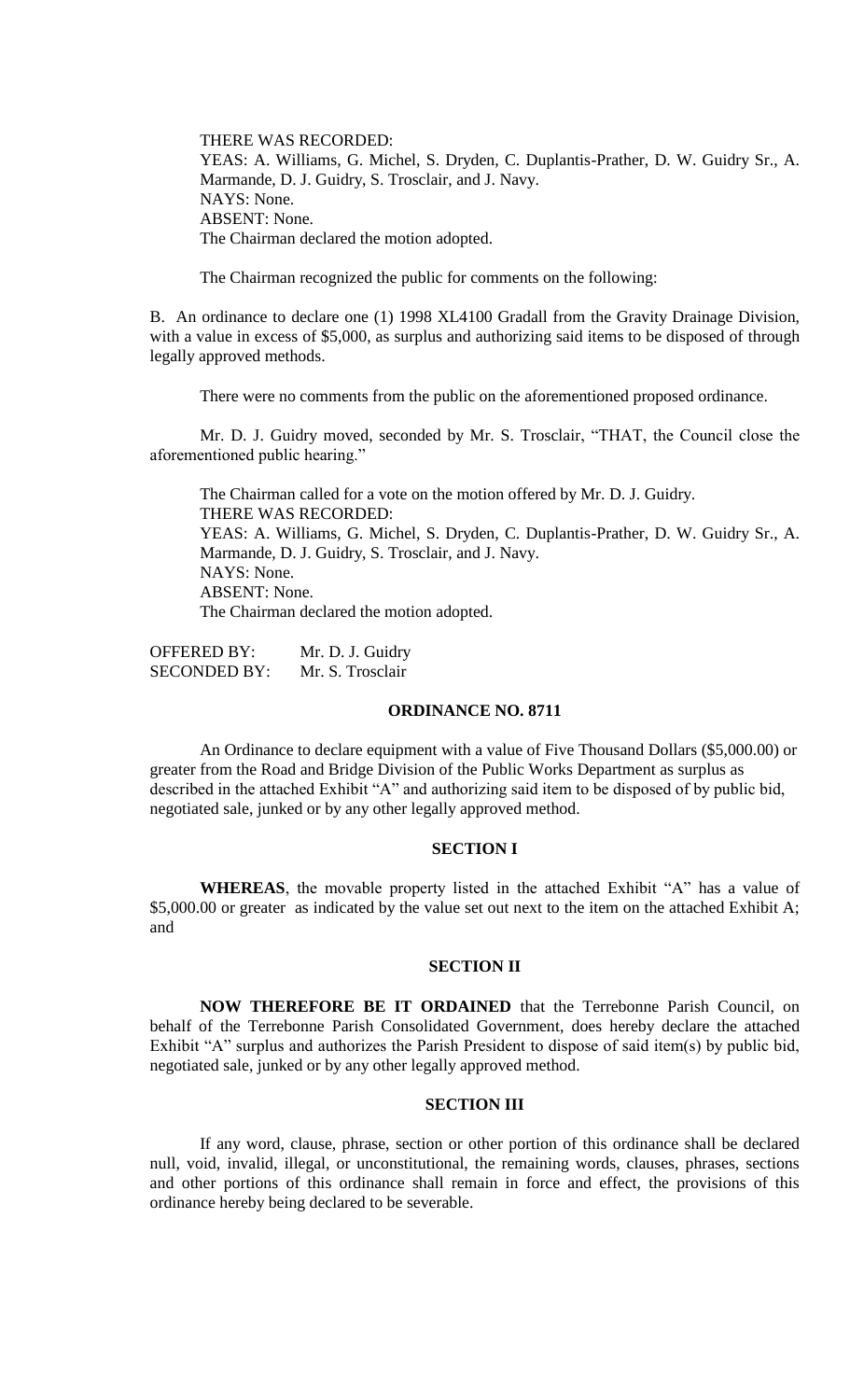### **SECTION IV**

This ordinance shall become effective upon approval by the Parish President or as otherwise provided in Section 2-13 (b) of the Home Rule Charter for a Consolidated Government for Terrebonne Parish, whichever occurs sooner.

This ordinance, having been introduced and laid on the table for two weeks, was voted upon as follows:

## THERE WAS RECORDED:

YEAS: A. Williams, G. Michel, S. Dryden, C. Duplantis-Prather, D.W. Guidry, Sr., A. Marmande, D. J. Guidry, S. Trosclair and J. Navy. NAYS: None. NOT VOTING: None. ABSTAINING: None. ABSENT: None. The Chairman declared the ordinance adopted on this the 8th day of June 2016.

# **Exhibit "A" Surplus May 2016 (Value of \$5,000.00 or Greater)**

#### **Gravity Drainage:**

1 – 1998 XL4100 Gradall (Unit# 3272) / \$25,000.00

The Chairman recognized the public for comments on the following:

- C. An ordinance to amend the 2016 Adopted Operating Budget and 5-Year Capital Outlay Budget of the Terrebonne Parish Consolidated Government for the following items and to provide for related matters:
	- I. East Houma/East Park Walking Trails, \$122,000
	- II. Multi Task Force Grant Award, \$27,500
	- III. CDBG Program, (\$32,037)
	- IV. HOME Investment Partnerships Program, (\$24,339).

There were no comments from the public on the aforementioned proposed ordinance.

Ms. C. Duplantis-Prather moved, seconded by Mr. D. J. Guidry, "THAT, the Council close the aforementioned public hearing."

The Chairman called for a vote on the motion offered by Ms. C. Duplantis-Prather. THERE WAS RECORDED: YEAS: A. Williams, G. Michel, S. Dryden, C. Duplantis-Prather, D. W. Guidry Sr., A. Marmande, D. J. Guidry, S. Trosclair, and J. Navy. NAYS: None. ABSENT: None.

The Chairman declared the motion adopted.

OFFERED BY: Mr. S. Trosclair SECONDED BY: Ms. C. Duplantis-Prather

# **ORDINANCE NO. 8712**

AN ORDINANCE TO AMEND THE 2016 ADOPTED OPERATING BUDGET AND 5-YEAR CAPITAL OUTLAY BUDGET OF THE TERREBONNE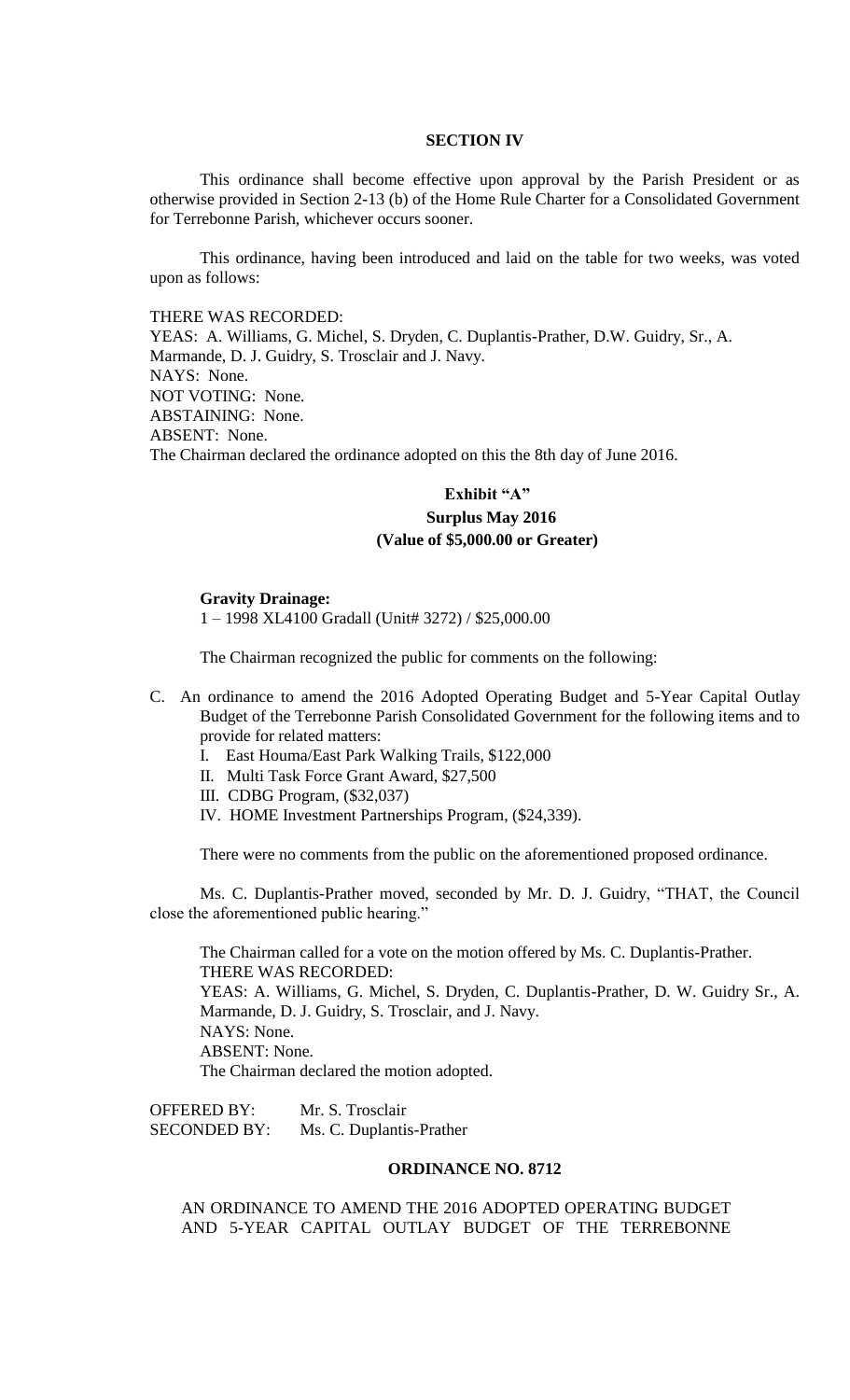# PARISH CONSOLIDATED GOVERNMENT FOR THE FOLLOWING ITEMS AND TO PROVIDE FOR RELATED MATTERS.

- **I.** EAST HOUMA/EAST PARK WALKING TRAILS, \$122,000
- **II.** MULTI TASK FORCE GRANT AWARD, \$27,500
- **III.** CDBG PROGRAM, (\$32,037)
- **IV.** HOME INVESTMENT PARTNERSHIPS PROGRAM, (\$24,339)

# **SECTION I**

**WHEREAS,** the Louisiana Department of Transportation & Development (DOTD) has entered into an Entity/State Agreement with Terrebonne Parish Consolidated Government on the Bayou Terrebonne East SW Project, Phase 2 (East Houma/East Park Walking Trails Project), and

**WHEREAS**, the project will consist of the construction of approximately 1,300 linear feet of sidewalks in the southbound right-of-way of the LA 24 bridge over the Intercoastal Waterway between Main Street and Bayou Terrebonne and related work, and

**WHEREAS**, DOTD agrees to pay \$122,000 which is 80% of the construction cost.

**NOW, THEREFORE BE IT ORDAINED**, by the Terrebonne Parish Council, on behalf of the Terrebonne Parish Consolidated Government, that the 2016 Adopted Operating Budget and 5-Year Capital Outlay Budget be amended for the Houma/East Park Walking Trails Project. (Attachment A)

## **SECTION II**

**WHEREAS**, the Parish received funds from Louisiana Commission on Law Enforcement for the Multi Task Grant Award 2016 (Grant #3124) for \$27,500, and

**WHEREAS**, the Multi Task Grant Award 2016 (Grant #3124) funds will provide for joint policing efforts between the Houma Police Department and Assumption Parish Sheriff's Office relating to substance abuse criminal activities, and

**WHEREAS**, the Multi Task Grant Award 2016 (Grant #3124) funds will cover overtime cost of the Houma Police Department and Assumption Parish Sheriff's Office Deputies for grant eligible policing efforts.

**NOW, THEREFORE BE IT FURTHER ORDAINED**, by the Terrebonne Parish Council, on behalf of the Terrebonne Parish Consolidated Government, that the 2016 Adopted Operating Budget be amended to reflect the funding of the Multi Task Force Grant Award. (Attachment B)

### **SECTION III**

**WHEREAS**, the Parish receives an entitlement from CDBG Program yearly; and

**WHEREAS**, at the time of the 2016 budget process, the 2015 amount of entitlement was used for the 2016 budget year's estimate, and

**WHEREAS**, at this time, the Parish received an update on its allotted amount which needs to be adjusted to the actual grant resulting in a decrease in the amount of \$63,957.

**NOW, THEREFORE BE IT FURTHER ORDAINED**, by the Terrebonne Parish Council, on behalf of the Terrebonne Parish Consolidated Government, that the 2016 Adopted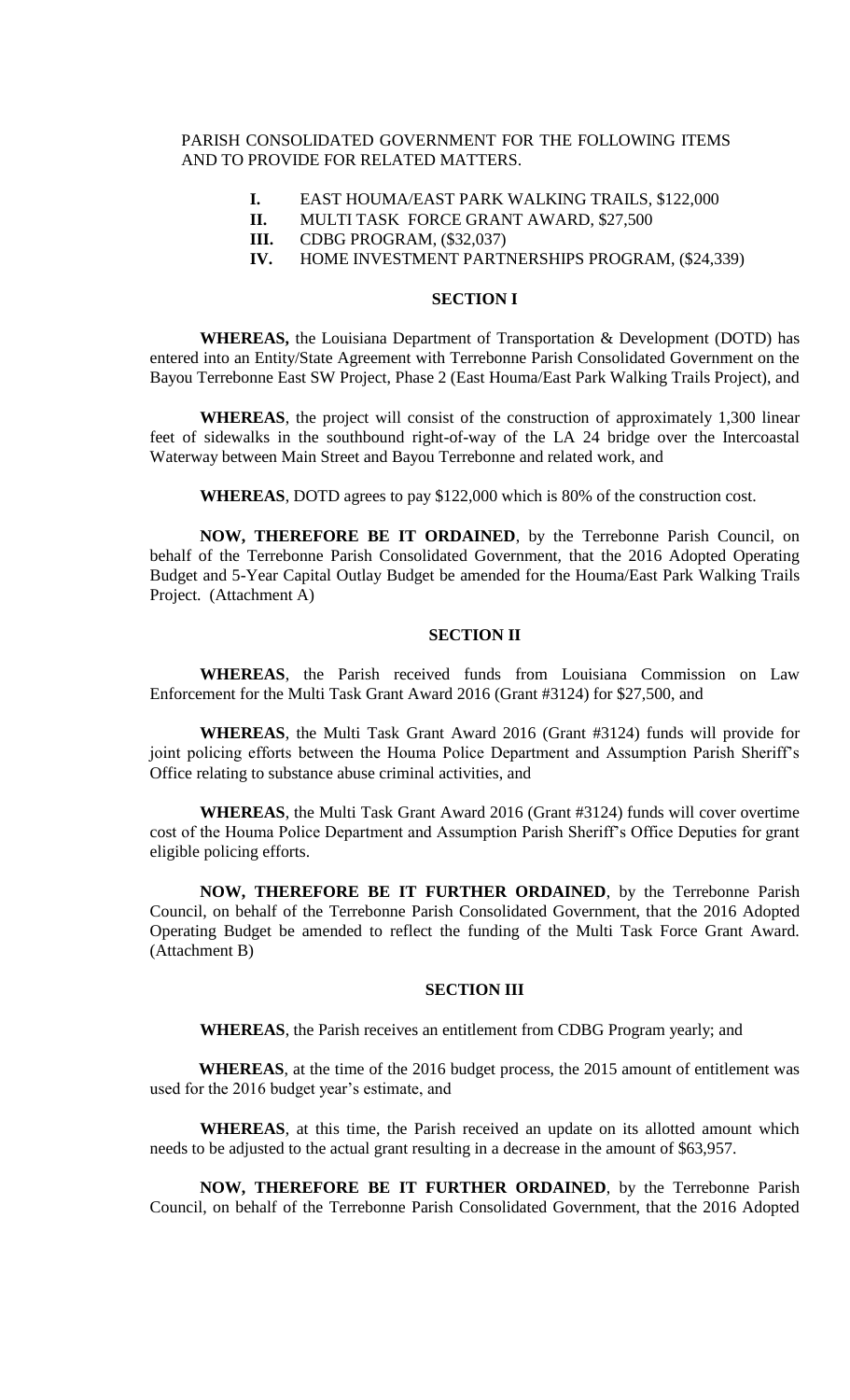Budget of the Terrebonne Parish Consolidated Government be amended for the CDBG Program. (Attachment C)

## **SECTION IV**

**WHEREAS**, the Parish receives an entitlement from HOME Investment Partnerships Program yearly; and

**WHEREAS**, at the time of the 2016 budget process, the 2015 amount of entitlement is used for the 2016 budget estimate, and

**WHEREAS**, at this time, the Parish received an update on its allotted amount and the budget needs to be adjusted to the actual grant resulting in a decrease in the amount of \$24,339.

**NOW, THEREFORE BE IT FURTHER ORDAINED**, by the Terrebonne Parish Council, on behalf of the Terrebonne Parish Consolidated Government, that the 2016 Adopted Budget of the Terrebonne Parish Consolidated Government be amended for the HOME Investment Partnerships Program. (Attachment D)

## **SECTION V**

If any word, clause, phrase, section or other portion of this ordinance shall be declared null, void, invalid, illegal, or unconstitutional, the remaining words, clauses, phrases, sections and other portions of this ordinance shall remain in full force and effect, the provisions of this ordinance hereby being declared to be severable.

### **SECTION VI**

This ordinance shall become effective upon approval by the Parish President or as otherwise provided in Section 2-13(b) of the Home Rule Charter for a Consolidated Government for Terrebonne Parish, whichever occurs sooner.

This ordinance, having been introduced and laid on the table for at least two weeks, was voted upon as follows:

THERE WAS RECORDED: YEAS: A. Williams, G. Michel, S. Dryden, C. Duplantis-Prather, D.W. Guidry, Sr., A. Marmande, D. J. Guidry, S. Trosclair and J. Navy. NAYS: None. NOT VOTING: None. ABSTAINING: None. ABSENT: None. The Chairman declared the ordinance adopted on this the 8th day of June 2016.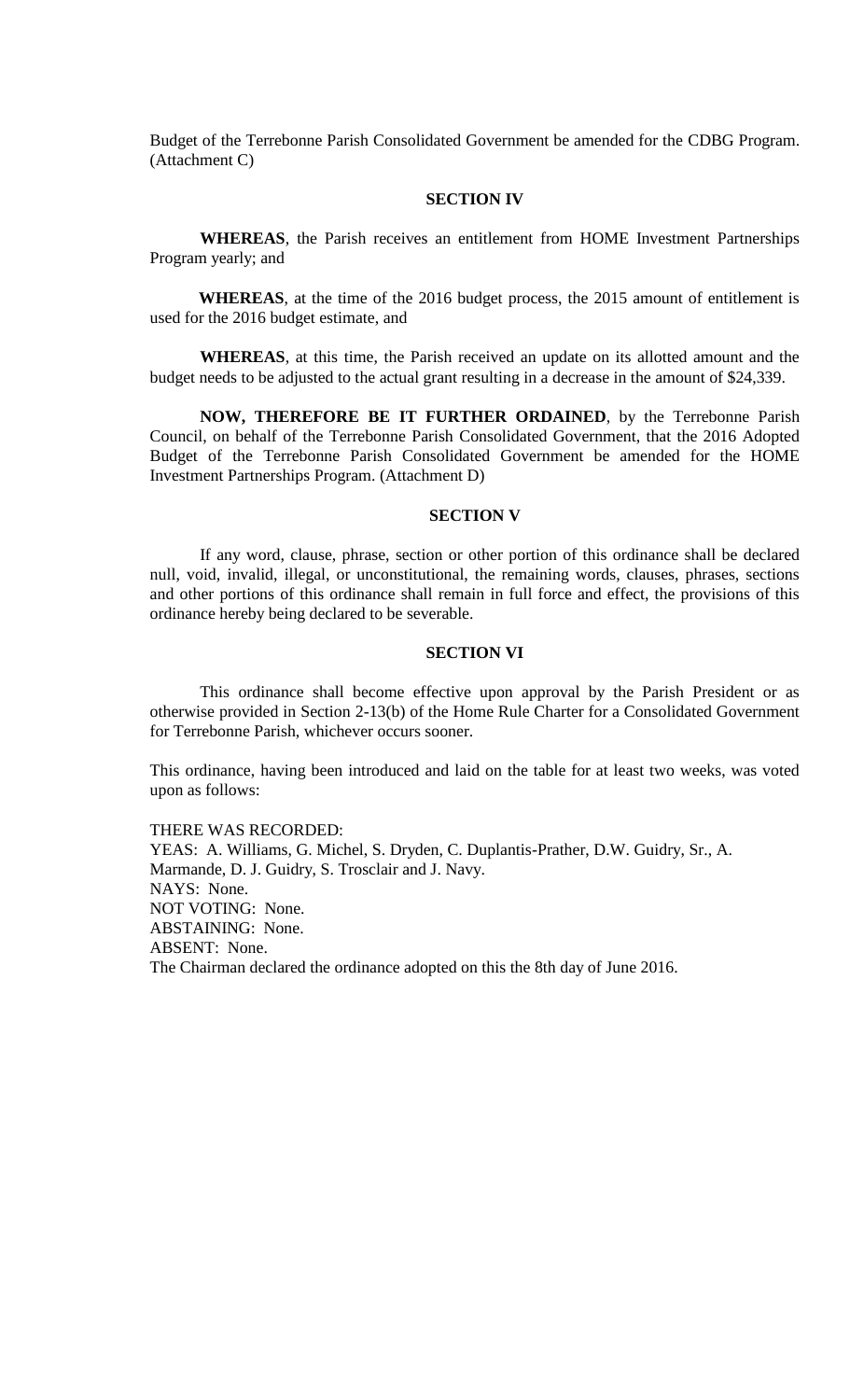# **ATTACHMENT A - East Houma/lEast Park Walking Trails**

|                                     | 2016           |               |           |
|-------------------------------------|----------------|---------------|-----------|
|                                     | <b>Adopted</b> | <b>Change</b> | Amended   |
|                                     |                |               |           |
| East Houma/East Park Walking Trails | 99,962         | 122,000       | 221.962   |
| DOTD-E HMA/ E Park Walking Trails   | (96,073)       | (122,000)     | (218,073) |

# **ATTACHMENT B - Multi Task Force Grant Award**

| 2016           |               |          |
|----------------|---------------|----------|
| <b>Adopted</b> | <b>Change</b> | Amended  |
|                |               |          |
| -              | (27,500)      | (27,500) |
| -              | 13,750        | 13,750   |
| -              | 13,750        | 13,750   |
|                |               |          |

# **ATTACHMENT C - CDBG PROGRAM**

|                                      | 2016           |               |           |
|--------------------------------------|----------------|---------------|-----------|
|                                      | <b>Adopted</b> | <b>Change</b> | Amended   |
|                                      |                |               |           |
| Salaries - Allocated                 | 91,714         | (4, 285)      | 87,429    |
| <b>Grant Fringe Benefits</b>         | 30,518         | (4, 286)      | 26,232    |
| Salaries & Wages                     | 352,322        | 12,524        | 364,846   |
| Housing Rehab/IReconstruction        | 594,972        | (84, 273)     | 510,699   |
| <b>Head Start Program</b>            | 12,000         | (1,000)       | 11,000    |
| <b>CDBG-Current Year Entitlement</b> | (858,352)      | 17,363        | (840,989) |
| Fund Balance (decrease)              | N/A            | 63,957        | N/A       |

# **ATTACHMENT D - HOME Investment Partnerships Program**

|                              |                | 2016          |            |
|------------------------------|----------------|---------------|------------|
|                              | <b>Adopted</b> | <b>Change</b> | Amended    |
| Salaries - Allocated         | 18,280         | (5,321)       | 12,959     |
| Fringes - Allocateed         | 8,627          | (5,322)       | 3,305      |
| <b>Janitorial Contract</b>   | 14,840         | (14,400)      | 440        |
| CHDO Loan Program            | 150,621        | (1,057)       | 149,564    |
| Housing Rehab-Reconstruction | 126,898        | (5,285)       | 121,613    |
| HUD HOME Program             | (222, 531)     | 7,046         | (215, 485) |
| Fund Balance (decrease)      | N/A            | 24,339        | N/A        |

The Chairman recognized the public for comments on the following:

Ms. C. Duplantis-Prather moved, seconded by Mr. S. Trosclair, "THAT, the Council continue with the regular order of business."

The Chairman called for a vote on the motion offered by Ms. C. Duplantis-Prather. THERE WAS RECORDED: YEAS: A. Williams, G. Michel, S. Dryden, C. Duplantis-Prather, D. W. Guidry Sr., A. Marmande, D. J. Guidry, S. Trosclair, and J. Navy. NAYS: None. ABSENT: None. The Chairman declared the motion adopted.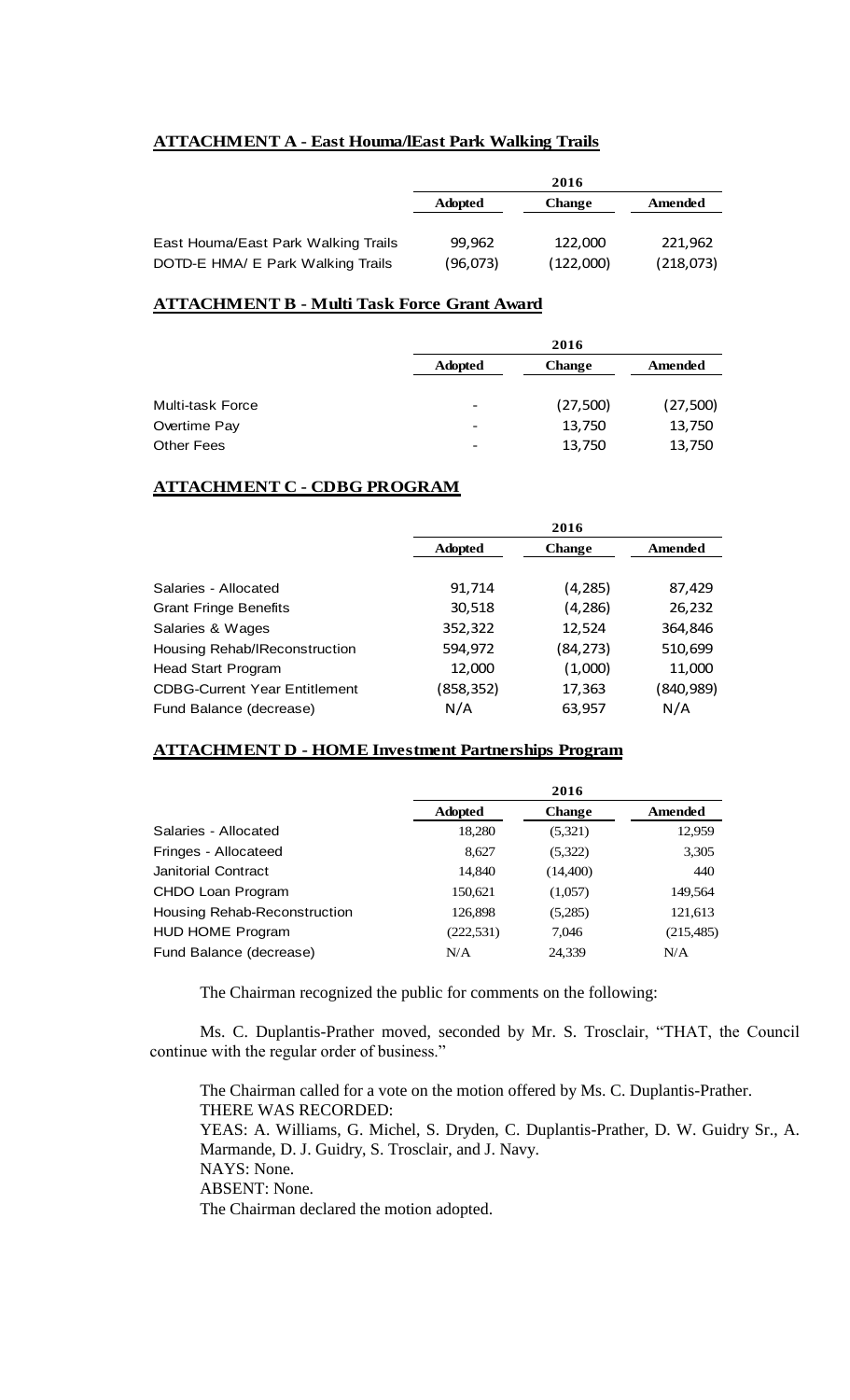| <b>OFFERED BY:</b>  | MR. D. J. GUIDRY |
|---------------------|------------------|
| <b>SECONDED BY:</b> | MS. A. WILLIAMS  |

### **RESOLUTION NO. 16-276**

# A RESOLUTION AUTHORIZING THE PARISH PRESIDENT TO EXECUTE A COOPERATIVE ENDEAVOR AGREEMENT BETWEEN THE TERREBONNE PARISH CONSOLIDATED GOVERNMENT AND THE REGIONAL MILITARY MUSEUM FOUNDATION

**WHEREAS,** Article VII, Section 14 of the Louisiana Constitution provides that, "[F]or a public purpose, the state and its political subdivision or political corporations may engage in cooperative endeavors with each other, with the United States or its agencies, or with any public or private association, corporation or individual"; and

**WHEREAS,** MUSEUM has identified an F4 aircraft and is willing to facilitate installation of the aircraft at the museum location in Houma, LA; and

**WHEREAS,** the purpose of this agreement is to enhance the recreation and cultural education of the citizens of Terrebonne Parish; and

**WHEREAS,** it is in the best interest of all parties that a contract setting forth the agreement and allocation of responsibilities between the parties be executed; and

**WHEREAS,** TPCG finds that its expenditure according to the terms of this cooperative endeavor, taken as a whole, is not gratuitous, and that it has a demonstrable, objective, and reasonable expectation of receiving at least the equivalent value in exchange for the expenditure of its public funds; and

**NOW THEREFORE BE IT RESOLVED** that the Terrebonne Parish Consolidated Government hereby authorizes its Parish President to execute any and all documents necessary to effectuate this Cooperative Endeavor Agreement in accordance with substantially the same terms as the attached documents, as approved by the Parish Attorney.

THERE WAS RECORDED:

YEAS: S. Trosclair, J. Navy, A. Williams, G. Michel, S. Dryden, C. Duplantis-Prather and D.W. Guidry, Sr., A. Marmande, and D.J. Guidry. NAYS: None. ABSTAINING: None. ABSENT: None. The Chairman declared the resolution adopted on this the  $8<sup>th</sup>$  day of June 2016.

Mr. C. J. Christ, Chairman and CEO for the Regional Military Museum Foundation, stated that that they have an opportunity and an offer from the United States Air Force to have a F-4 Phantom, Vietnam military jet airplane from Shiloh, Illinois Air Force Base, loaned to them for display at the Regional Military Museum. He asked the Council for their support on this agreement between the Parish President and the United Stated Air Force.

Councilman D. J. Guidry explained that he, a Military Veteran, worked on F-4 Phantom's during his service and was stationed Shiloh, Illinois Air Force Base; and noted that this is a great honor for Terrebonne Parish.

The Chairman read aloud that Agenda Item 2A - Mr. Mark Jeff wishes to address the Council relative to washers and dryers outside at 524 and 525 Roselawn Avenue, was pulled from the agenda per Mr. Jeff's request.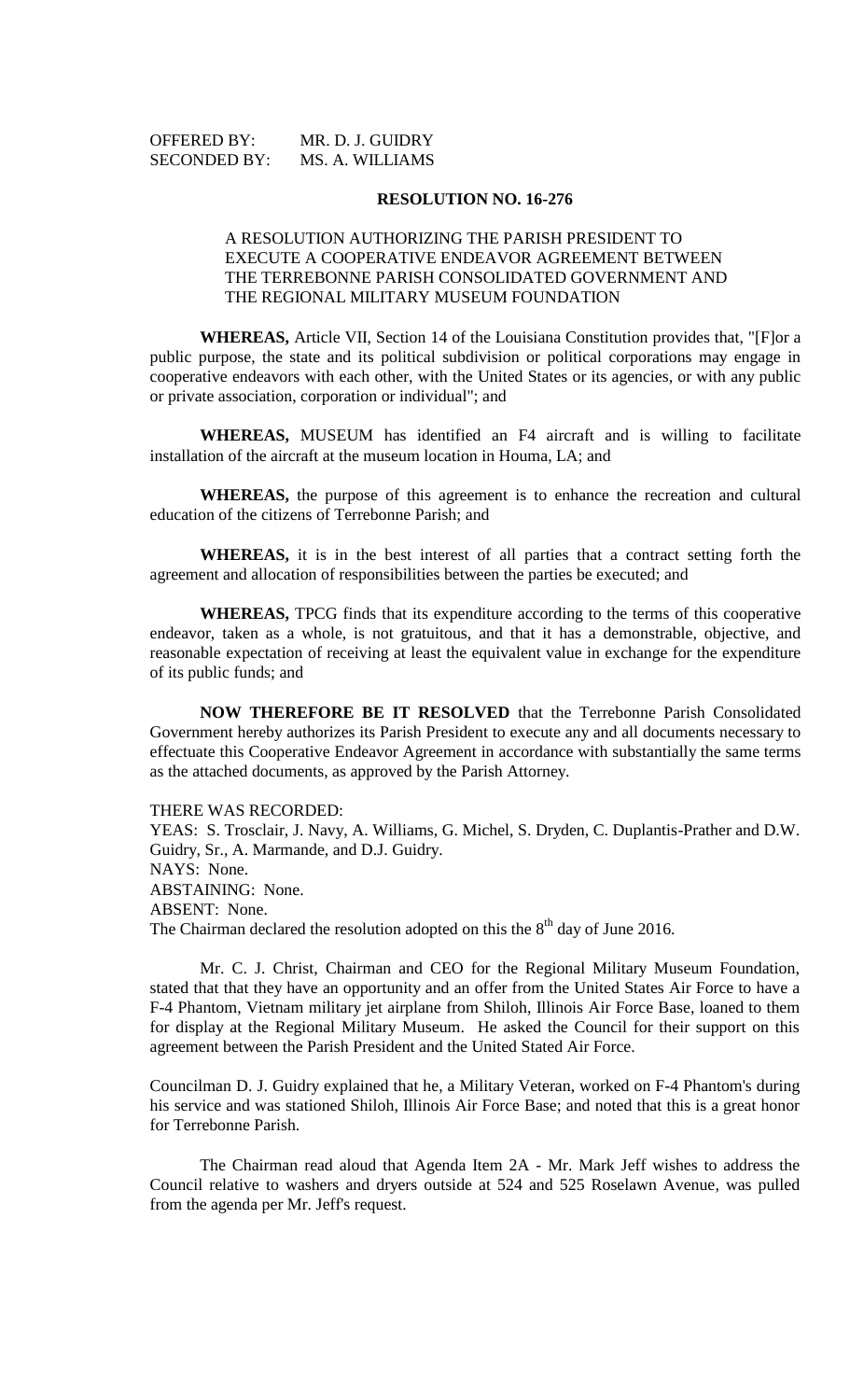The Chairman acknowledged Mr. Neil Clark, President/GM of Environmental Response Services, National Bio-CARE, who informed the Council on Environmental Response Services "Commitment to Community" program in Terrebonne/Houma and stated that in a few weeks they will be submitting an application for approval to open their office. Mr. Clark informed the Council of the many donations the "Commitment to Community" program has made throughout the Parish.

Mr. Clark continued and explained that he and his wife visited, made a donation and adopted a pet from the Terrebonne Parish Animal Shelter. He added that they were also able to provide the shelter with free sharps disposal, for their needles, at no charge to the shelter or Terrebonne Parish. Mr. Clark stated that the following week, on March 23, both he and his wife were set to address the Council regarding the aforementioned program; however, his wife was involved in a fatal accident while on her way to the Council meeting. He explained that he will continue to follow through with his wife's focus and asked the Council to look for organizations that could benefit from donations that his program can assist with.

Several Council members expressed their appreciation and condolences for Mr. Clark's late wife and thanked him for continuing his efforts to give back to the community.

The Chairman acknowledged Ms. Allison Moreau, a resident of 134 Godchaux Drive, who addressed the Council relative to the matter of drainage. Ms. Moreau explained that she would have never purchased a home with a 25 foot servitude, that she had drainage problems before her fence was built and that the Parish has not done anything with said servitude since obtaining it in 1992. Ms. Moreau continued and stated that, in her opinion, she feels as though the subdivision plans were altered, and that she should have been made aware of the servitude and drainage issues prior to purchasing her home.

Mr. D. J. Guidry moved, seconded by Mr. D. W. Guidry Sr., "THAT, the Council extend Ms. Moreau's time an additional minute."

The Chairman called for a vote on the motion offered by Mr. D. J. Guidry. THERE WAS RECORDED: YEAS: A. Williams, G. Michel, S. Dryden, C. Duplantis-Prather, D. W. Guidry Sr., A. Marmande, D. J. Guidry, S. Trosclair, and J. Navy. NAYS: None. ABSENT: None. The Chairman declared the motion adopted.

Ms. Moreau expressed her concerns relative to the situation with the drainage in her subdivision that existed before she purchased the home.

The Chairman acknowledged Mr. Floyd Bergeron, a Houma resident, who addressed the Council relative to the matter of taxes. Mr. Bergeron explained that several entities who currently receive millages have millions of dollars in their accounts and asked the Council to be sure these entities are in need of the roll forward millages before moving forward with the proposed 2016 millage rates.

Ms. A. Williams moved, seconded by Ms. C. Duplantis-Prather, "THAT, the Council extend Mr. Bergeron's time an additional minute."

The Chairman called for a vote on the motion offered by Ms. A. Williams. THERE WAS RECORDED: YEAS: A. Williams, G. Michel, S. Dryden, C. Duplantis-Prather, D. W. Guidry Sr., A. Marmande, D. J. Guidry, S. Trosclair, and J. Navy. NAYS: None. ABSENT: None.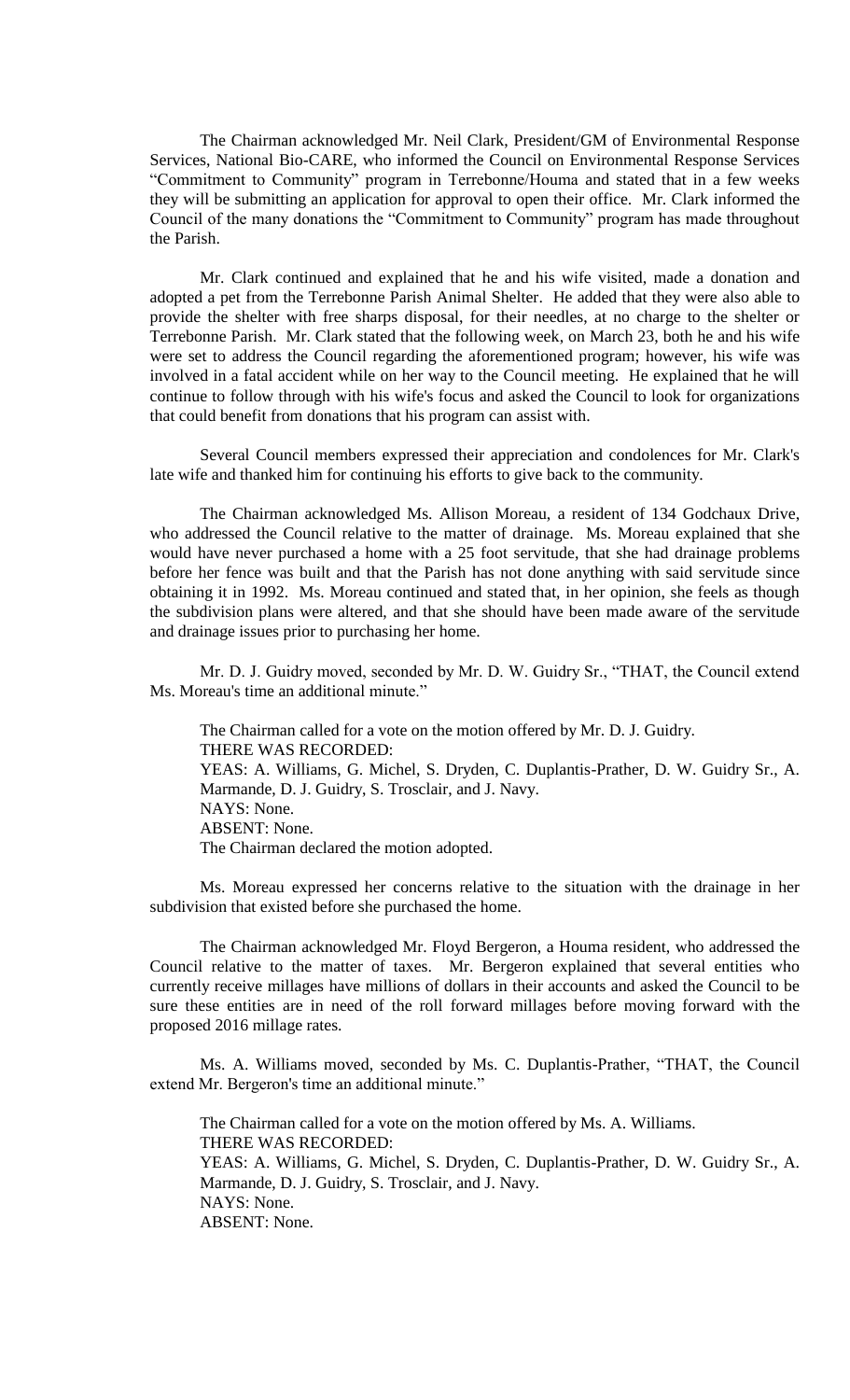The Chairman declared the motion adopted.

Mr. Bergeron continued and explained that he believes the decline in the economy is not over and will continue to get worst within the next few months and urged the Council to decrease the Parishes operating budget.

Councilman G. Michel thanked Mr. Bergeron for his comments and interest in Government.

The Chairman called for a report on the Budget and Finance Committee meeting held on 06/06/16, whereupon the Committee Chairwoman noting ratification of minutes, calls public hearings on June 22, 2016 and July 13, 2016 at 6:30 p.m., rendered the following:

### BUDGET & FINANCE COMMITTEE

#### JUNE 6, 2016

The Chairwoman, Arlanda Williams, called the Budget & Finance Committee meeting to order at 5:32 p. m. in the Terrebonne Parish Council Meeting Room with an Invocation offered by Committee member S. Dryden and the Pledge of Allegiance led by Committee member D. J. Guidry. Upon roll call, Committee Members recorded as present were: A. Williams, G. Michel, S. Dryden, C. Duplantis-Prather, D. W. Guidry, Sr., A, Marmande, D. J. Guidry, S. Trosclair and J. Navy. A quorum was declared present.

OFFERED BY: MS. C. DUPLANTIS-PRATHER SECONDED BY: MR. G. MICHEL

# **RESOLUTION NO: 16-277**

**WHEREAS**, on May 10, 2016 bids were received by the Terrebonne Parish Consolidated Government for Bid 16-OEPEMG-19 Hotel Accommodations in Support Of Emergency Operations, and

**WHEREAS**, after careful review the Purchasing Division and Earl Eues, Director of the Office Homeland Security and Emergency Preparedness it has been determined that the sole bidder, Plantation Inn, should be rejected for failure comply with the "Requirements and Instructions for Bidders" and request authorization to re-bid at a later date, and

**WHEREAS**, Parish Administration concurs with the recommendation to reject the bid of Plantation Inn for Bid 16-OEPEMG-19 Hotel Accommodations in Support Of Emergency Operations and authorizes re-bid as per attached documents, and

**NOW, THEREFORE BE IT RESOLVED**, by the Terrebonne Parish Council, on behalf of the Terrebonne Parish Consolidated Government, that the recommendation of the Parish Administration for hotel accommodations be approved, as per attached documents

THERE WAS RECORDED: YEAS: J. Navy, A. Williams, G. Michel, S. Dryden, C. Duplantis-Prather, D. W. Guidry, Sr., A. Marmande, D. J. Guidry, and S. Trosclair. NAYS: None. ABSTAINING: None. ABSENT: None. The Chairman declared the resolution adopted on this the 6th day of June 2016.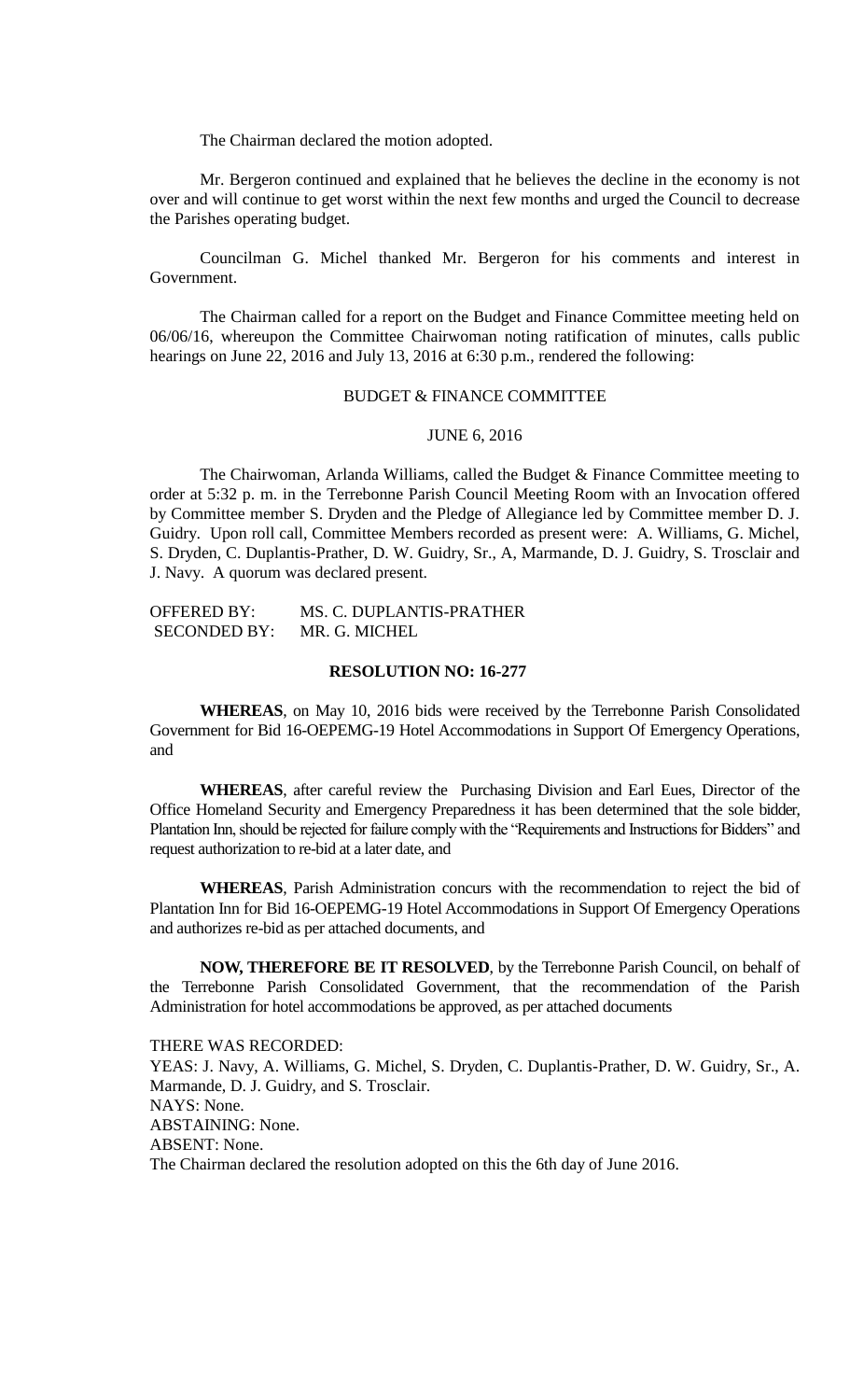Upon questioning, Parish Manager A. Levron explained that the aforementioned resolution was submitted by the Purchasing Department; noting that the total expenditure for this project is \$43,858.55.

OFFERED BY: MR. G. MICHEL SECONDED BY: MR. D. J. GUIDRY

# **RESOLUTION NO. 16-278**

**WHEREAS**, prices were obtained through the Louisiana State Commodity Catalog by the Terrebonne Parish Consolidated Government for the purpose of renewing the Server hardware/software support contract with Dell for the Information Technology Division, Finance Department under the Louisiana State Contract # WN14AGW, and

**WHEREAS**, after careful review by the Information Technology Division, it has been determined that the total price of Forty three Thousand Eight Hundred Fifty Eight Dollars and Fifty-five Cents (\$43,858.55) from Dell for renewing the Server hardware/software support contract should be accepted as per the State Contract Catalog #WN14AGW, and

**WHEREAS**, the Parish Administration has recommended the acceptance of the price for the aforementioned service at a total cost of Forty three Thousand, Eight Hundred Fifty Eight Dollars and Fifty-five Cents (\$43,858.55) as per the attached State Purchasing Contract Catalog #WN14AGW.

**NOW, THEREFORE BE IT RESOLVED** by the Terrebonne Parish Council (Budget and Finance Committee), on behalf of the Terrebonne Parish Consolidated Government, that the recommendation of the Parish Administration be approved and that the above should be accepted as per the attached forms.

THERE WAS RECORDED: YEAS: J. Navy, A. Williams, G. Michel, S. Dryden, C. Duplantis-Prather, A. Marmande, D. J. Guidry, and S. Trosclair. NAYS: None. ABSTAINING: None. ABSENT: D. W. Guidry, Sr. The Chairman declared the resolution adopted on this the 6th day of June 2016.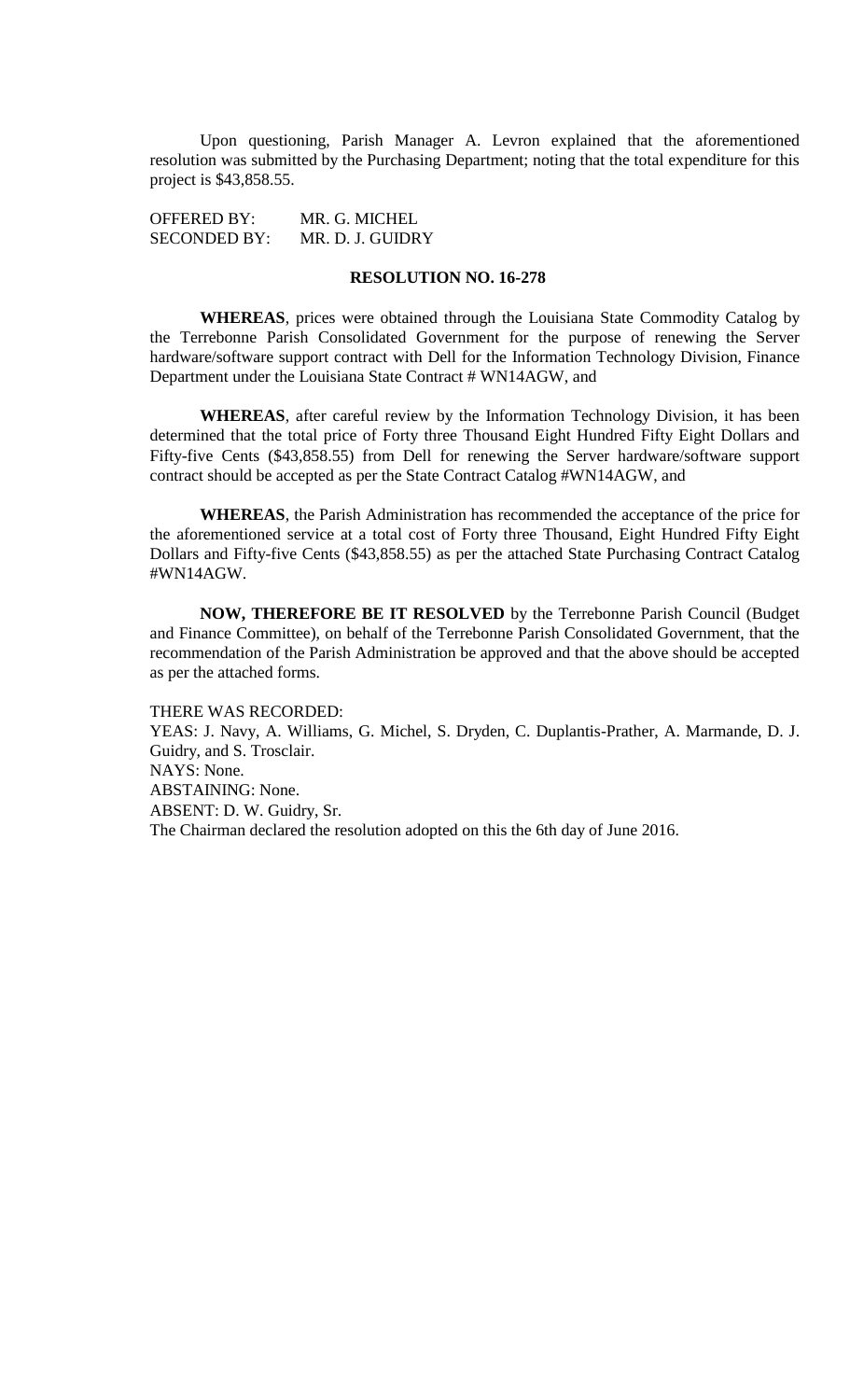| <b>OFFERED BY:</b>  | MR. D. J. GUIDRY |
|---------------------|------------------|
| <b>SECONDED BY:</b> | MR. A. MARMANDE  |

### **RESOLUTION NO. 16-279**

A resolution authorizing the Parish President to execute an application form to the Louisiana Commission on Law Enforcement and the Administration of Criminal Justice 2016 CVA Resource Grant for the Houma Police Department of the Terrebonne Parish Consolidated Government; and to address other matters relative thereto.

**WHEREAS,** the Houma Police Department of the Terrebonne Parish Consolidated Government has been approved to implement an application for a grant from the Louisiana Commission on Law Enforcement and the Administration of Criminal Justice Fiscal Year 2016 CVA Resource Fund (3210) in the amount of Two Thousand Six Hundred and six five dollars (\$2,665.00) for the Terrebonne Parish Consolidated Government. The Fiscal Year 2016 CVA resource Fund will provide grant funding to improve the effectors to supplies victims with victim's supplies,

**WHEREAS,** the Parish Administrative staff and the Parish Finance Department will oversee the application process in the implementation and meeting all the requirements set forth by the Louisiana Commission on Law Enforcement and the Administration of Criminal Justice and,

**NOW, THEREFORE BE IT RESOLVED,** that the Terrebonne Parish Council on behalf of the Terrebonne Parish Consolidated Government, authorizes the Parish President to execute any and all necessary documents to implement the grant from the Louisiana Commission on Law Enforcement and the Administration of Criminal Justice and to address other matters relative thereto.

THERE WAS RECORDED:

YEAS: J. Navy, A. Williams, G. Michel, S. Dryden, C. Duplantis-Prather, A. Marmande, D. J. Guidry, and S. Trosclair. NAYS: None. ABSTAINING: None. ABSENT: D. W. Guidry, Sr. The Chairman declared the resolution adopted on this the 6th day of June 2016.

OFFERED BY: MS. C. DUPLANTIS-PRATHER SECONDED BY: MR. A. MARMANDE

## **RESOLUTION NO. 16-280**

**WHEREAS**, bids were obtained by Jefferson Parish Purchasing Department for the purpose of procuring heavy duty vehicle bodies and accessories (contract number 55-00015567 / bid number 5000114617), and

**WHEREAS**, after careful review by Gregory Bush, Pollution Control Administrator it has been determined that the Pollution Control Treatment Division can utilize the aforementioned contract to acquire one (1) new and unused roll off hoist system in the amount of Fifty-One Thousand Seven Hundred Twenty-Five Dollars (\$51,725.00) from Truck & Transportation Equipment Co., Inc. under provisions set forth in the Louisiana Revised Statutes Title 39:1702 et seq., and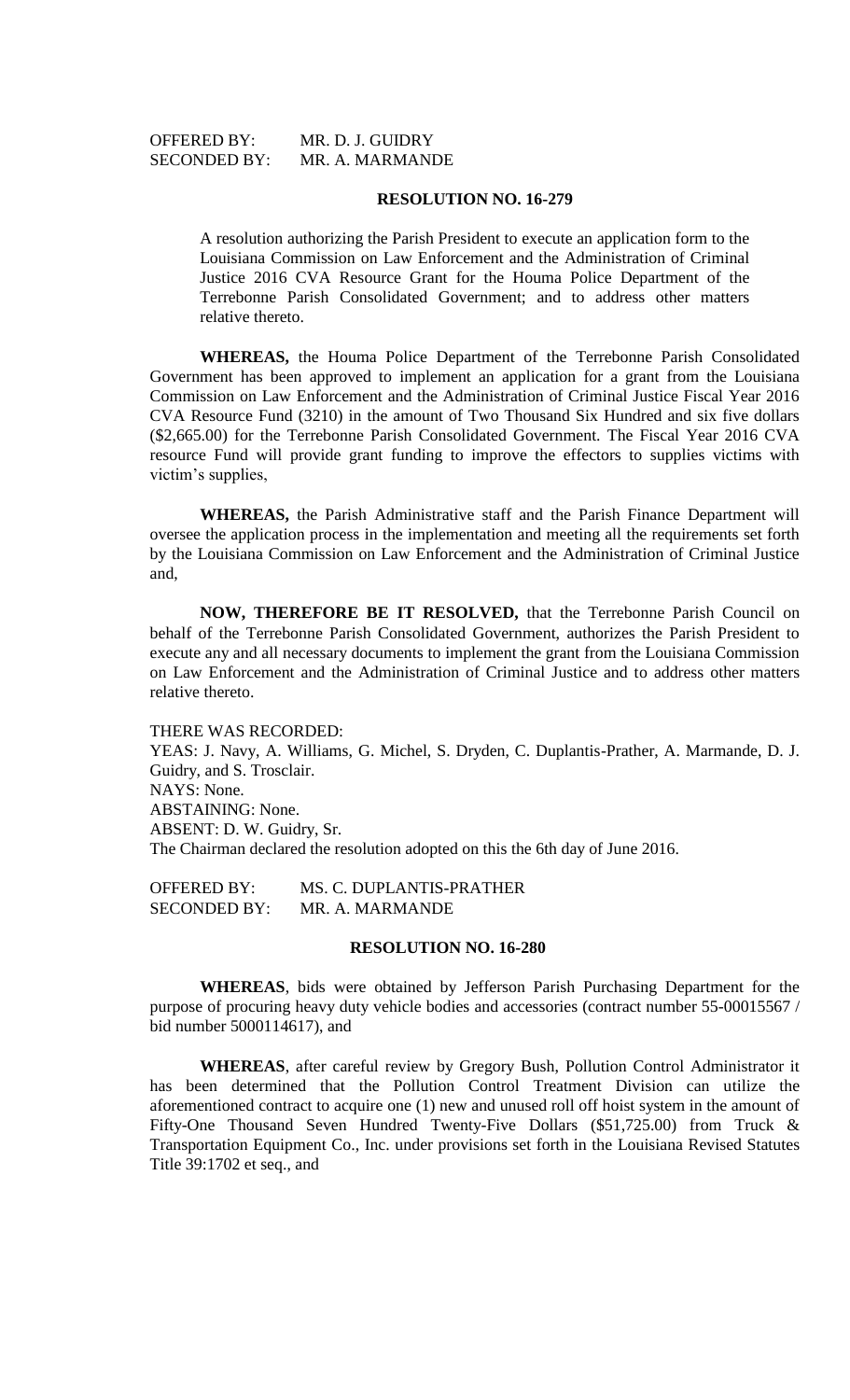**WHEREAS**, the Parish Administration has recommended the acceptance of the aforementioned purchase from Truck & Transportation Equipment Co., Inc. at a cost of Fifty-One Thousand Seven Hundred Twenty-Five Dollars (\$51,725.00) as per the attached documents.

**NOW, THEREFORE BE IT RESOLVED** by the Terrebonne Parish Council (Budget and Finance Committee), on behalf of the Terrebonne Parish Consolidated Government, that the recommendation of the Parish Administration be approved and that the purchase of the vehicle be accepted as per the attached forms.

# **THERE WAS RECORDED:**

YEAS: J. Navy, A. Williams, G. Michel, S. Dryden, C. Duplantis-Prather, A. Marmande, D. J. Guidry, and S. Trosclair. NAYS: None. ABSTAINING: None. ABSENT: D. W. Guidry, Sr. The Chairman declared the resolution adopted on this the 6th day of June 2016.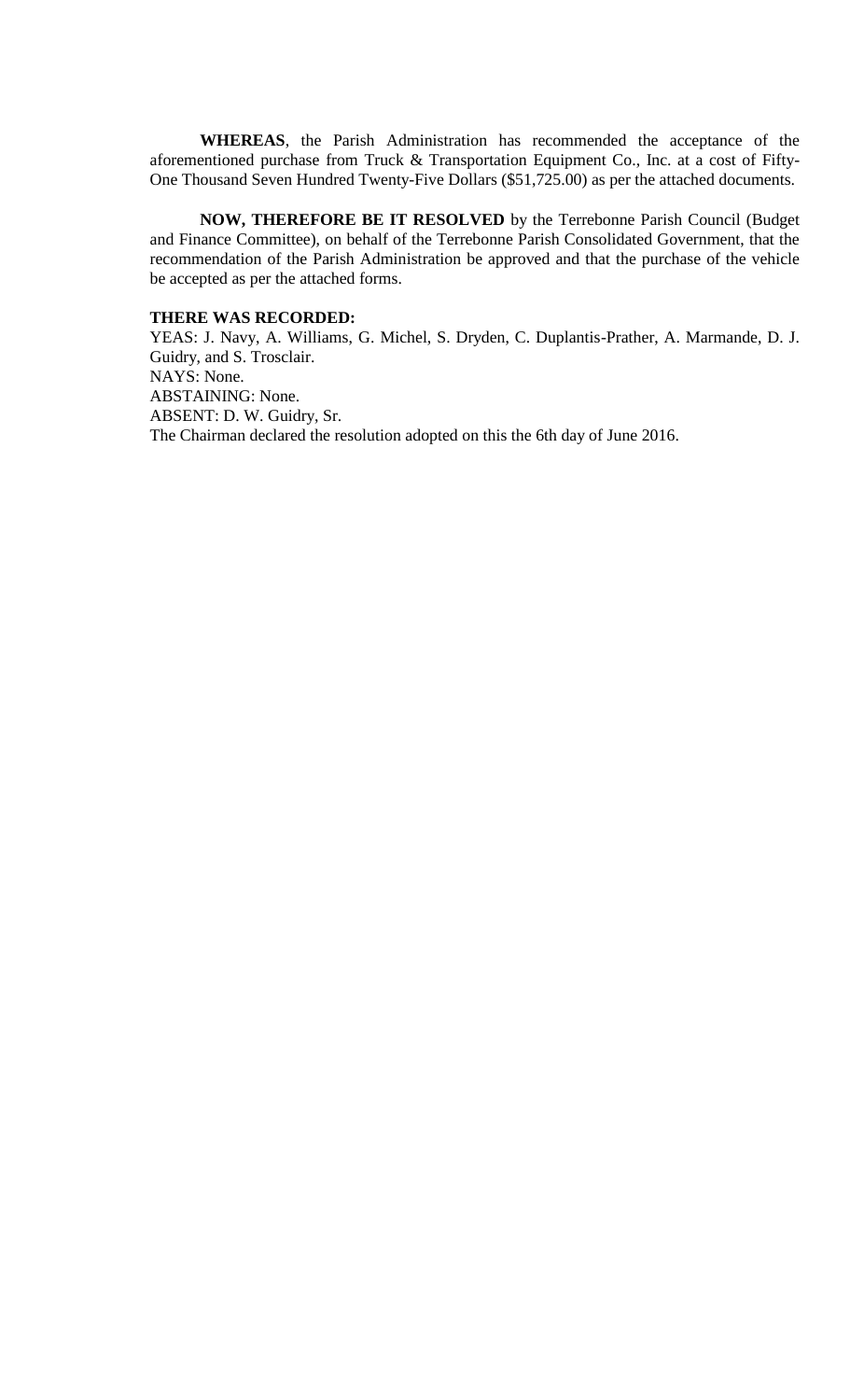Ms. C. Duplantis-Prather moved, seconded by Mr. G. Michel, "THAT, the Budget and Finance Committee introduce an ordinance to amend the 2016 Adopted Operating Budget and 5 year Capital Outlay Budget of the Terrebonne Parish Consolidated Government for the following items and to provide for related matters:

- I. Statewide Flood Control Program Bayou Terrebonne Dredging, \$800,000
- II. Juvenile Detention, \$120,000

and call a public hearing on said matter on June 22, 2016 at 6:30 p.m."

The Chairwoman called for the vote on the motion offered by Ms. C. Duplantis-Prather. THERE WAS RECORDED: YEAS: A. Williams, G. Michel, S. Dryden, C. Duplantis-Prather, A. Marmande, D. J. Guidry, S. Trosclair and J. Navy. NAYS: None. ABSENT: D. W. Guidry, Sr. The Chairwoman declared the motion adopted.

OFFERED BY: MS. S. TROSCLAIR SECONDED BY: MS. C. DUPLANTIS-PRATHER

## **RESOLUTION NO. 16-281**

**WHEREAS,** Louisiana Statutory Law provides for the disposal of surplus movable property having a value of \$5,000.00 or less, in addition to other legally permissible means, at private sale which is, in the opinion of the governing authority, not needed for public purposes; and

**WHEREAS**, the movable property listed in the attached Exhibit A each have a valued of \$5,000.00 or less, as indicated by the values set out next to each item on the attached Exhibit A; and

**WHEREAS**, the parish administration has recommended that the movable property listed in the attached Exhibit A be declared surplus as the items are no longer useful, nor do they serve a public purpose and authorizes immediate award to the highest bidder for all items, including those where the highest bid exceeds \$5,000.00; and

**NOW THEREFORE, BE IT RESOLOVED** by the Terrebonne Parish Council that the movable property listed in the attached Exhibit A be declared surplus and grants authorization to dispose of said items by private sale or by any other legally approved method to the highest bidder pursuant to statutory law, including those where the highest bid exceeds \$5,000.00.

# **THERE WAS RECORDED:**

YEAS: J. Navy, A. Williams, G. Michel, S. Dryden, C. Duplantis-Prather, A. Marmande, D. J. Guidry, and S. Trosclair. NAYS: None. ABSTAINING: None. ABSENT: D. W. Guidry, Sr. The Chairman declared the resolution adopted on this the 6th day of June 2016.

> **Exhibit "A" June 2016 Surplus List**

**Administration:** 1 – CPU / \$0.00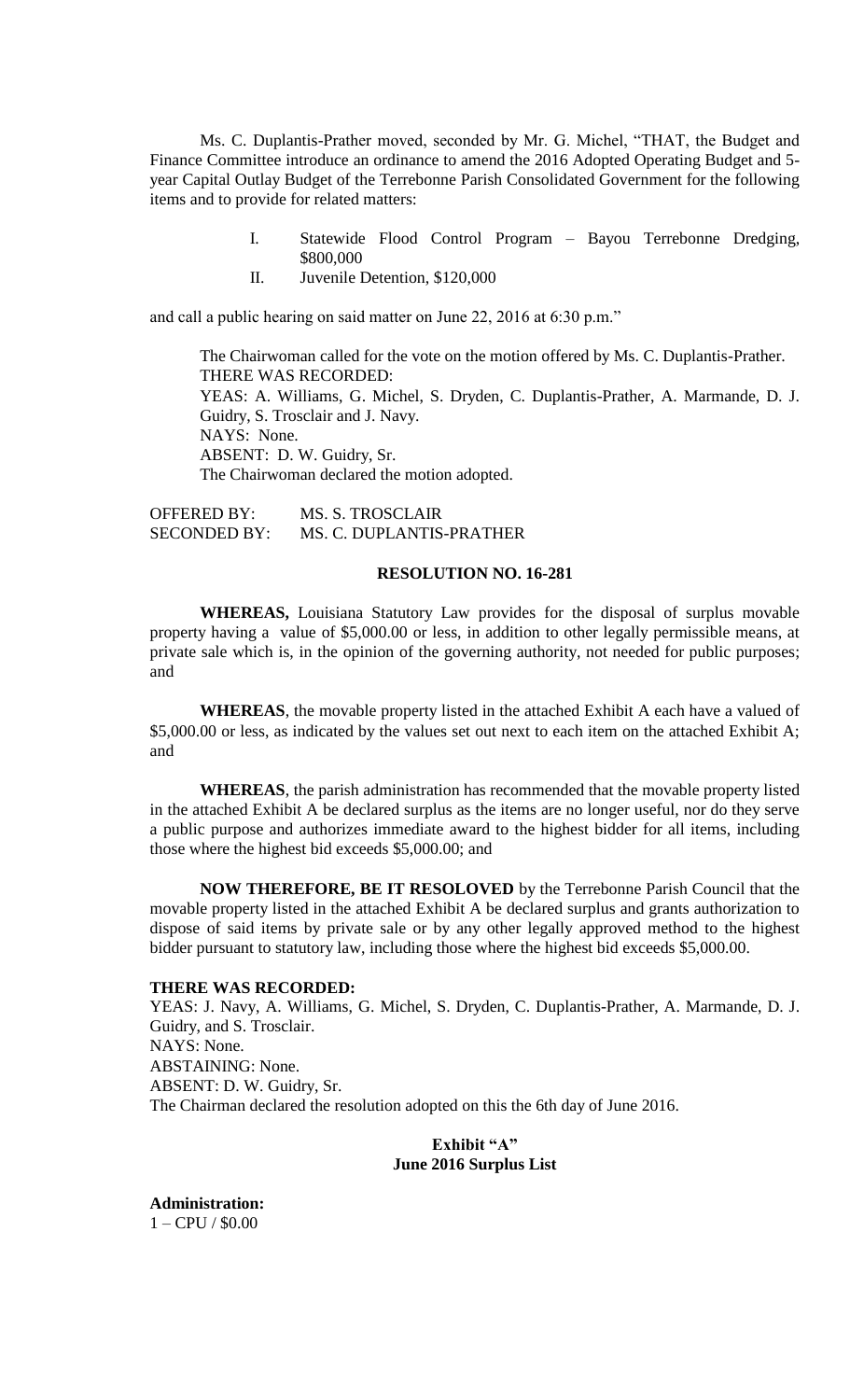1 –Printer/ \$0.00

# **Animal Shelter:**

1 – CPU / \$0.00

2 –Keyboards / \$0.00 2 –Monitors / \$0.00

# **Civic Center:**

1 – Adding Machine (broken) / \$0.00

# **Coroner's Office:**

1 –Generac Generator / \$500.00

## **Finance:**

- 4 CPU / \$0.00
- 1 Scanner / \$0.00
- 1 Timeclock / \$0.00
- 2 Printers / \$0.00
- 1 Mouse / \$0.00

**Jail Medical:** 1 – Chair (broken) / \$0.00

#### **Pollution Control:**

1 – Onan Generator / \$2,500.00

Mr. G. Michel moved, seconded by Mr. D. W. Guidry, Sr., "THAT, the Budget & Finance Committee introduce an ordinance to adopt Millage Rates for Tax Year 2016 (with no roll-forward); and call for a public hearing on July 13, 2016 at 6:30 p.m." *\*(SUBSTITUTE MOTION OFFERED AFTER DISCUSSION)* 

| Drainage Tax Bonds                                   | $0.75$ Mills |
|------------------------------------------------------|--------------|
| Road and Bridge Bonds                                | $0.75$ Mills |
| Sewerage Tax Bonds                                   | $0.75$ Mills |
| <b>Mental Health Center</b>                          | 0.41 Mills   |
| Health Unit                                          | 1.62 Mills   |
| Road District No. 6                                  | 0.82 Mills   |
| Road Lighting District No. $1 - \text{M}$ aintenance | 5.55 Mills   |
| Road Lighting District No. 2 – Maintenance           | 1.60 Mills   |
| Road Lighting District No. 3-A – Maintenance         | 1.60 Mills   |
| Road Lighting District No. 4 – Maintenance           | 3.25 Mills   |
| Road Lighting District No. 5 – Maintenance           | 3.50 Mills   |
| Road Lighting District No. 6 – Maintenance           | 1.75 Mills   |
| Road Lighting District No. 7 – Maintenance           | 2.00 Mills   |
| Road Lighting District No. 8 – Maintenance           | 3.00 Mills   |
| Road Lighting District No. 9 – Maintenance           | 2.50 Mills   |
| Road Lighting District No. 10 – Maintenance          | 3.25 Mills   |

Chief Finance Officer Kandace Mauldin explained that every four years the parish is mandated by the state to do a reassessment of property values stating that when that occurs, millages are accessed based upon the current property values. According, the millages levied in Agenda Item No. 8 are the same as in the prior year and does not increase in amount above what the voters have approved; noting that the millages in Agenda Item No.7 does not require rollforwarding because the amount taken received in previous years does not require those amount to be levied.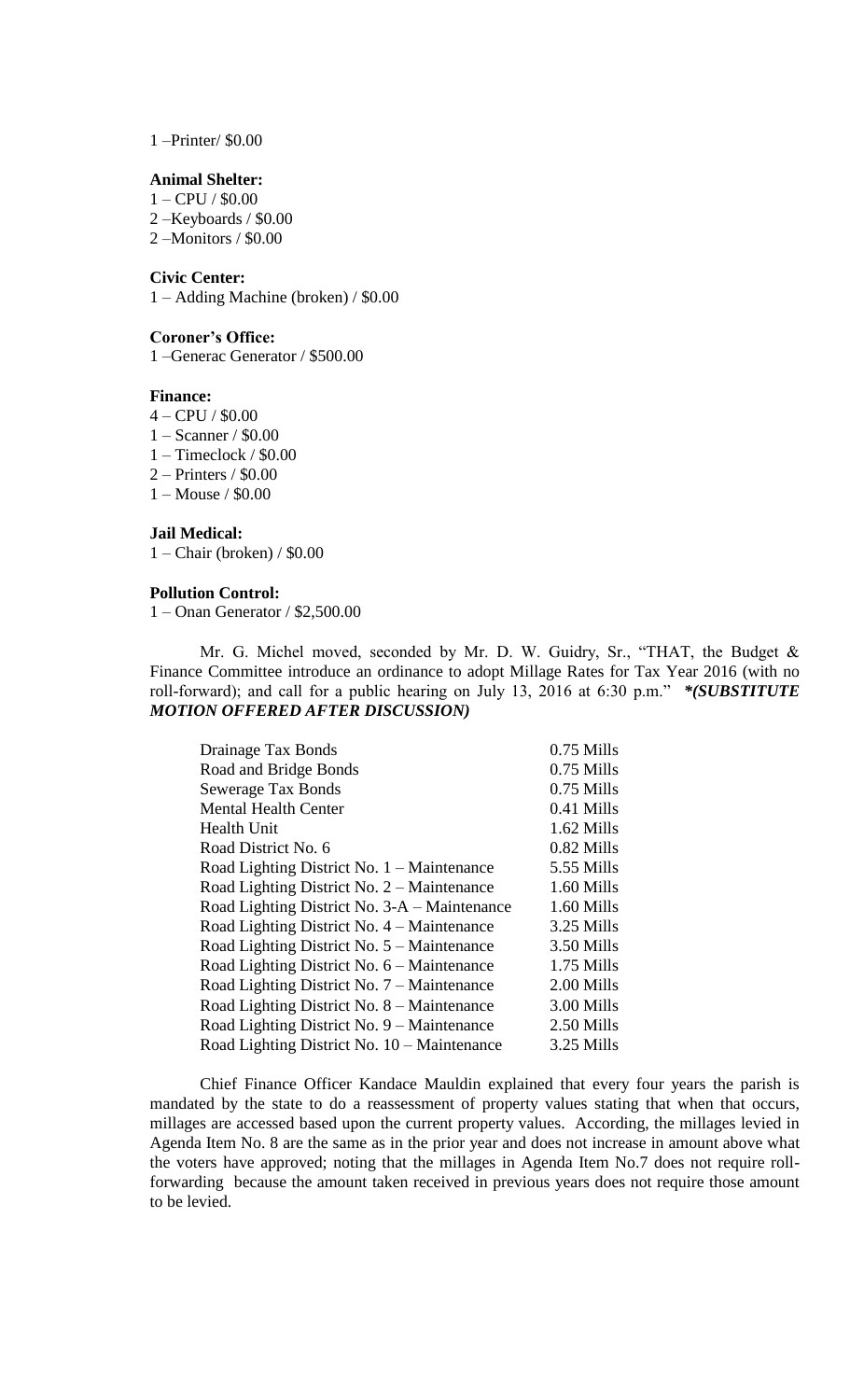Committee member J. Navy asked whether or not the millages for the Mental Health Center and the Health unit could be roll forward because of the increase in mental health and/or substance abuse patients in recent years.

\*Mr. J. Navy offered a *substitute* motion, Mr. D. J. Guidry, "THAT, the Budget and Finance Committee introduce an ordinance to adopt Millage Rates for Tax Year 2016 (with no roll-forward); with the exception of the Mental Health Center and the Health Unit and call for a public hearing on Wednesday, July 13, 2016 at 6:30 p.m."

| Drainage Tax Bonds                           | $0.75$ Mills |
|----------------------------------------------|--------------|
| Road and Bridge Bonds                        | $0.75$ Mills |
| Sewerage Tax Bonds                           | 0.75 Mills   |
| <b>Mental Health Center</b>                  | 0.41 Mills   |
| <b>Health Unit</b>                           | $1.62$ Mills |
| Road District No. 6                          | 0.82 Mills   |
| Road Lighting District No. $1 -$ Maintenance | 5.55 Mills   |
| Road Lighting District No. 2 – Maintenance   | 1.60 Mills   |
| Road Lighting District No. 3-A – Maintenance | 1.60 Mills   |
| Road Lighting District No. 4 – Maintenance   | 3.25 Mills   |
| Road Lighting District No. 5 – Maintenance   | 3.50 Mills   |
| Road Lighting District No. 6 – Maintenance   | 1.75 Mills   |
| Road Lighting District No. 7 – Maintenance   | 2.00 Mills   |
| Road Lighting District No. 8 – Maintenance   | 3.00 Mills   |
| Road Lighting District No. 9 – Maintenance   | 2.50 Mills   |
| Road Lighting District No. 10 – Maintenance  | 3.25 Mills   |

\*The Chairwoman called for the vote on the *substitute* motion offered by Mr. J. Navy. THERE WAS RECORDED:

YEAS: A. Williams, G. Michel, S. Dryden, C. Duplantis-Prather, D. W. Guidry, Sr., A, Marmande, D. J. Guidry, S. Trosclair and J. Navy. NAYS: None.

ABSENT: None.

The Chairwoman declared the *substitute* motion adopted.

Mr. S. Trosclair moved, seconded by Mr. G. Michel, "THAT, the Budget & Finance Committee introduce the 2016 ordinances to adopt the Adjusted Millage Rates for the Parish property taxes subject to roll forward provisions (to include Mental Health Center and Health Unit millages, respectively) and call for a public hearing on Wednesday, June 22, 2016 at 6:30 p.m."

- a. Parish Alimony Adjusted Millage
- b. Parish Alimony Adjusted and Roll Forward
- c. Drainage Tax Adjusted Millage
- d. Drainage Tax Adjusted and Roll Forward
- e. Juvenile Detention Maintenance Adjusted Millage
- f. Juvenile Detention Maintenance Adjusted and Roll Forward
- g. Waste Collection and Disposal Adjusted Millage
- h. Waste Collection and Disposal Adjusted and Roll Forward
- i. Council on Aging Adjusted Millage
- j. Council on Aging Adjusted and Roll Forward
- k. Terrebonne ARC Adjusted Millage
- l. Terrebonne ARC Adjusted and Roll Forward
- m. City of Houma: Alimony, Fire and Police Adjusted Millage
- n. City of Houma: Alimony, Fire and Police Adjusted and Roll Forward
- o. Recreation Tax Adjusted Millage
- p. Recreation Tax Adjusted and Roll Forward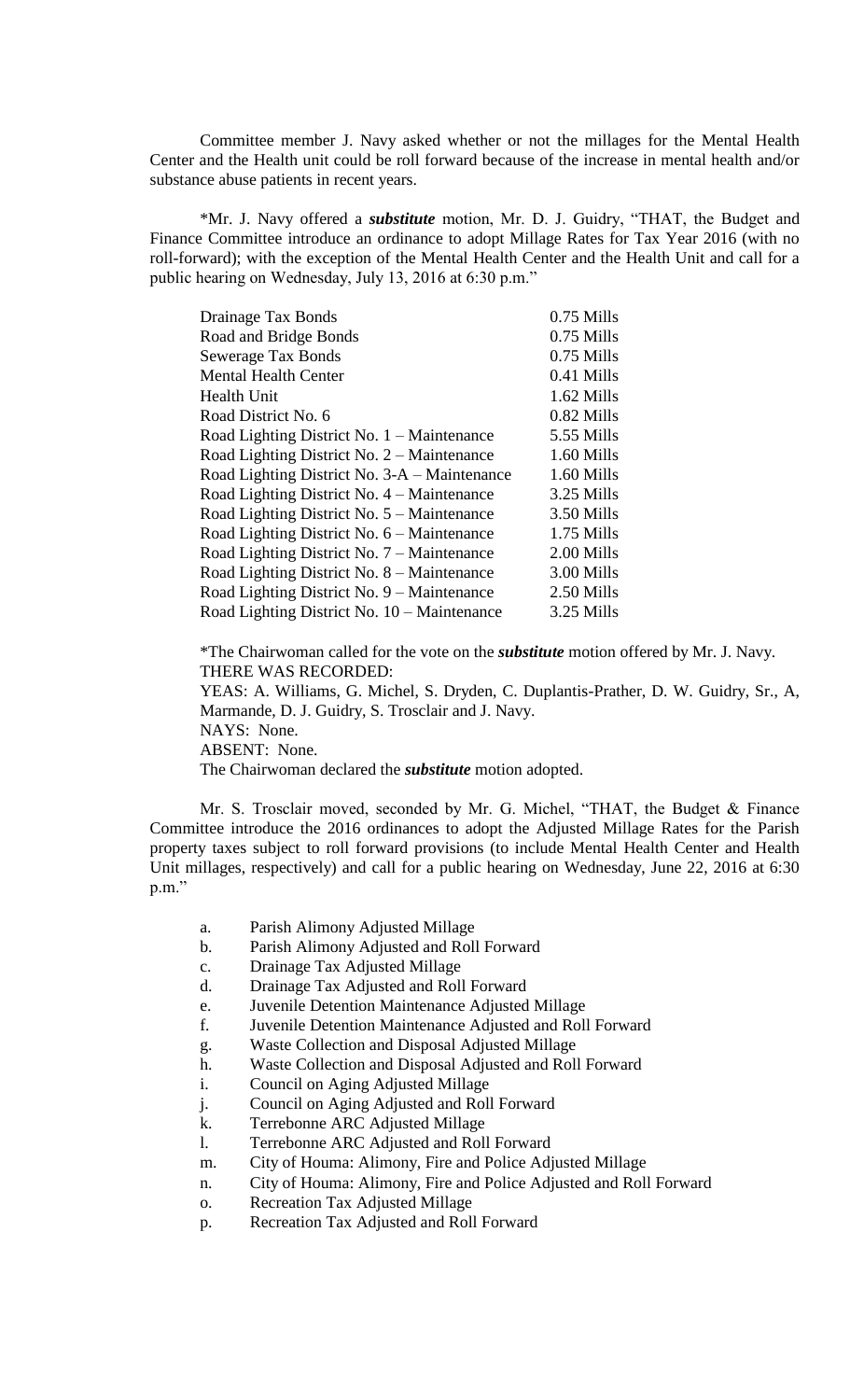- q. Mental Health Center Adjusted Millage
- r. Mental Health Center Adjusted and Roll Forward
- s. Health Unit Adjusted Millage
- t. Health Unit Adjusted and Roll Forward

The Chairwoman called for the vote on the motion offered by Mr. S. Trosclair. THERE WAS RECORDED: YEAS: A. Williams, G. Michel, S. Dryden, C. Duplantis-Prather, D. W. Guidry, Sr., A. Marmande, D. J. Guidry, S. Trosclair and J. Navy. NAYS: None. ABSENT: None. The Chairwoman declared the motion adopted.

Upon questioning, Chief Finance Office K. Mauldin explained that the amount budgeted for the aforementioned purchase is being deducted from the Clerk of Court's budget; noting that there is a supplement from the General Fund.

| <b>OFFERED BY:</b>  | MR. G. MICHEL   |
|---------------------|-----------------|
| <b>SECONDED BY:</b> | MR. A. MARMANDE |

# **RESOLUTION NO. 16-282**

**WHEREAS**, a quote was received from Cott Systems to replace the computer server used in the Terrebonne Parish Clerk of Court's Office; and

**WHEREAS**, after careful review by Mrs. Theresa Robichaux, Clerk of Court, it has been determined that the total price of \$59,270.00 was budgeted and available for the purchase of the aforementioned computer equipment.

**NOW THEREFORE BE IT RESOLVED** by the Terrebonne Parish Council (Budget and Finance Committee), on behalf of the Terrebonne Parish Consolidated Government, that the purchase of the computer equipment be accepted as per the attached invoice.

## THERE WAS RECORDED:

YEAS: J. Navy, A. Williams, G. Michel, S. Dryden, C. Duplantis-Prather and D. W. Guidry, Sr., A. Marmande, D. J. Guidry, and S. Trosclair. NAYS: None. ABSTAINING: None. ABSENT: None. The Chairman declared the resolution adopted on this the 6th day of June 2016.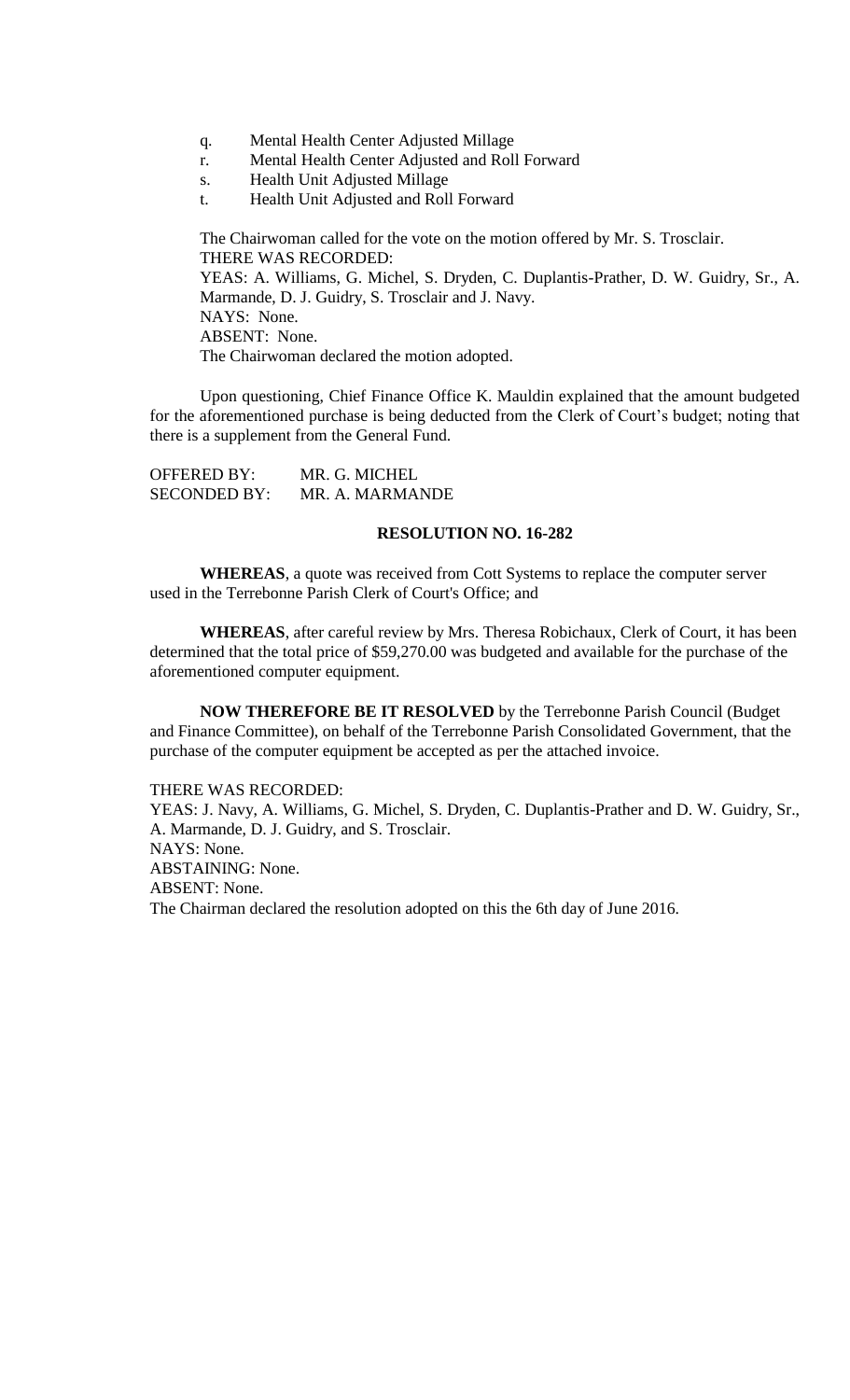Ms. C. Duplantis-Prather moved, seconded by Mr. D. W. Guidry, Sr., "THAT, there being no further business to come before the Budget & Finance Committee, the meeting be adjourned."

The Chairwoman called for the vote on the motion offered by Ms. C. Duplantis-Prather. THERE WAS RECORDED:

YEAS: A. Williams, G. Michel, S. Dryden, C. Duplantis-Prather, D. W. Guidry, Sr., A. Marmande, D. J. Guidry, S. Trosclair and J. Navy. NAYS: None.

ABSENT: None.

The Chairwoman declared the motion adopted and the meeting was adjourned at 5:45 p.m.

Arlanda J. Williams, Chairwoman

Tammy E. Triggs, Minute Clerk

Ms. A. Williams moved, seconded by Mr. D. J. Guidry, "THAT, the Council accept and ratify the minutes of the Budget and Finance Committee meeting held on 06/06/16."

The Chairman called for a vote on the motion offered by Ms. A. Williams. THERE WAS RECORDED: YEAS: A. Williams, G. Michel, S. Dryden, C. Duplantis-Prather, D. W. Guidry Sr., A. Marmande, D. J. Guidry, S. Trosclair, and J. Navy. NAYS: None. ABSENT: None. The Chairman declared the motion adopted.

The Chairman called for a report on the Policy, Procedure and Legal Committee meeting held on 06/06/16, whereupon the Committee Chairman rendered the following:

# POLICY, PROCEDURE, & LEGAL COMMITTEE

# JUNE 6, 2016

The Chairman, Darrin W. Guidry, Sr., called the Policy, Procedure, & Legal Committee meeting to order at 5:46 p. m. in the Terrebonne Parish Council Meeting Room with an Invocation offered by Committee member G. Michel and the Pledge of Allegiance led by Committee member G. Michel. Upon roll call, Committee Members recorded as present were: A. Williams, G. Michel, S. Dryden, C. Duplantis-Prather, D. W. Guidry, Sr., A. Marmande, D. J. Guidry, S. Trosclair and J. Navy. A quorum was declared present.

Mr. D. J. Guidry moved, seconded by Mr. S. Trosclair, "THAT, the Policy, Procedure, & Legal Committee authorize the co-sponsorship request (insurance and security) for the Candlelight Vigil in the Court Square on June 26, 2016 in remembering all children who drowned."

The Chairman called for the vote on the motion offered by Mr. D. J. Guidry. THERE WAS RECORDED: YEAS: A. Williams, G. Michel, S. Dryden, C. Duplantis-Prather, D. W. Guidry, Sr., A. Marmande, D. J. Guidry, S. Trosclair and J. Navy. NAYS: None.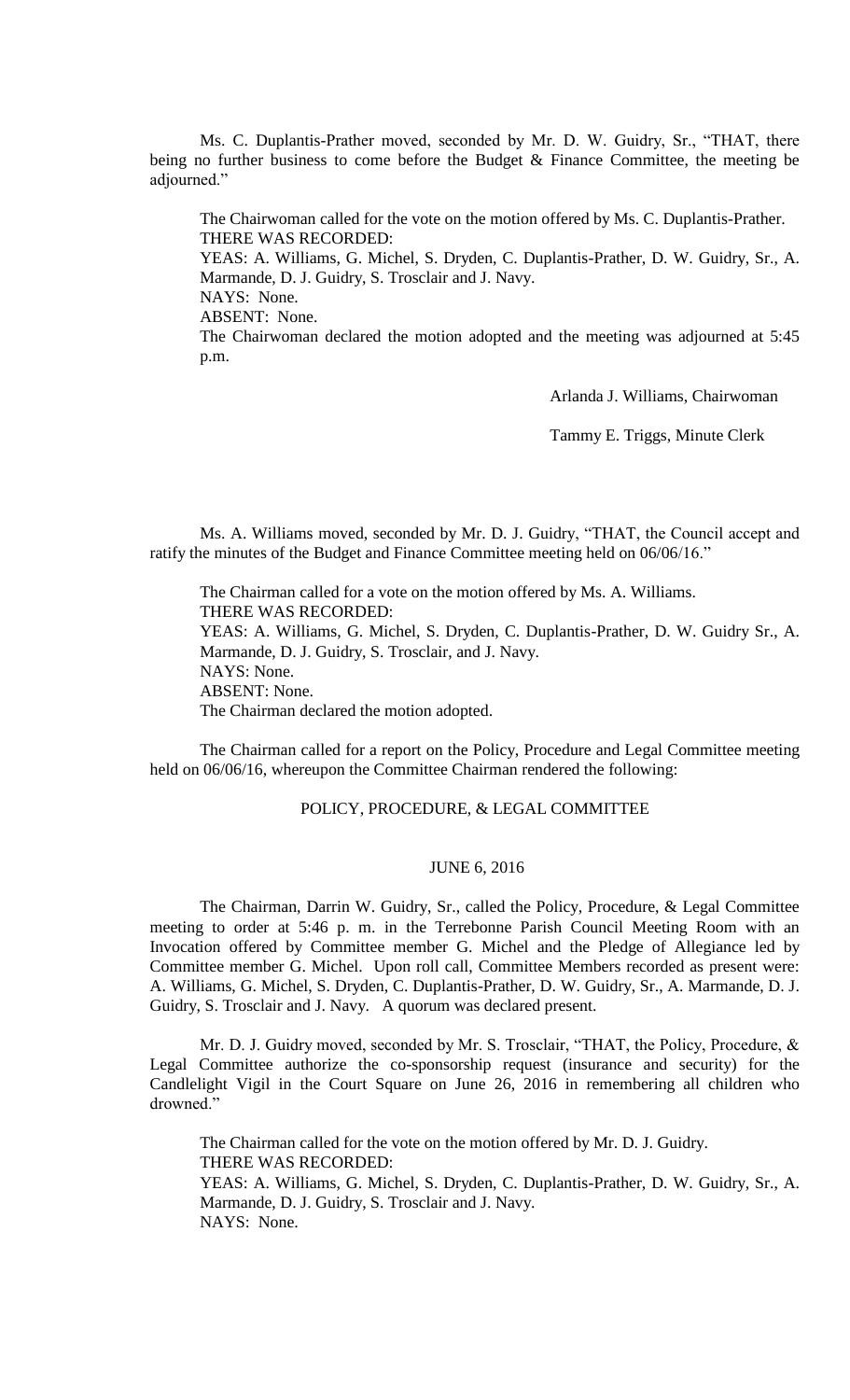ABSENT: None. The Chairman declared the motion adopted.

Upon questioning, Council Clerk V. Chauvin explained that the parish has co-sponsored the aforementioned event for a number of years and noted that the individual responsible for this event is Ms. Stephanie Thibodeaux, whose son drowned in a swimming pool.

Parish Attorney J. Hebert explained that the parish can co-sponsor an event that is not part of a non-profit organization and noted that the parish can co-sponsor any private or public organization, individual or government agency as long as the cost meets the exchange in value and is not a donation.

Mr. S. Trosclair moved, seconded by Mr. D. J. Guidry, "THAT, the Policy, Procedure, & Legal Committee authorize the co-sponsorship (rental, insurance, security and/or fees associated with event) of the Dulac Community Center's Fall Fishing Rodeo on September 17, 2016 at the Houma Airbase Rodeo Arena/Pavilion."

The Chairman called for the vote on the motion offered by Mr. S. Trosclair. THERE WAS RECORDED: YEAS: A. Williams, G. Michel, S. Dryden, C. Duplantis-Prather, D. W. Guidry, Sr., A. Marmande, D. J. Guidry, S. Trosclair and J. Navy. NAYS: None. ABSENT: None. The Chairman declared the motion adopted.

Mr. J. Navy moved, seconded by Ms. C. Duplantis-Prather, "THAT, the Policy, Procedure and Legal Committee retain Agenda Item 3 - Discussion and possible action regarding existing parish ordinances with regards to loitering and curfew in high crime areas- until the next Committee meeting."

The Chairman called for the vote on the motion offered by Mr. J. Navy. THERE WAS RECORDED: YEAS: A. Williams, G. Michel, S. Dryden, C. Duplantis-Prather, D. W. Guidry, Sr., A. Marmande, D. J. Guidry, S. Trosclair and J. Navy. NAYS: None. ABSENT: None. The Chairman declared the motion adopted.

Ms. A. Williams moved, seconded by Ms. C. Duplantis-Prather, "THAT, the Policy, Procedure, & Legal Committee authorize TPCG to co-sponsor (barricades, tables and chairs, garbage bins) for the annual Juneteenth Program."

The Chairman called for the vote on the motion offered by Ms. A. Williams. THERE WAS RECORDED: YEAS: A. Williams, G. Michel, S. Dryden, C. Duplantis-Prather, D. W. Guidry, Sr., A. Marmande, D. J. Guidry, S. Trosclair and J. Navy. NAYS: None. ABSENT: None. The Chairman declared the motion adopted.

Ms. A. Williams moved, seconded by Mr. A. Marmande, "THAT, the Policy, Procedure and Legal Committee approve the Appointment of "The Courier" as the Official Journal for Terrebonne Parish."

The Chairman called for the vote on the motion offered by Ms. A. Williams. THERE WAS RECORDED: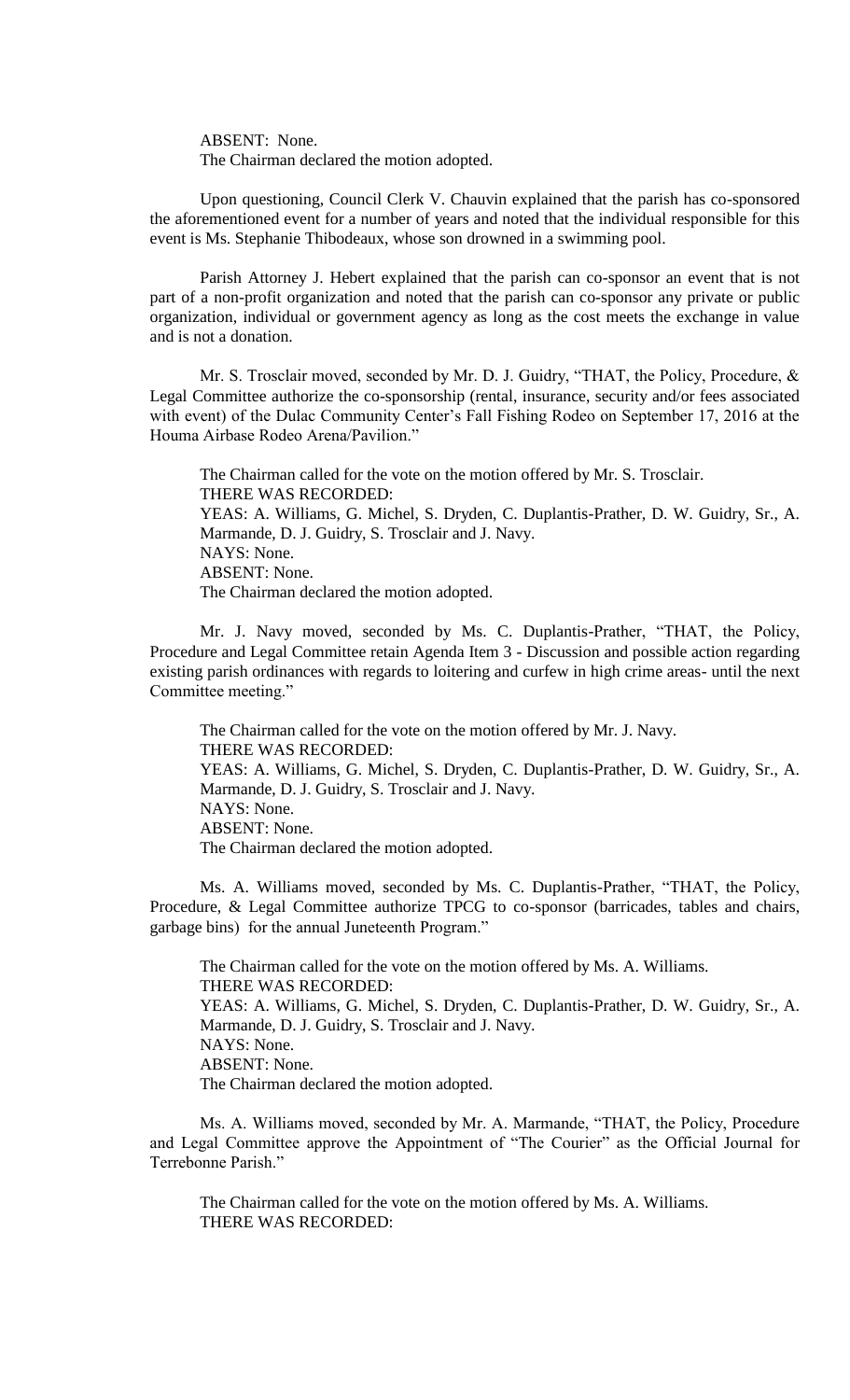YEAS: A. Williams, G. Michel, S. Dryden, C. Duplantis-Prather, D. W. Guidry, Sr., A. Marmande, D. J. Guidry, S. Trosclair and J. Navy. NAYS: None. ABSENT: None. The Chairman declared the motion adopted.

Mr. D. J. Guidry moved, seconded by Mr. S. Trosclair, "THAT, there being no further business to come before the Policy, Procedure, & Legal Committee, the meeting be adjourned."

The Chairman called for the vote on the motion offered by Mr. D. J. Guidry. THERE WAS RECORDED: YEAS: A. Williams, G. Michel, S. Dryden, C. Duplantis-Prather, D. W. Guidry, Sr., A. Marmande, D. J. Guidry, S. Trosclair and J. Navy. NAYS: None. ABSENT: None. The Chairman declared the motion adopted and the meeting was adjourned at 5:50 p. m.

Darrin W. Guidry, Sr., Chairman

Tammy E. Triggs, Minute Clerk

Mr. D. W. Guidry Sr. moved, seconded by Mr. A. Marmande and S. Dryden, "THAT, the Council accept and ratify the minutes of the Policy, Procedure and Legal Committee meeting held on 06/06/16."

The Chairman called for a vote on the motion offered by Mr. D. W. Guidry Sr. THERE WAS RECORDED: YEAS: A. Williams, G. Michel, S. Dryden, C. Duplantis-Prather, D. W. Guidry Sr., A. Marmande, D. J. Guidry, S. Trosclair, and J. Navy. NAYS: None. ABSENT: None. The Chairman declared the motion adopted.

The Chairman called for a report on the Public Services Committee meeting held on 06/06/16, whereupon the Committee Chairwoman noting ratification of minutes, calls public hearings on June 22, 2016 at 6:30 p.m., rendered the following:

# PUBLIC SERVICES COMMITTEE

#### JUNE 6, 2016

The Chairwoman, C. Duplantis-Prather, called the Public Services Committee meeting to order at 5:53 p. m. in the Terrebonne Parish Council Meeting Room with an Invocation offered by Committee member D. W. Guidry, Sr. and the Pledge of Allegiance led by Committee member A. Williams. Upon roll call, Committee Members recorded as present were: A. Williams, G. Michel, S. Dryden, C. Duplantis-Prather, D. W. Guidry, Sr., A. Marmande, D. J. Guidry, S. Trosclair and J. Navy. A quorum was declared present.

Ms. Allison Moreau, a resident of 134 Godchaux Drive, addressed the Public Services Committee relative to the matter of drainage. Ms. Moreau explained that she was informed by the Public Works Department that she has built her fence over the parish's servitude (25 feet). She stated that she was unaware of this before she started the project and has since been informed that she is responsible for drainage in her yard, as well as, the homes behind her. Ms. Moreau explained that she went through all of the "proper channels" and had the home inspected accordingly, only to be told that things were not done properly. She requested assistance in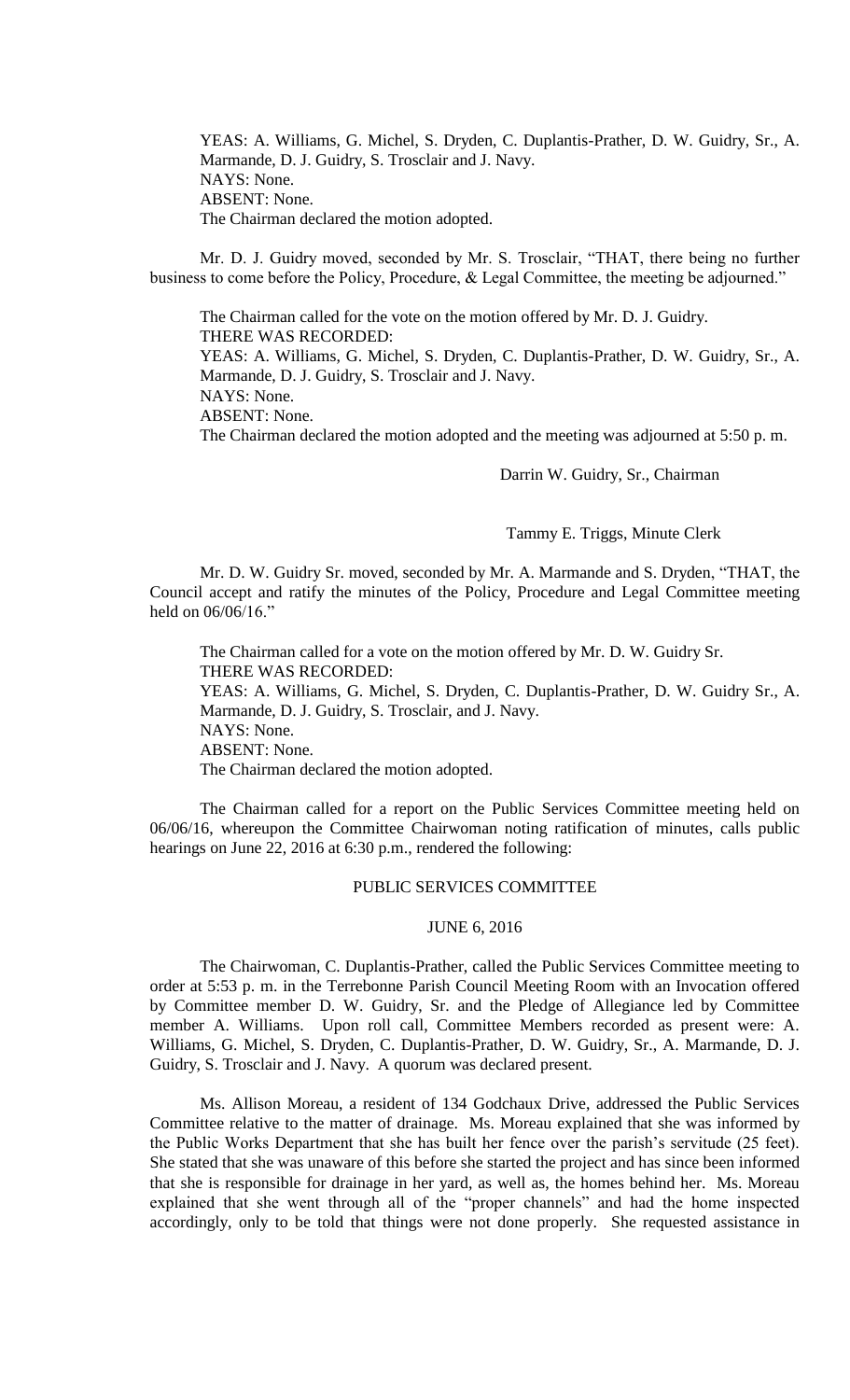coming up with a viable solution of how to alleviate this problem and to inform others in her neighborhood that may want to build or construct something on their property.

Discussion ensued and several committee members questioned whether or not the developer and/or contractor went through the proper building guidelines in this area, whether or not they were aware of the parish's servitudes and whether or/not a drainage study completed before approval and/or during construction.

Upon questioning, Planning and Zoning Director C. Pulaski, explained that this subdivision went through the major subdivision process. According to Mr. Pulaski, the plat for this subdivision was recorded in the parish courthouse and that the Engineering Department approved the drainage plans for this subdivision.

Parish Manager A. Levron explained that this development went through the Planning Commission process and a complete drainage study was prepared.

Parish President G. Dove explained that they are working on this problem and noted that they are trying to address this issue.

Discussion continued and several committee members questioned who is responsible for the aforementioned issue and who is going to inform residents in neighborhoods pertaining to servitudes.

Parish Attorney J. Hebert explained that it is not the obligation of the parish to inform landowners about existing servitudes. He explained that this information, pertaining to servitudes, is recorded in the courthouse when a home is purchased.

OFFERED BY: MR. D. J. GUIDRY SECONDED BY: MS. A. WILLIAMS

# **RESOLUTION 16-283**

A resolution authorizing the execution of Change Order No. 4 for the Construction Agreement for Parish Project No. 10-CDBG-R-LEV-63; Ward 7 Levee Improvements & Extension Phase II, Lashbrook Pump Station to Bayou Neuf Pump Station, Terrebonne Parish, Louisiana.

**WHEREAS**, the Terrebonne Parish Consolidated Government entered into a contract dated May 7, 2014, with Ceres Environmental Services, Inc., for the Ward 7 Levee Improvements & Extension Phase II, Lashbrook Pump Station to Bayou Neuf Pump Station, Parish Project No. 10-CDBG-R-LEV-63, Terrebonne Parish, Louisiana, and

**WHEREAS**, this change order is required to increase contract time by Eighty-Three (83) calendar days due to abnormal weather conditions above the expected days lost due to rain in January, February, and March 2016, and additional work to perform bank line stabilization, pit excavation, and work associated with an access ramp and boat launch, and

**WHEREAS**, this change order has been approved by the Louisiana Office of Community Development (OCD), and

**WHEREAS**, this Change Order No. 4 has been recommended by the ENGINEER for this project, CB&I Coastal, Inc.

**NOW, THEREFORE BE IT RESOLVED** that the Terrebonne Parish Council, on behalf of the Terrebonne Parish Consolidated Government, does hereby approve and authorize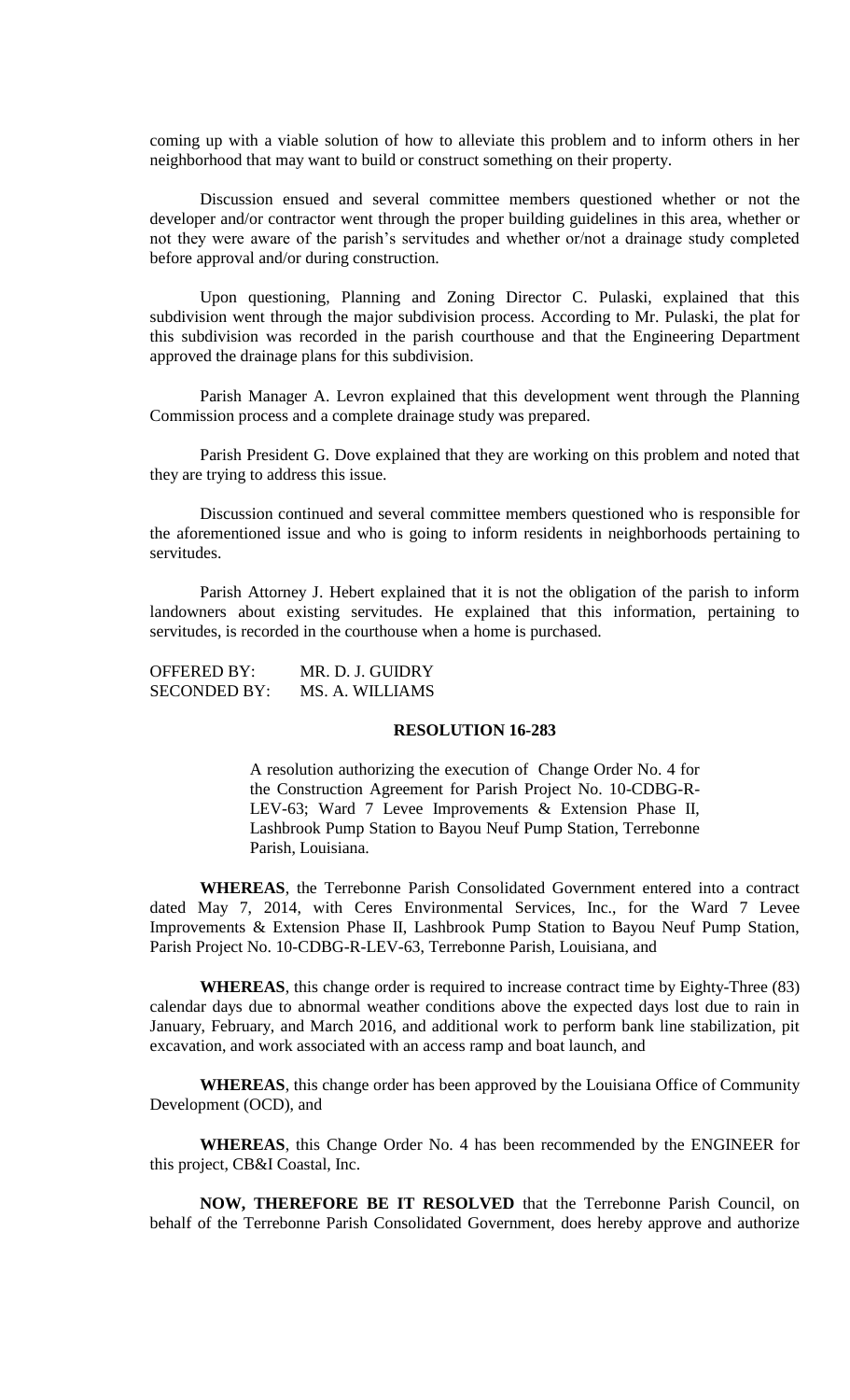the execution by Terrebonne Parish President Gordon E. Dove of Change Order No. 4 to the construction agreement with Ceres Environmental Services, Inc., increases the construction time by eighty-three (83) calendar days with no increase in expenditure, and

**BE IT FURTHER RESOLVED** that a certified copy of the resolution be forwarded to the Engineer, CB&I Coastal, Inc.

# **THERE WAS RECORDED:**

YEAS: A. Williams, G. Michel, S. Dryden, C. Duplantis-Prather, D. W. Guidry, Sr., A. Marmande, D. J. Guidry, and J. Navy. NAYS: None. ABSTAINING: None. ABSENT: S. Trosclair. The Chairwoman declared the resolution adopted on this the 6th day of June 2016.

OFFERED BY: MR. D. J. GUIDRY SECONDED BY: MR. S. DRYDEN

#### **RESOLUTION 16-284**

A resolution authorizing the execution of Change Order No. 5 for the Construction Agreement for Parish Project No. 10-CDBG-R-LEV-63; Ward 7 Levee Improvements & Extension Phase II, Lashbrook Pump Station to Bayou Neuf Pump Station, Terrebonne Parish, Louisiana.

**WHEREAS**, the Terrebonne Parish Consolidated Government entered into a contract dated May 7, 2014, with Ceres Environmental Services, Inc., for the Ward 7 Levee Improvements & Extension Phase II, Lashbrook Pump Station to Bayou Neuf Pump Station, Parish Project No. 10-CDBG-R-LEV-63, Terrebonne Parish, Louisiana, and

**WHEREAS**, this change order is required to increase contract time by Nine (9) calendar days due to work needed to repair and stabilize the base on an access road for hauling activities, and

**WHEREAS**, this change order has been approved by the Louisiana Office of Community Development (OCD), and

**WHEREAS**, this Change Order No. 5 has been recommended by the ENGINEER for this project, CB&I Coastal, Inc.

**NOW, THEREFORE BE IT RESOLVED** that the Terrebonne Parish Council, on behalf of the Terrebonne Parish Consolidated Government, does hereby approve and authorize the execution by Terrebonne Parish President Gordon E. Dove of Change Order No. 5 to the construction agreement with Ceres Environmental Services, Inc., increases the construction time by nine (9) calendar days with no increase in expenditure, and

**BE IT FURTHER RESOLVED** that a certified copy of the resolution be forwarded to the Engineer, CB&I Coastal, Inc. THERE WAS RECORDED: YEAS: A. Williams, G. Michel, S. Dryden, C. Duplantis-Prather, D. W. Guidry, Sr., A. Marmande, D. J. Guidry, and J. Navy. NAYS: None. ABSTAINING: None. ABSENT: S. Trosclair. The Chairwoman declared the resolution adopted on this the 6th day of June 2016.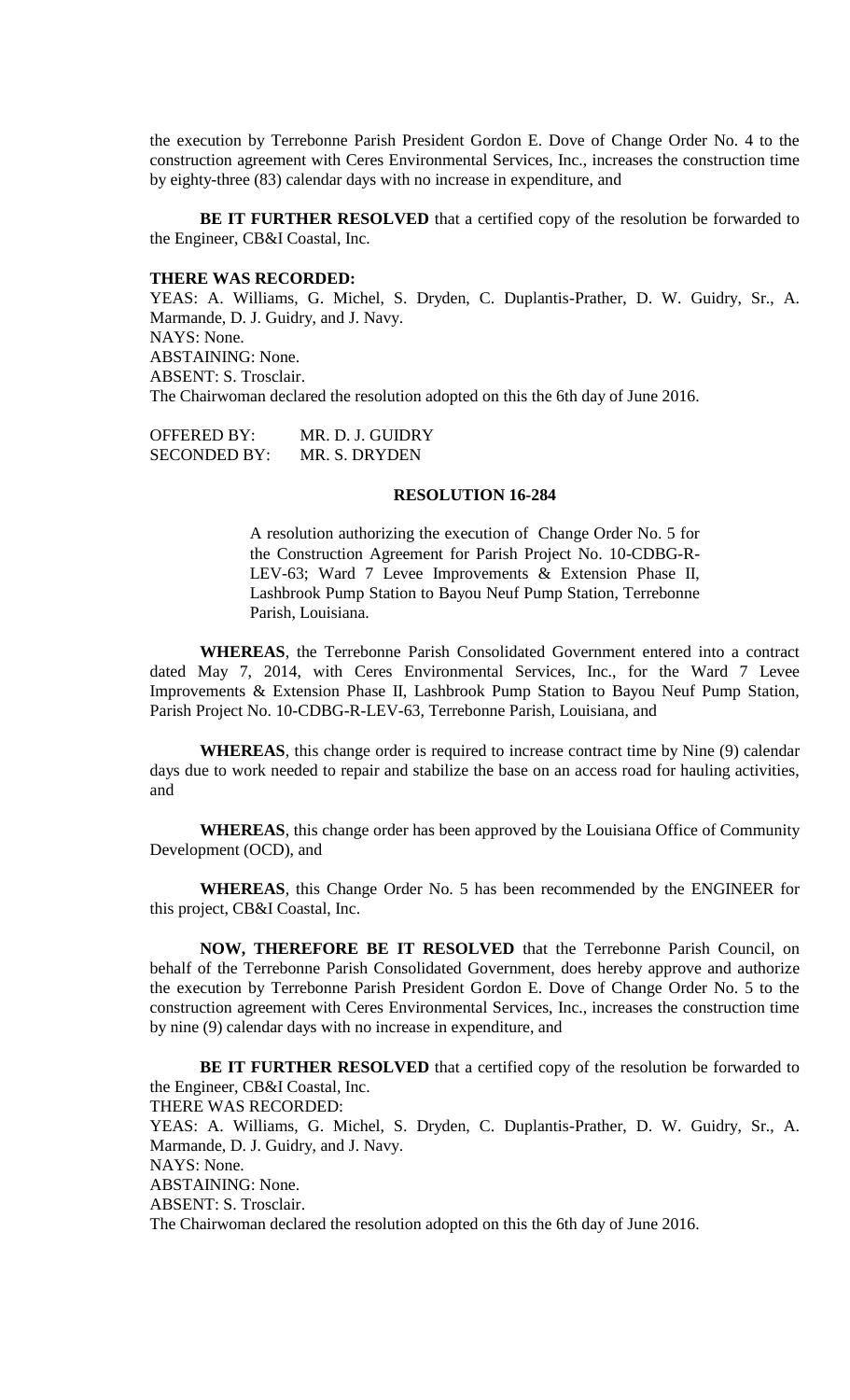OFFERED BY: MR. D. W. GUIDRY, SR.

## **RESOLUTION NO. 16-285**

A resolution authorizing the purchase of mitigation credits from the Louisiana Department of Natural Resources (DNR) and Terrebonne Parish Consolidated Government to mitigate a total of 5.5 acres In Lieu Fee Credits and execution of a mitigation contract between Resource Environmental Solutions LLC; to mitigate a total of 1.0 acre of freshwater marsh and to mitigate a total of 2.2 acres of coastal bottomland hardwoods for the Ellendale Levee Rehab identified as Project No. 14-DRA-44; and authorizing the purchasing of credits and acres of marsh for these services.

**WHEREAS**, the Terrebonne Parish Consolidated Government is desirous of constructing Ellendale Levee Rehab Project, and

**WHEREAS**, because of unavoidable impacts of wetlands due to the construction of the Ellendale Levee Rehab Project, the USACE requires a purchase of 5.5 acre credits from the ILF (In Lieu Fee) Program, 1.0 acres of freshwater marsh from Coastal Louisiana Resource, L.L.C., and 2.2 acres of coastal bottomland hardwoods from Bayou Grand Coteau for fresh/intermediate marsh impact, and

**WHEREAS**, TPCG is required to mitigate 5.5 acre credits of Fresh/Intermediate Marsh from DNR In Lieu Fee, 1.0 acre of Freshwater Marsh from Coastal Louisiana Resource, L.L.C., and 2.2 acres of Bottomland Hardwoods from Bayou Grand Coteau Mitigation Bank, and

**WHEREAS**, the credits and acres of marsh must be purchased before a permit can be issued to start work, and

**WHEREAS**, the Terrebonne Parish Consolidated Government agrees to pay DNR \$355,300.00 for 5.5 acres In Lieu Fee credits, \$40,000.00 to Coastal Louisiana Resource, L.L.C. for 1 acre of freshwater marsh, and \$110,000.00 to Bayou Grand Coteau for 2.2 acres of fresh marsh, and

**NOW, THEREFORE BE IT RESOLVED** that the Terrebonne Parish Council, on behalf of the Terrebonne Parish Consolidated Government, does hereby authorize the execution of said contract in the amount of \$40,000.00 to Coastal Louisiana Resource, L.L.C., \$110,000.00 to Bayou Grand Coteau, and the purchase of In Lieu Fee credits of \$355,300.00 to DNR, and any and all paperwork necessary for mitigation for the Ellendale Levee Rehab Project, Parish Project No. 14-DRA-44; by Terrebonne Parish President Gordon E. Dove.

#### **THERE WAS RECORDED:**

YEAS: A. Williams, G. Michel, S. Dryden, C. Duplantis-Prather, D. W. Guidry, Sr., A. Marmande, D. J. Guidry, and J. Navy. NAYS: None. ABSTAINING: None. ABSENT: S. Trosclair. The Chairwoman declared the resolution adopted on this the 6th day of June 2016.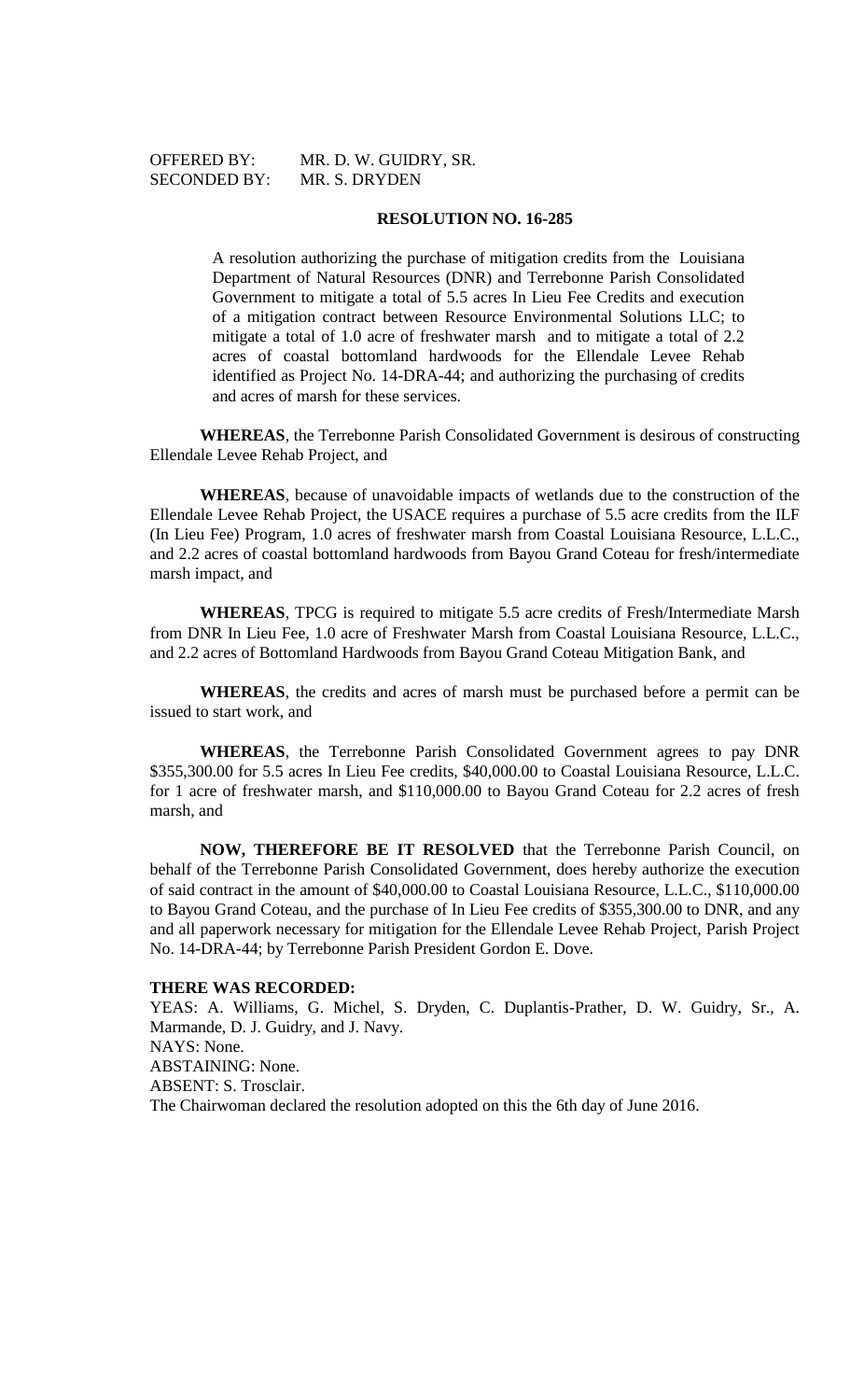SECONDED BY: MR. S. DRYDEN

OFFERED BY: MR. D. W. GUIDRY, SR.

### **RESOLUTION 16-286**

A resolution to support preparation and submittal of an application for funding through the Division of Administration Community Water Enrichment Fund (CWEF) and authorizes the TPCG and CWWD#1 to enter into a Cooperative Endeavor Agreement and/or an Intergovernmental Agreement for projects, Terrebonne Parish, Louisiana.

**WHEREAS**, the Office of Community Development is accepting applications for funding for the Community Water Enrichment Fund for FY 2015-2016, and

**WHEREAS**, the Terrebonne Parish Council supports the continued improvement and expansion of the public water system for the benefit of the residents of the parish, and

**WHEREAS**, as manager of the public water system Consolidated Waterworks District No. 1 (CWWD#1) has agreed to implement certain improvements on behalf of the parish, and has indicated a willingness to enter into an Cooperative Endeavor Agreement (CEA)/Intergovernmental Agreement (IGA) for these said applications for the CWEF funds for FY 2015-2016 funding cycle, and

**WHEREAS**, one of the requirements for submission of an application for funding under this program requires a resolution of support from Terrebonne Parish Consolidated Government; and

**WHEREAS**, the Parish President being the chief executive officer of the Terrebonne Parish Consolidated Government, is hereby authorized to be the authorized representative for the projects and as such is authorized to commit funding and authorize all associated documentation for the Office of Community Development Community Water Enrichment Fund and to enter into an CEA/IGA with Waterworks on behalf of the Terrebonne Parish Consolidated Government with full authority to execute all documents pertaining to the projects.

**NOW, THEREFORE BE IT RESOLVED** that the Terrebonne Parish Council (Public Services Committee), on behalf of the Terrebonne Parish Consolidated Government, does hereby support the preparation and submittal of applications for funding of the Palm Avenue waterline improvements projects through the Office of Community Development for grants for the FY 2013-2014 and authorizes the TPCG and CWWD#1 to enter into an Cooperative Endeavour Agreement and/or and Intergovernmental Agreement for the Palm Avenue project.

**BE IT FURTHER RESOLVED** that the Terrebonne Parish Council does hereby support the preparation and submittal of an application for funding through the Office of Community Development for a grant of approximately \$ 125,240.00.

# **THERE WAS RECORDED:**

YEAS: A. Williams, G. Michel, S. Dryden, C. Duplantis-Prather, D. W. Guidry, Sr., A. Marmande, D. J. Guidry, S. Trosclair, and J. Navy. NAYS: None. ABSTAINING: None. ABSENT: None. The Chairwoman declared the resolution adopted on this the 6th day of June 2016.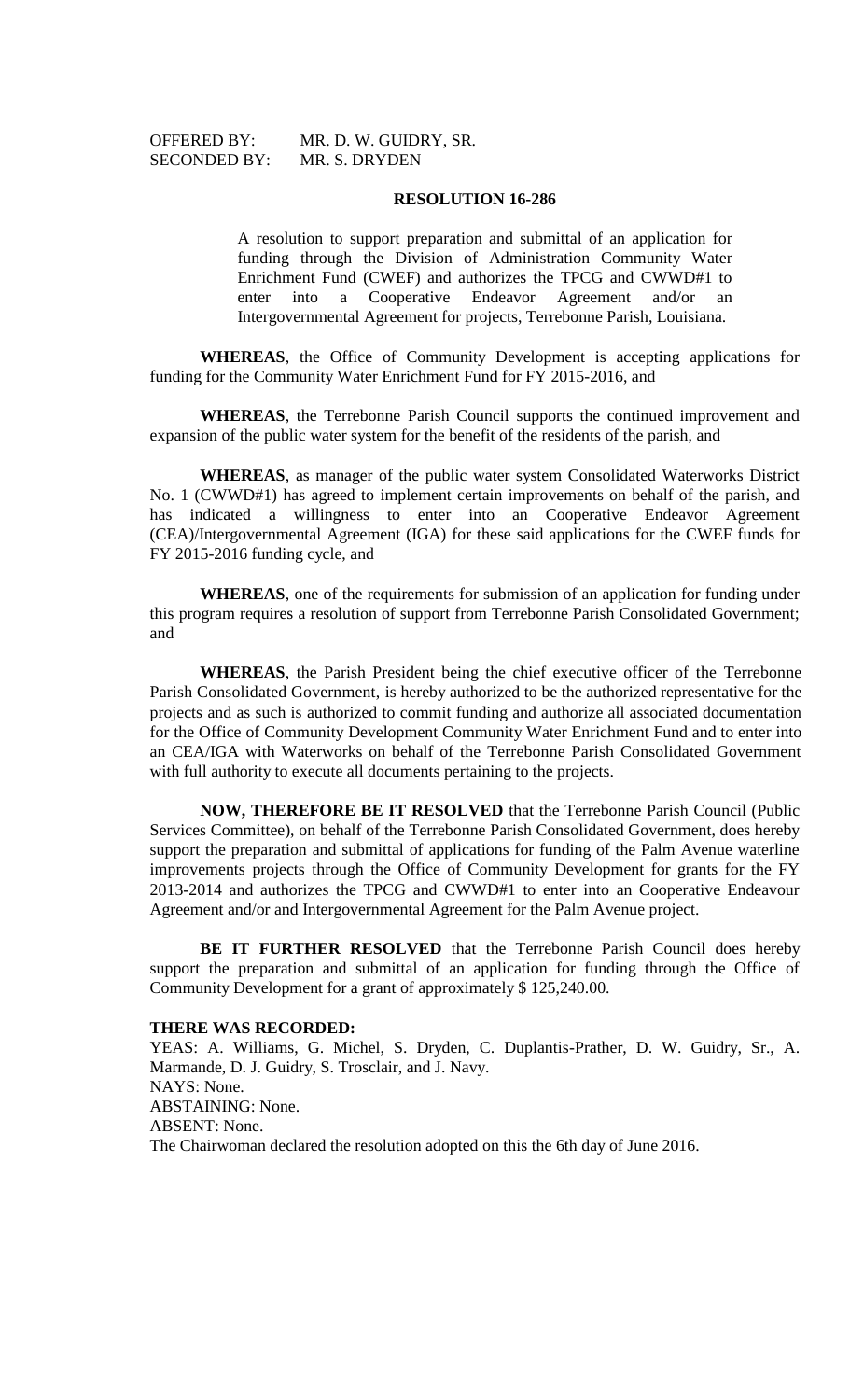# OFFERED BY: MS. A. WILLIAMS SECONDED BY: MR. D. J. GUIDRY

# **RESOLUTION NO. 16-287**

A resolution authorizing the execution of Change Order No. 11 for the Construction Agreement for Parish Project No. 98-WID-25, Hollywood Road Widening, Terrebonne Parish, Louisiana.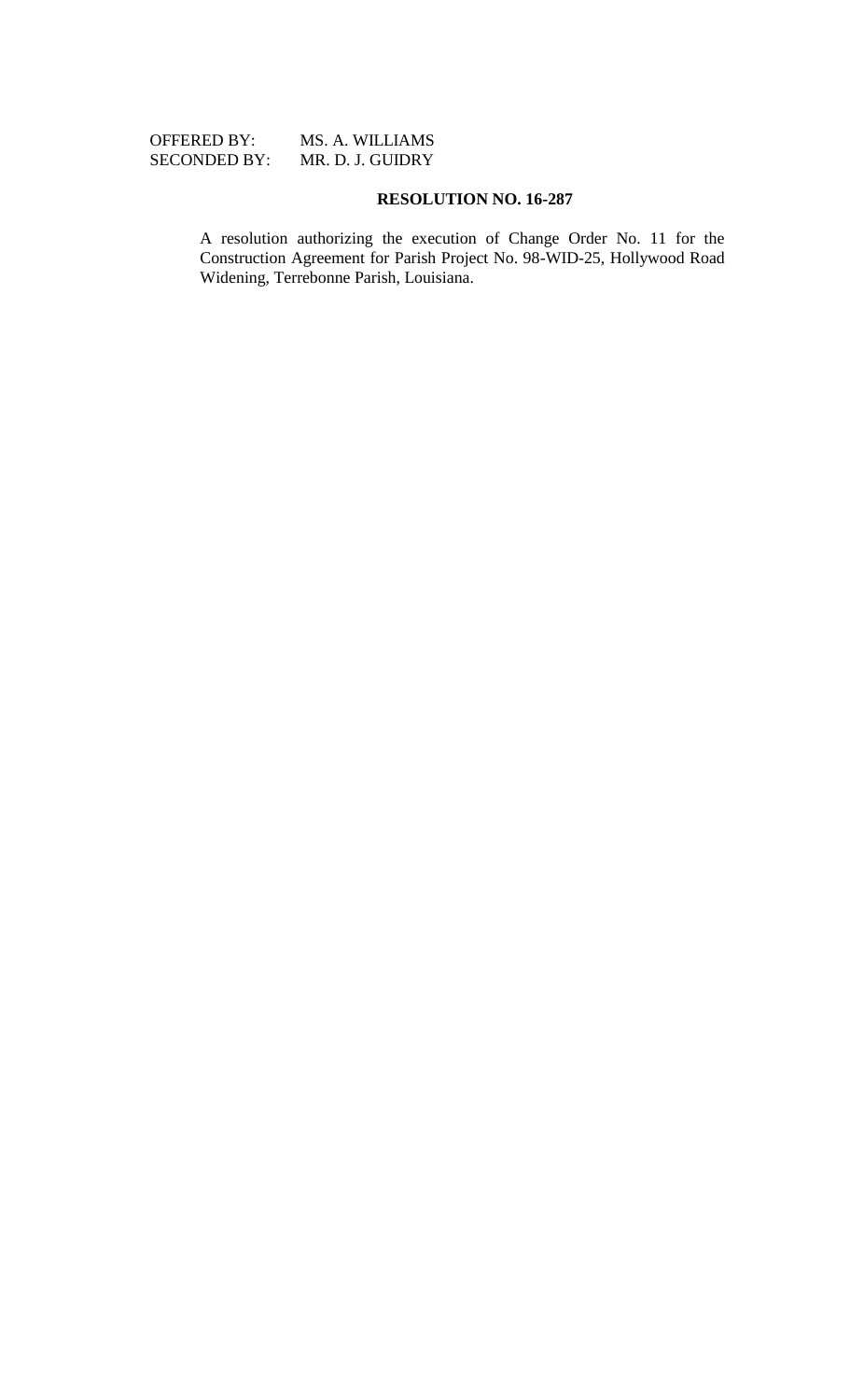**WHEREAS**, the Terrebonne Parish Consolidated Government entered into a contract dated January 23, 2014 with Conti Enterprises, Inc., Recordation Number 1447003, for Parish Project No. 98-WID-25, Hollywood Road Widening, Terrebonne Parish Consolidated Government, Terrebonne Parish, Louisiana, and

**WHEREAS**, the Parish is desirous of completion the construction of the project, and

**WHEREAS**, a new pay item was created to replace the existing manhole covers and flaring rings with new material to ensure the safety of the traveling public, and

**WHEREAS**, the Engineer recommended a plan change to pay the Contractor for delays attributed to identifying utilities in conflict with construction that were not known at time of the bid, and

**WHEREAS**, the Engineer recommended a plan change to pay the Contractor for the labor involved with a change site condition which caused a deviation in the waterline utility installation, and

**WHEREAS**, this change order has been recommended so as to adjust the contract item quantities to allow payment to the contractor as described on the attached Change Order No. 11 for the above referenced project, and

**WHEREAS**, this change order will increase the overall contract price by Thirty-Seven Thousand, Four Hundred and Thirty-Three Dollars and Twenty Cents (\$37,433.20), and

**WHEREAS**, this Change Order No. 11 had been recommended by the Engineer, Providence/GSE Associates, LLC, for this project.

**NOW, THEREFORE BE IT RESOLVED** that the Terrebonne Parish Council on behalf of the Terrebonne Parish Consolidated Government, does hereby approve and authorize the execution by Terrebonne Parish President Gordon E. Dove of Change Order No. 11 to the construction agreement with Conti Enterprises, Inc. for Parish Project No. 98-WID-25, Hollywood Road Widening, Terrebonne Parish, Louisiana, for an increase to the contract amount of Thirty-Seven Thousand, Four Hundred and Thirty-Three Dollars and Twenty Cents (\$37,433.20), and

**BE IT FURTHER RESOLVED** that a certified copy of the resolution be forwarded to Engineer, Providence/GSE Associates, LLC.

THERE WAS RECORDED: YEAS: A. Williams, G. Michel, S. Dryden, C. Duplantis-Prather, D. W. Guidry, Sr., A. Marmande, D. J. Guidry, S. Trosclair, and J. Navy. NAYS: None. ABSTAINING: None. ABSENT: None. The Chairwoman declared the resolution adopted on this the 6th day of June 2016.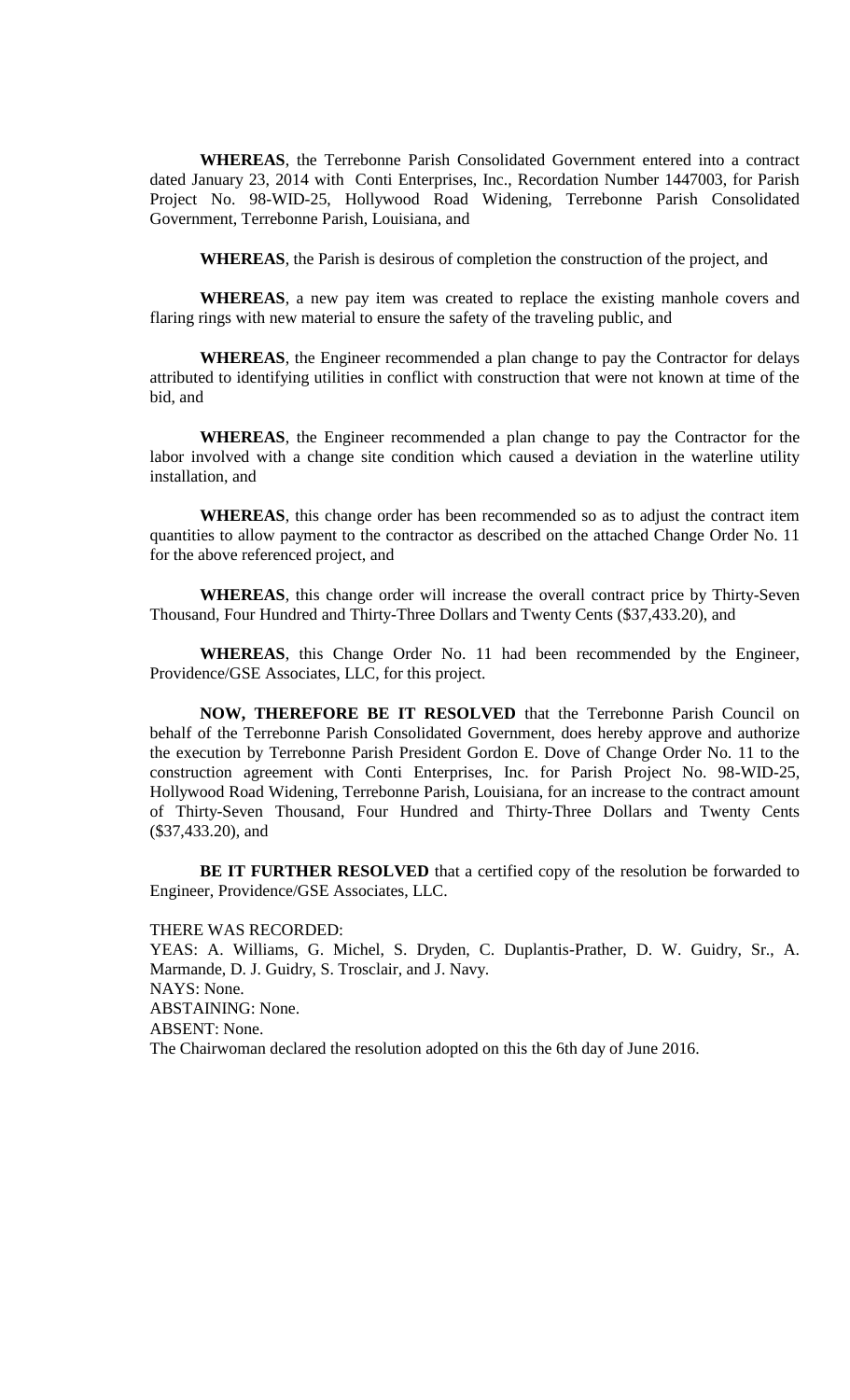| <b>OFFERED BY:</b>  | MS. A. WILLIAMS |
|---------------------|-----------------|
| <b>SECONDED BY:</b> | MR. G. MICHEL   |

#### **RESOLUTION NO. 16-288**

A resolution authorizing the Parish President to execute Supplement Agreement No. 2, Contract No. 4400004274; State Project No. H.007350.6; F.A.P. No. H007350; Terrebonne Parish Project No. 98-WID-25; Hollywood Road Widening (CE&I).

**WHEREAS**, DOTD and TPCG entered into an Agreement dated April 16, 2014 to provide construction administration and construction engineering inspection services for the Hollywood Road Widening Project, and

**WHEREAS**, DOTD and TPCG now wish to amend the original agreement to continue to provide construction contract administration and construction engineering inspection services as explained in Supplemental Agreement No. 2, and

**WHEREAS**, the compensation payable to the Consultant under this Contract is increased from \$1,067,954.00 to \$1,550,901.00, and

**WHEREAS**, DOTD is agreeable to the terms of Supplemental Agreement No. 2, and

**NOW THERERFORE BE IT RESOLVED**, by the Terrebonne Parish Council (Public Services Committee), on behalf of the Terrebonne Parish Consolidated Government, that the Parish President be authorized to execute Supplement Agreement No. 2, Contract No. 4400004274; State Project No. H.007350.6; F.A.P. No. H007350; Terrebonne Parish Project No. 98-WID-25; Hollywood Road Widening (CE&I).

# **THERE WAS RECORDED:**

YEAS: A. Williams, G. Michel, S. Dryden, C. Duplantis-Prather, D. W. Guidry, Sr., A. Marmande, D. J. Guidry, S. Trosclair, and J. Navy. NAYS: None. ABSTAINING: None. ABSENT: None. The Chairwoman declared the resolution adopted on this the 6th day of June 2016.

Upon questioning, Parish Manager A. Levron explained that he is not sure this will be paid for through liquidated damages, but noted that a supplemental agreement has been approved by the Department of Transportation and Development (DOTD) which makes it eligible for federal reimbursement.

Ms. Jeanne Bray, Capital Projects Administrator, explained that the contractor of the aforementioned project indicated that this widening should be completed by September 2016.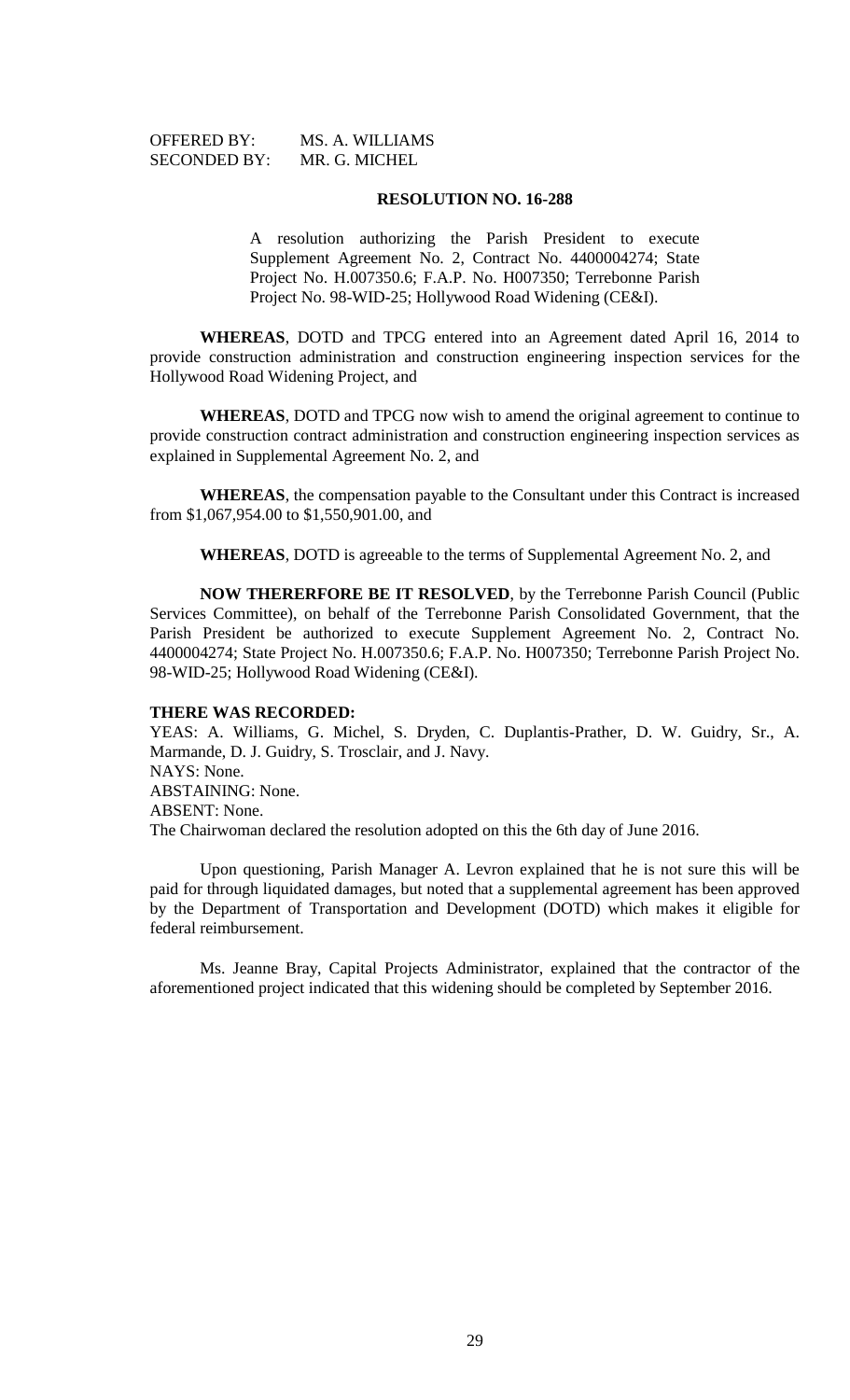| <b>OFFERED BY:</b>  | MR. G. MICHEL    |
|---------------------|------------------|
| <b>SECONDED BY:</b> | MR. D. J. GUIDRY |

#### **RESOLUTION NO. 16-289**

A resolution authorizing the execution of Change Order No. 1 for the Construction Agreement for Parish Project No. 15-BLDGS-09, Municipal Auditorium Reroofing Project, Terrebonne Parish, Louisiana.

**WHEREAS**, the Terrebonne Parish Consolidated Government awarded the construction to Edward J. Laperouse Metal Works, Inc., for Parish Project No. 15-BLDGS-09, Municipal Auditorium Reroofing Project, Terrebonne Parish, Louisiana, and

**WHEREAS**, this change order has been recommended so as to adjust the estimated contract item quantities for the completion of the project described on the attached Change Order No. 1 for the above referenced project, and

**WHEREAS**, this change order will decrease the overall contract price by Two Thousand Four Hundred Dollars (\$2,400.00), and

**WHEREAS**, Change Order No. 1 had been recommended by the Architect, The Merlin Group, LTD, for this project.

**NOW, THEREFORE BE IT RESOLVED** that the Terrebonne Parish Council on behalf of the Terrebonne Parish Consolidated Government, does hereby approve and authorize the execution by Terrebonne Parish President Gordon E. Dove of Change Order No. 1 to the construction agreement with Edward J. Laperouse Metal Works, Inc. for Parish Project No. 15- BLDGS-09, Municipal Auditorium Reroofing Project, Terrebonne Parish, Louisiana, for a decrease in the overall contract price of Two Thousand Four Hundred Dollars (\$2,400.00), and

**BE IT FURTHER RESOLVED** that a certified copy of the resolution be forwarded to Engineer, The Merlin Group, LTD.

#### THERE WAS RECORDED:

YEAS: A. Williams, G. Michel, S. Dryden, C. Duplantis-Prather, D. W. Guidry, Sr., A. Marmande, D. J. Guidry, S. Trosclair, and J. Navy. NAYS: None. ABSTAINING: None. ABSENT: None. The Chairwoman declared the resolution adopted on this the 6th day of June 2016.

OFFERED BY: MR. D. W. GUIDRY, SR. SECONDED BY: MR. S. TROSCLAIR

### **RESOLUTION 16-290**

A resolution providing approval of Amendment No. 1 to the Engineering Agreement for Parish Project No. 15-BLDG-62, Le Petit Theatre de Terrebonne Building, Terrebonne Parish, Louisiana.

**WHEREAS**, the Terrebonne Parish Consolidated Government entered into a Engineering Agreement dated February 11, 2016, with Duplantis Design Group, PC for the Project entitled **Parish Project No. 15-BLDG-62, Le Petit Theatre de Terrebonne Building**, and

**WHEREAS**, the Engineering Agreement between OWNER and ENGINEER only has provisions for certain limitations for Basic and Additional Services, and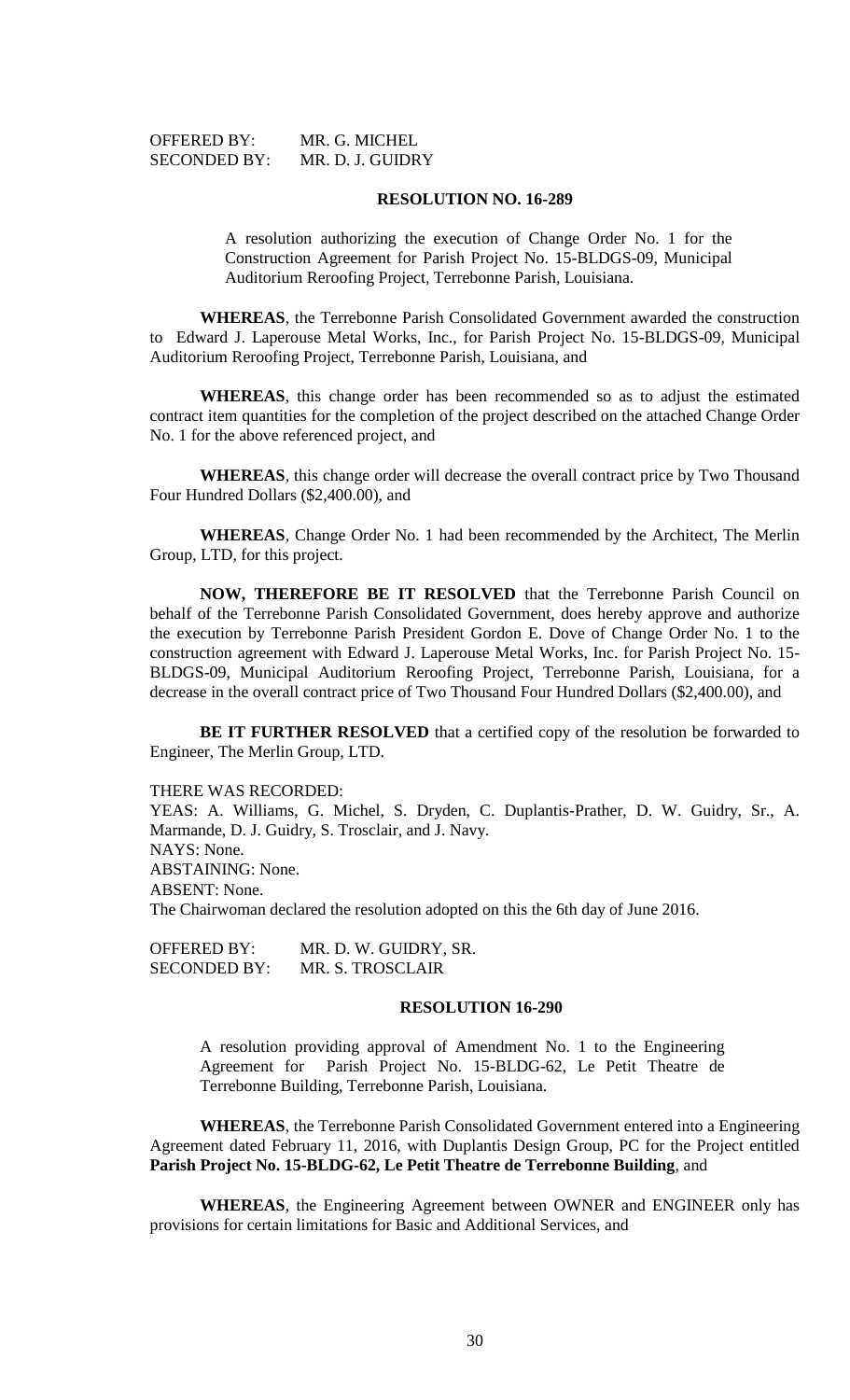**WHEREAS**, it is necessary to coordinate testing of asbestos plumbing piping and add the remediation of such materials to the project scope, and

**WHEREAS**, the firm of Duplantis Design Group, PC, has been asked to oversee these activities under the Additional Services section of the Engineering Agreement for this project, and

**WHEREAS**, the TPCG is desirous of having these services continued so that there is a need to increase in the upset limit, and

**NOW, THEREFORE BE IT RESOLVED** that the Terrebonne Parish Council, on behalf of the Terrebonne Parish Consolidated Government, does hereby approve this Amendment No.1 to the Engineering Agreement for a total increase of \$4,500.00 and authorizes Parish President, Gordon E. Dove, to execute this Amendment No. 1 to the Engineering Agreement for the Le Petit Theatre de Terrebonne Building, Parish Project No. 15-BLDG-62, with Duplantis Design Group, PC, and

**BE IT FURTHER RESOLVED** that a certified copy of the resolution be forwarded to the Engineer, Duplantis Design Group, PC.

#### THERE WAS RECORDED:

YEAS: A. Williams, G. Michel, S. Dryden, D. W. Guidry, Sr., A. Marmande, D. J. Guidry, S. Trosclair, and J. Navy. NAYS: None. ABSTAINING: C. Duplantis-Prather. ABSENT: None. The Chairwoman declared the resolution adopted on this the 6th day of June 2016.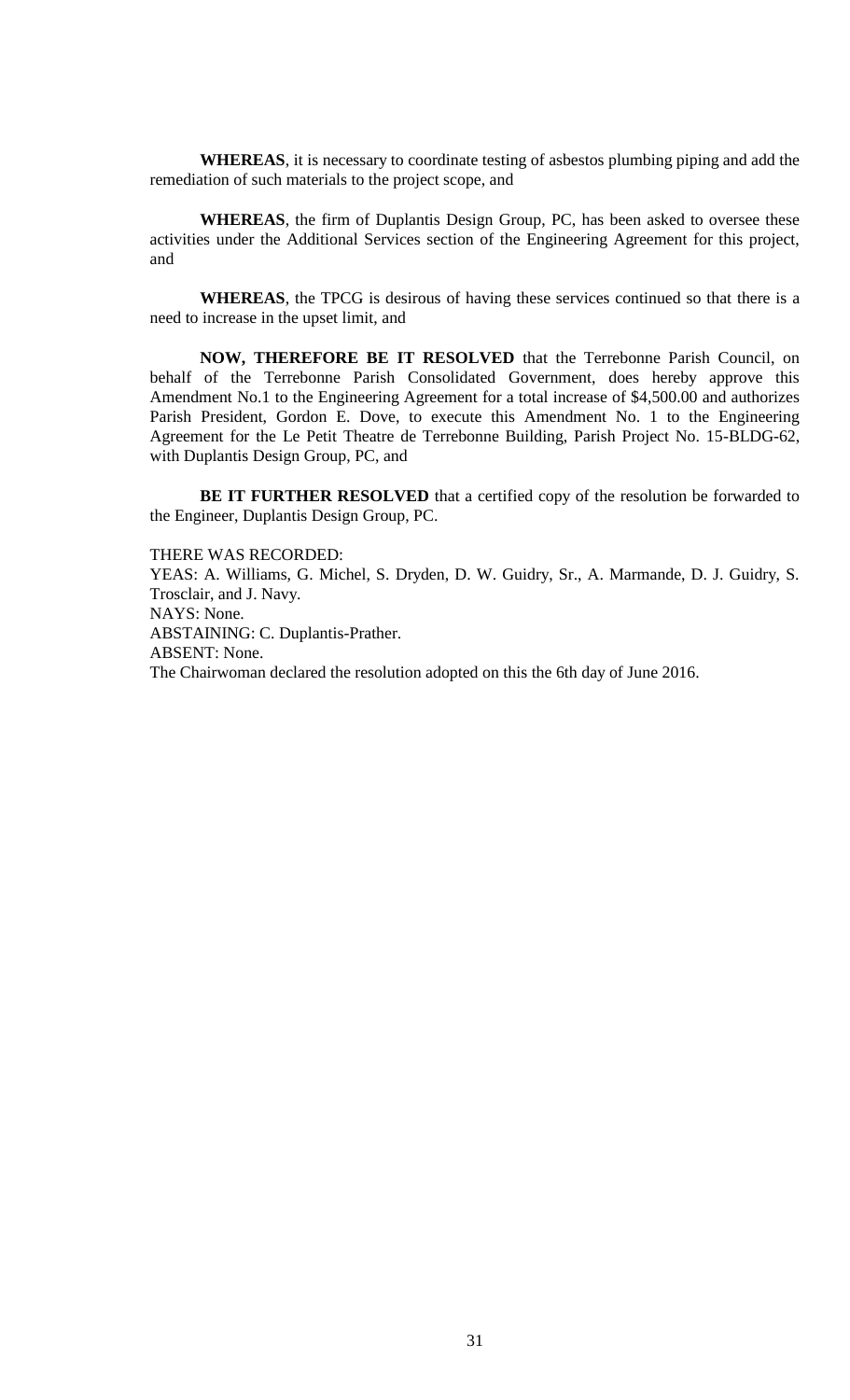| <b>OFFERED BY:</b>  | MS. A. WILLIAMS  |
|---------------------|------------------|
| <b>SECONDED BY:</b> | MR. D. J. GUIDRY |

#### **RESOLUTION NO. 16-291**

A RESOLUTION AUTHORIZING THE PARISH PRESIDENT TO SIGN AND SUBMIT AN AMENDMENT TO THE TERREBONNE PARISH GUSTAV/IKE DISASTER RECOVERY PLAN BUDGET TO THE STATE OF LOUISIANA AND HUD TO COMPLY WITH THE COMMUNITY DEVELOPMENT BLOCK GRANT DISASTER RECOVERY PROGRAM.

**WHEREAS**, the Terrebonne Parish Consolidated Government has been awarded Community Development Block Grant (CDBG) funding as a result of the damage caused by Hurricanes Gustav and Ike; and

**WHEREAS,** the projects listed in Attachment A are completed; and

**WHEREAS,** the remaining funds in these three projects will be transferred to the Suzie Canal Levee Extension Project; and

**WHEREAS,** through the proper public approval process the funds can be reallocated from one project to another as reflected in Attachment A; and

**NOW, THEREFORE, BE IT RESOLVED** by the Terrebonne Parish Council, on behalf of the Terrebonne Parish Consolidated Government, that that the Parish President, Gordon E. Dove, is authorized to sign, submit and implement the recommended amendment to the Terrebonne Parish Gustav/Ike Disaster Recovery Plan regarding the projects in Attachment A.

#### **THERE WAS RECORDED:**

YEAS: A. Williams, G. Michel, S. Dryden, C. Duplantis-Prather, D. W. Guidry, Sr., A. Marmande, D. J. Guidry, S. Trosclair, and J. Navy. NAYS: None. ABSTAINING: None. ABSENT: None. The Chairwoman declared the resolution adopted on this the 6th day of June 2016.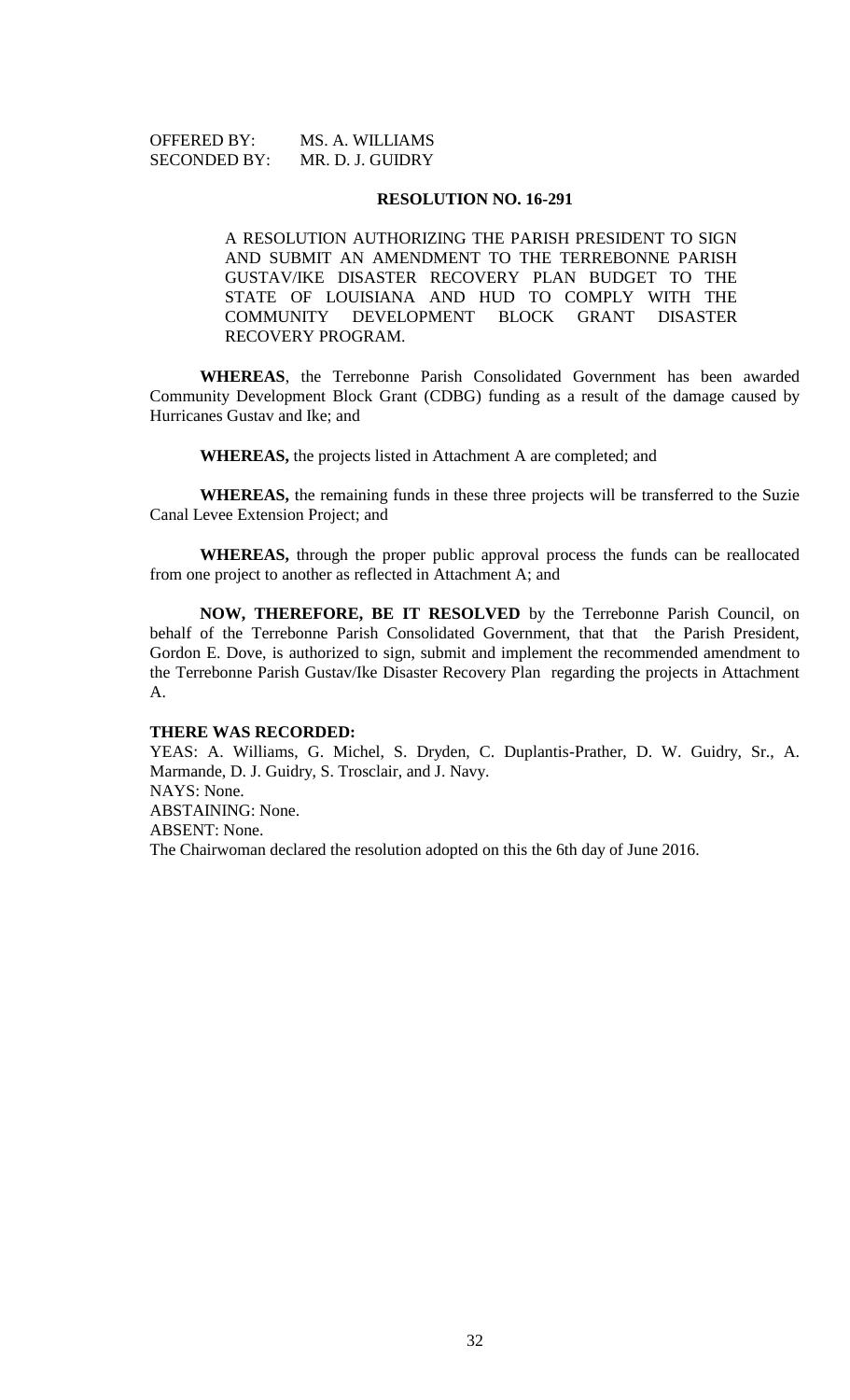| <b>OFFERED BY:</b>  | MR. S. TROSCLAIR |
|---------------------|------------------|
| <b>SECONDED BY:</b> | MR. D. J. GUIDRY |

#### **RESOLUTION 16-292**

A resolution authorizing the execution of Change Order No. 1 for the Construction Agreement for Parish Project No. 97-PAV-21, State Project No. H.007351, Country Drive Widening Phase A, Terrebonne Parish, Louisiana.

**WHEREAS**, the Terrebonne Parish Consolidated Government entered into a contract with Huey P. Stockstill, LLC, for Parish Project No. 97-PAV-21, State Project No. H.007351, Country Drive Widening Phase A, Terrebonne Parish Consolidated Government, Terrebonne Parish, Louisiana, and

**WHEREAS**, TPCG is desirous of constructing the widening Country Drive, and

**WHEREAS**, the Contractor needs to perform exploratory trenching to assist in locating the existing utilities along Country Drive, and

**WHEREAS**, the catch basins on the south side of the road need to be modified, and

**WHEREAS**, this change order will increase the overall contract price by Eighty Eight Thousand, Seven Hundred Forty Two Dollars and Forty Cents (\$88,742.40), and

**WHEREAS**, this Change Order No. 1 had been recommended by the Engineer, Meyer Engineers, Ltd., for this project.

**NOW, THEREFORE BE IT RESOLVED** that the Terrebonne Parish Council on behalf of the Terrebonne Parish Consolidated Government, does hereby approve and authorize the execution of Change Order No. 1 by Terrebonne Parish President Gordon E. Dove for the construction agreement with Huey P. Stockstill, LLC for Parish Project No. 97-PAV-21, State Project No. H.007351, Country Drive Widening Phase A, Terrebonne Parish, Louisiana, for an increase to the contract amount in the amount of Eighty Eight Thousand, Seven Hundred Forty Two Dollars and Forty Cents Cents (\$88,742.40), and

**BE IT FURTHER RESOLVED** that a certified copy of the resolution be forwarded to Engineer, Meyer Engineers, Ltd.

#### **THERE WAS RECORDED:**

YEAS: A. Williams, G. Michel, S. Dryden, C. Duplantis-Prather, D. W. Guidry, Sr., A. Marmande, D. J. Guidry, S. Trosclair, and J. Navy. NAYS: None. ABSTAINING: None. ABSENT: None. The Chairwoman declared the resolution adopted on this the 6th day of June 2016.

| <b>OFFERED BY:</b>  | MR. S. TROSCLAIR      |
|---------------------|-----------------------|
| <b>SECONDED BY:</b> | MR. D. W. GUIDRY, SR. |

# RESOLUTION NO. 16-293

**WHEREAS**, prices were obtained through the Louisiana State Commodity Catalog by the Terrebonne Parish Consolidated Government for the purpose of purchasing various chemicals for the Sewer Treatment Plants under State Contract No. 4400005864, and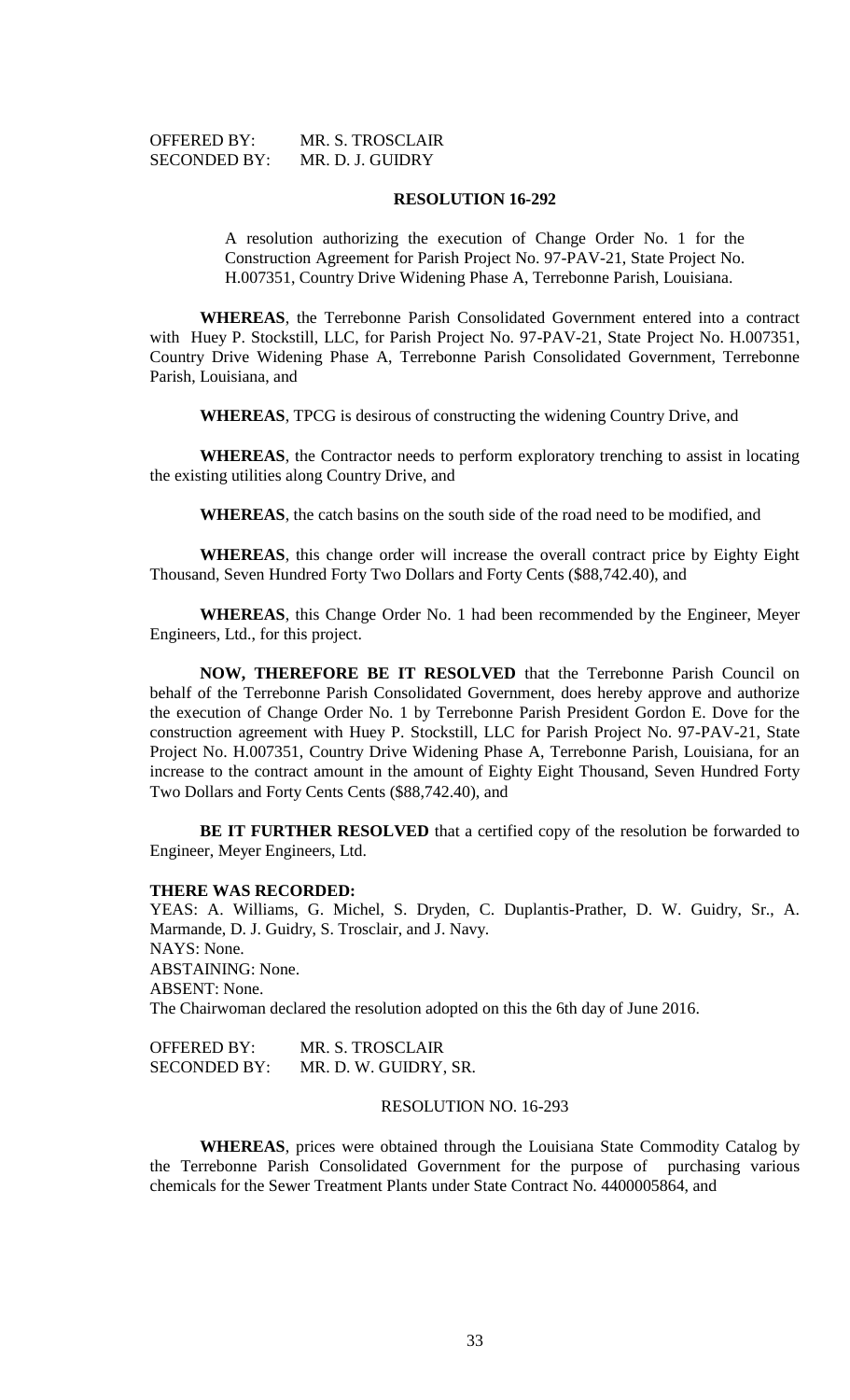**WHEREAS**, after careful review by Gregory Bush, Pollution Control Administrator, Dwayne Deroche, Sewer Treatment Superintendent and Mike Toups, Public Works Director, it has been determined that the chemicals needed to provide for the proper treatment of raw sewage at the Wastewater Treatment Plants, should be accepted as per the Louisiana State Contract #4400005864, and

**WHEREAS**, the Parish Administration has recommended the acceptance of the various chemicals for the aforementioned purchase, from National American Sales, as per the Louisiana State Contract #4400005864.

**NOW THEREFORE BE IT RESOLVED**, that the Terrebonne Parish Council (Public Services Committee), on behalf of the Terrebonne Parish Consolidated Government, that the recommendation of the Parish Administration be approved and that the purchase of the various types of chemicals be accepted.

#### **THERE WAS RECORDED:**

YEAS: A. Williams, G. Michel, S. Dryden, C. Duplantis-Prather, D. W. Guidry, Sr., A. Marmande, D. J. Guidry, S. Trosclair, and J. Navy. NAYS: None. ABSTAINING: None. ABSENT: None. The Chairwoman declared the resolution adopted on this the 6th day of June 2016.

Mr. D. W. Guidry, Sr. moved, seconded by Mr. S. Trosclair, "THAT, the Public Services Committee introduce an ordinance to amend the Terrebonne Parish Code of Ordinances, Section 22-189 in order to provide for a more efficient turnaround, the Terrebonne Parish Council and Parish Administration wishes to transfer these duties to the Parish President, and designate a standard form of agreement for same and call a public hearing on June 22, 2016 at 6:30 p.m." *\* (MOTION ADOPTED AFTER DISCUSSION)*

Upon questioning, Parish Manager A. Levron stated that they have been receiving numerous requests to have items place on the parish's servitudes and in some cases some of the items don't affect the operation of the drainage. Mr. Levron explained that the way the current code is written, only the Parish Council is authorized to grant variances for placement of items on servitudes; noting that the aforementioned ordinance would only affect drainage servitudes.

President G. Dove explained that this agreement is a standard form agreement that allows Administration to grant variances when residents request for items to be placed on the parish's servitude.

Several Committee members agreed that a collaborated permitting process should be put in place to help with the allowing items to be placed on the parish's servitudes.

Mr. Mike C. Toups, Public Works Director, explained that each situation is different and they now have an active compliance officer that goes to these sites and access what is going on; noting that they can determine if building a structure affects drainage. If building a structure has an adverse affect on drainage, then an alternative solution can be found, if it does not affect the drainage, then it should not be a problem to have an item placed on the servitude. Mr. Toups also informed the public that information is available on the parish's website pertaining to permitting and servitudes.

The Chairwoman called for the vote on the motion offered by Mr. D. W. Guidry, Sr. THERE WAS RECORDED: YEAS: A. Williams, G. Michel, S. Dryden, C. Duplantis-Prather, D. W. Guidry. Sr., A.

Marmande, D. J. Guidry, S. Trosclair and J. Navy. NAYS: None.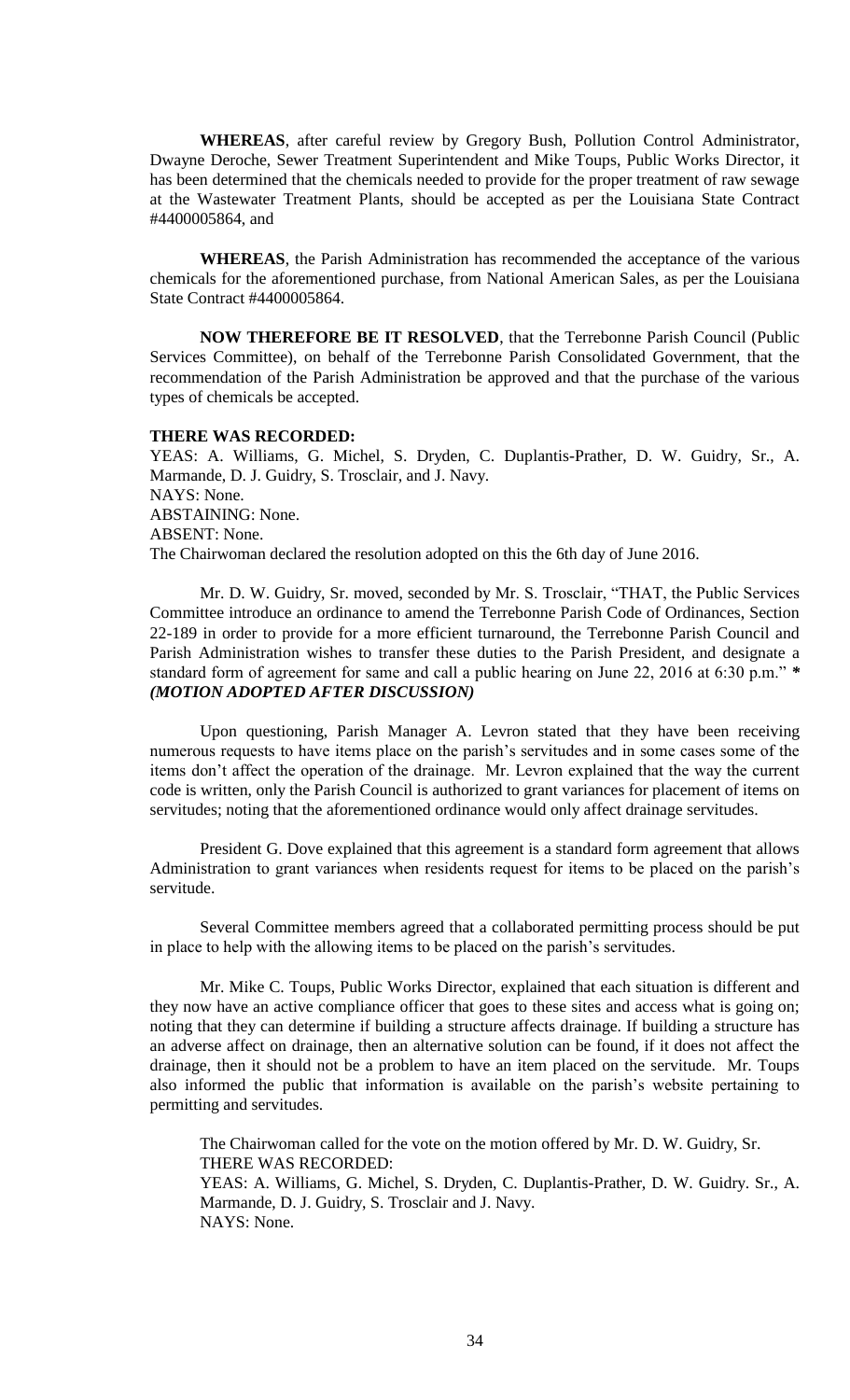ABSENT: None. The Chairwoman declared the motion adopted.

SECONDED BY: MR. S. DRYDEN

OFFERED BY: MR. D. W. GUIDRY, SR.

# **RESOLUTION NO. 16-294**

A RESOLUTION AUTHORIZING THE PARISH PRESIDENT TO EXECUTE AN ACKNOWLEDGMENT AND HOLD HARMLESS AND INDEMNITY AGREEMENT BETWEEN TERREBONNE PARISH CONSOLIDATED GOVERNMENT AND BEST BOAT AND RV STORAGE, LLC AND BEST BOAT AND RV STORAGE II, LLC TO AUTHORIZE THE PLACEMENT OF A COMPANY SIGN WITHIN A ROAD RIGHT-OF-WAY, AND TO PROVIDE FOR RELATED **MATTERS** 

**WHEREAS**, Terrebonne Parish Council Resolution Number 13-179 provides that the Terrebonne Parish Consolidated Government shall refrain from allowing obstructions to be placed on, over or across public servitudes that obstruct or diminish the use or function of the servitude; and

**WHEREAS**, Kevin Faulk, Manager of Best Boat and RV Storage, LLC and member of Best Boat and RV Storage II, LLC, has applied for a Letter of No Objection (LONO), same bearing Application No. 3157, for the placement of a 5' by 10' business sign within the parish road right of way approximately 25 feet from the road edge at 1097 Valhi Boulevard, Houma, Louisiana 70360;

**WHEREAS**, Terrebonne Parish Administration has reviewed the said LONO application and believes the placement of the sign within the road right of way as proposed by the Application would not diminish the use or function of the servitude; and

**WHEREAS**, Terrebonne Parish Administration has granted the LONO and recommends that the Terrebonne Parish Council authorize the Parish President to enter into an acknowledgement and hold harmless agreement with Best Boat and RV Storage, LLC and Best Boat and RV Storage II, LLC, authorizing same pursuant to the terms and conditions of the agreement;

**NOW THEREFORE, BE IT RESOLVED** by the Terrebonne Parish Council on behalf of Terrebonne Parish Consolidated Government that Parish President Gordon E. Dove is hereby authorized to execute an acknowledgment and hold harmless agreement for and on behalf of the Terrebonne Parish Consolidated Government with Best Boat and RV Storage, LLC, and Best Boat and RV Storage II, LLC, containing substantially the same terms as those set out in the attached agreement, subject to approval by legal counsel for TPCG; and

## **THERE WAS RECORDED:**

YEAS: A. Williams, G. Michel, S. Dryden, C. Duplantis-Prather, D. W. Guidry, Sr., A. Marmande, D. J. Guidry, S. Trosclair, and J. Navy. NAYS: None. ABSTAINING: None. ABSENT: None. The Chairwoman declared the resolution adopted on this the 6th day of June 2016.

Attorney J. Hebert explained that the aforementioned right-of-way is given for future expansion and has zero affect on the parish; thus stating that the property is owned by Terrebonne Land Company.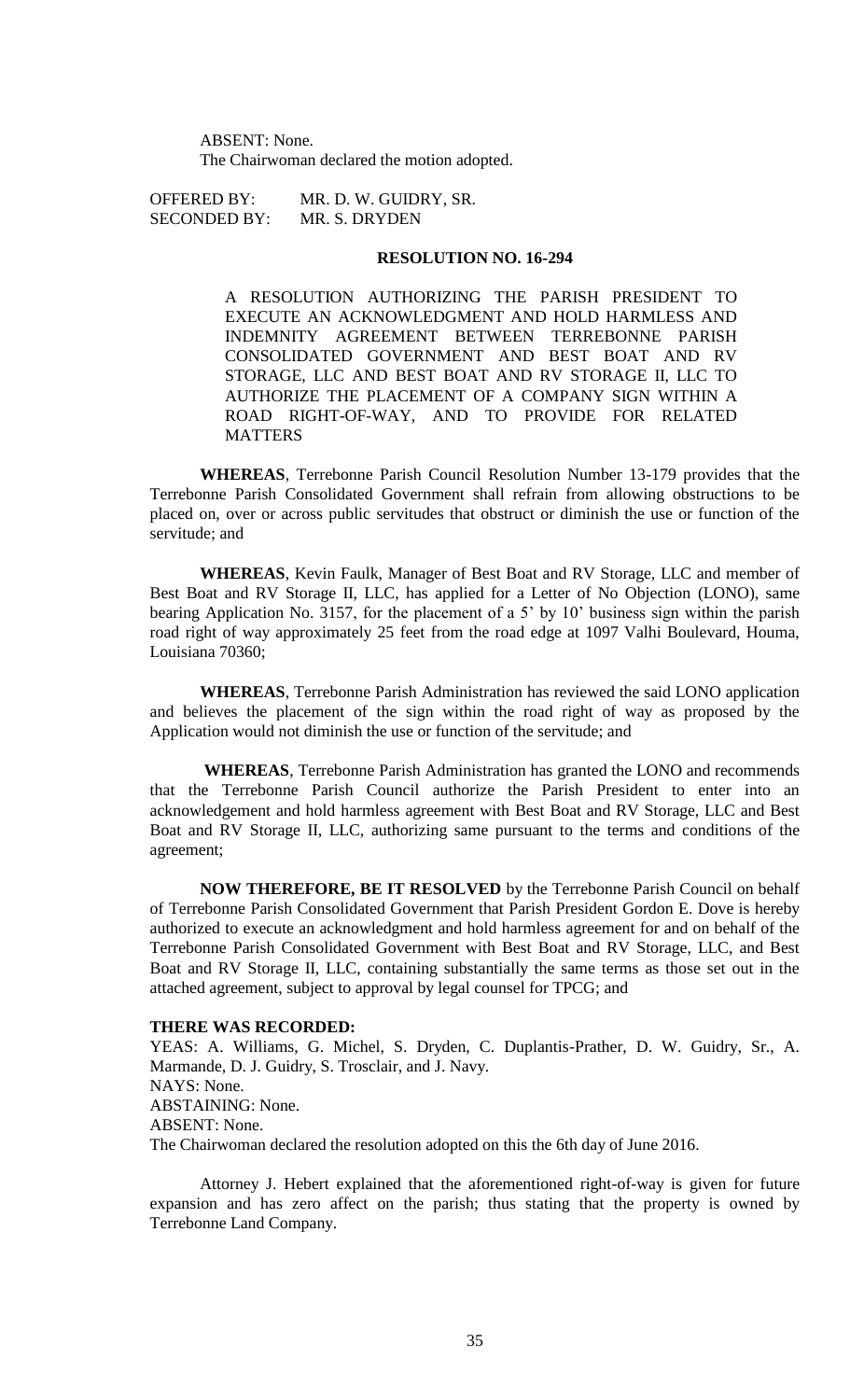Committee member J. Navy ask that this item be placed on the agenda -Discussion and possible action with respect to establishing a Hurricane Preparation & Evacuation- Emergency Shelter Advisory Committee- so that in the event of a hurricane, everyone would be able to inform their constituents about what to do and where to go.

Several committee members commented on forming this committee and agreed that a collaborated and unified effort needs to help and/or inform residents in the event of a hurricane.

Mr. Earl Eues, Director of Office of Emergency Preparedness, explained that there are pamphlets available and trainings that are used to inform public officials of the things needed and/or required during a rain storm or hurricane. He explained that a command center is set up, with department heads and other officials, to help with any ordeal that arises during hurricane season.

Mr. J. Navy moved, seconded by Mr. A. Marmande, "THAT, the Public Services Committee form a committee with Committee members, D. J. Guidry, A. Williams, S. Trosclair and A. Marmande, to meet with OEP Director, Earl Eues, and other officials to discuss proper protocol when dealing with a hurricane or tropical storm."

The Chairwoman called for the vote on the motion offered by Mr. J. Navy. THERE WAS RECORDED: YEAS: G. Michel, S. Dryden, C. Duplantis-Prather, D. W. Guidry. Sr., A. Marmande, S. Trosclair and J. Navy. NAYS: None. ABSENT: A. Williams and D. J. Guidry. The Chairwoman declared the motion adopted.

Committee member A. Williams was recorded as leaving the proceedings at 7:52 p.m.

Mr. A. Marmande moved, seconded Mr. S. Dryden, "THAT, the Public Services Committee introduce an ordinance that will establish a '4-Way Stop' at the intersection of Marmande Street and Buron Street and call a public hearing on June 22, 2016 at 6:30 p.m."

The Chairwoman called for the vote on the motion offered by Mr. A. Marmande. THERE WAS RECORDED: YEAS: G. Michel, S. Dryden, C. Duplantis-Prather, D. W. Guidry. Sr., A. Marmande, S. Trosclair and J. Navy. NAYS: None. ABSENT: A. Williams and D. J. Guidry. The Chairwoman declared the motion adopted.

Mr. D. W. Guidry, Sr. moved, seconded by Mr. S. Trosclair, "THAT, the Public Services Committee introduce an ordinance that will establish a '3-Way Stop' at the intersection of Gouaux Avenue and Cherry Street and call a public hearing on June 22, 2016 at 6:30 p.m."

The Chairwoman called for the vote on the motion offered by Mr. D. W. Guidry, Sr. THERE WAS RECORDED: YEAS: G. Michel, S. Dryden, C. Duplantis-Prather, D. W. Guidry. Sr., A. Marmande, S. Trosclair and J. Navy. NAYS: None. ABSENT: A. Williams and D. J. Guidry. The Chairwoman declared the motion adopted.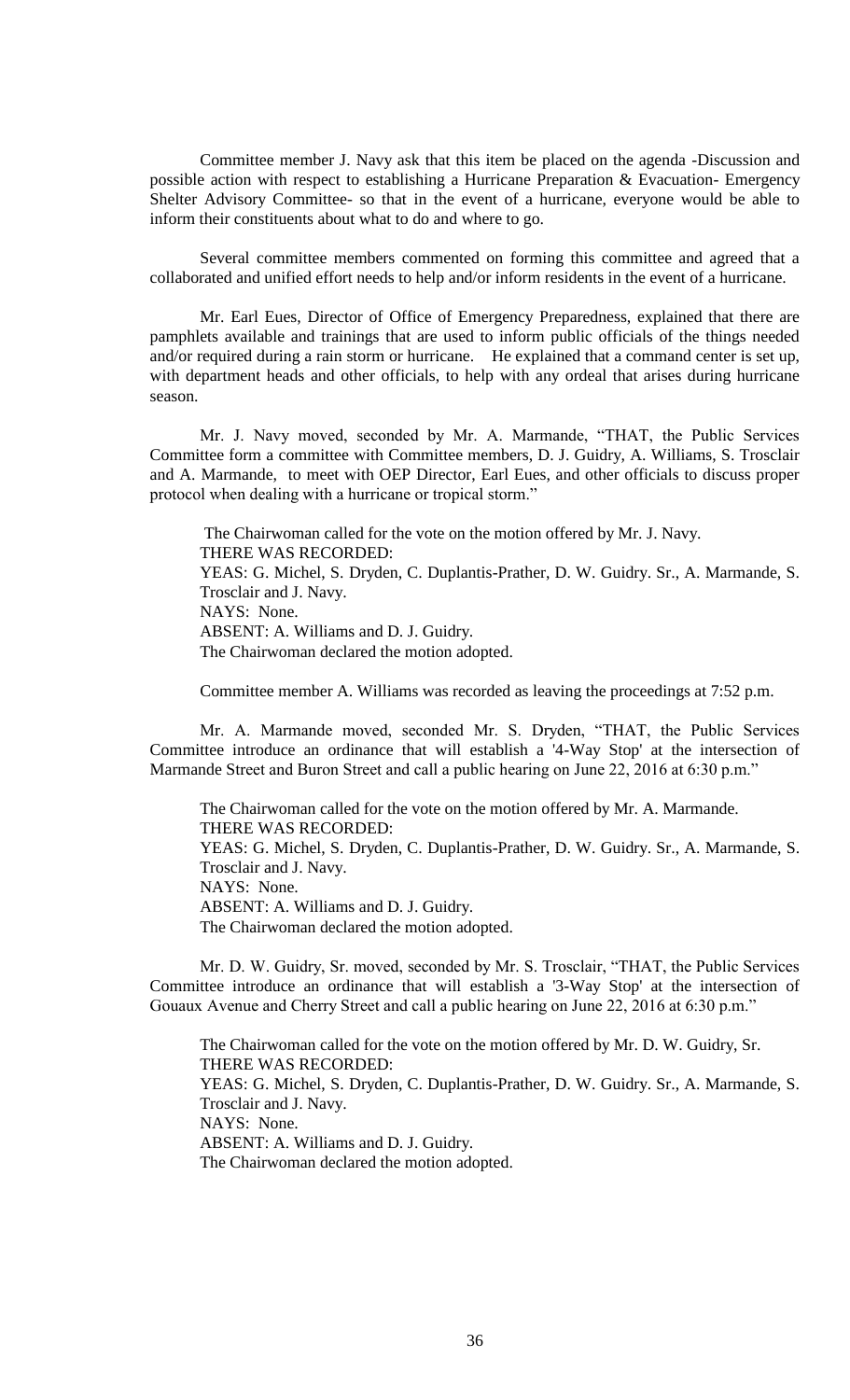Mr. D. W. Guidry, Sr. moved, seconded by Mr. A. Marmande, "THAT, the Public Services Committee introduce an ordinance that will establish a '2-Way Stop' at the intersection of Gouaux Avenue and Pear Street and call a public hearing on June 22, 2016 at 6:30 p.m."

The Chairwoman called for the vote on the motion offered by Mr. D. W. Guidry, Sr. THERE WAS RECORDED: YEAS: G. Michel, S. Dryden, C. Duplantis-Prather, D. W. Guidry. Sr., A. Marmande, S. Trosclair and J. Navy. NAYS: None. ABSENT: A. Williams and D. J. Guidry. The Chairwoman declared the motion adopted.

Mr. D. W. Guidry, Sr., moved, seconded by Mr. S. Dryden, "THAT, the Public Services Committee hold Agenda Item No. 18 -Discussion and possible action with respect to No Wake signage- until the next Committee meeting."

The Chairwoman called for the vote on the motion offered by Mr. D. W. Guidry, Sr. THERE WAS RECORDED: YEAS: G. Michel, S. Dryden, C. Duplantis-Prather, D. W. Guidry. Sr., A. Marmande and S. Trosclair. . NAYS: None. ABSENT: A. Williams, D. J. Guidry and J. Navy. The Chairwoman declared the motion adopted.

Mr. S. Trosclair moved, seconded by Mr. D. W. Guidry, Sr., "THAT, the Public Services Committee introduce an ordinance that will amend Section 18-247 of the Parish Code to amend the current No Parking Zone on Gouaux Avenue to reflect: Gouaux Avenue, east side, from its intersection with the center line of right-of-way of Cherry Street, northerly a distance of twelve (12) feet and south a distance of fifty-two (52) feet and call a public hearing on June 22, 2016 at 6:30 p.m."

The Chairwoman called for the vote on the motion offered by Mr. S. Trosclair. THERE WAS RECORDED: YEAS: G. Michel, S. Dryden, C. Duplantis-Prather, D. W. Guidry. Sr., A. Marmande and S. Trosclair. NAYS: None.

ABSENT: A. Williams, D. J. Guidry and J. Navy.

The Chairwoman declared the motion adopted.

Mr. S. Trosclair moved, seconded by Mr. D. W. Guidry, "THAT, there being no further business to come before the Public Services Committee, the meeting be adjourned."

The Chairwoman called for the vote on the motion offered by Mr. S. Trosclair. THERE WAS RECORDED: YEAS: G. Michel, S. Dryden, C. Duplantis-Prather, D. W. Guidry. Sr., A. Marmande and S. Trosclair. NAYS: None. ABSENT: A. Williams, D. J. Guidry and J. Navy. The Chairwoman declared the motion adopted and the meeting was adjourned at 7:55 p.m.

Christa Duplantis-Prather, Chairwoman

Tammy E. Triggs, Minute Clerk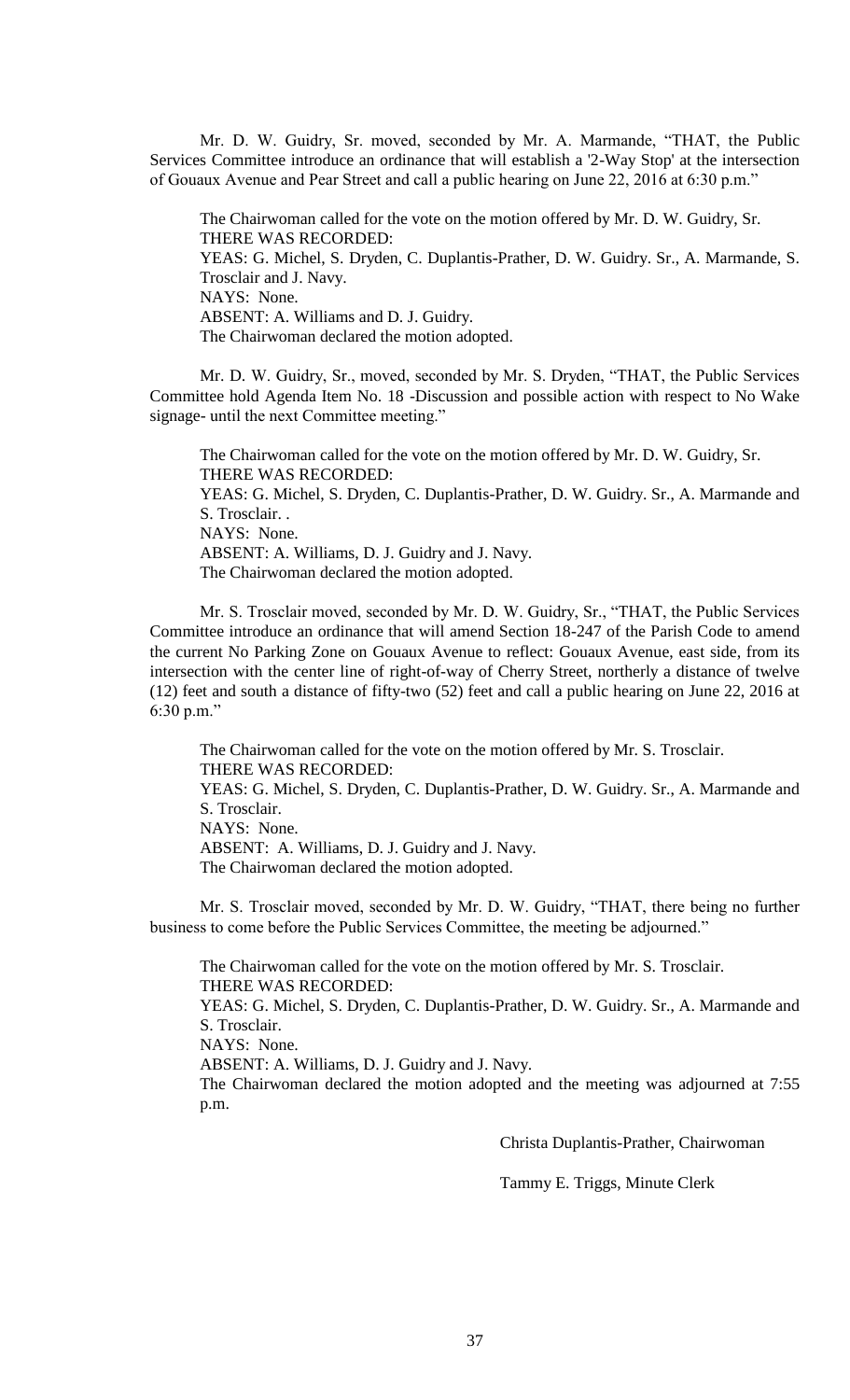Ms. C. Duplantis-Prather moved, seconded by Mr. S. Trosclair, "THAT, the Council accept and ratify the minutes of the Public Services Committee meeting held on 06/06/16."

The Chairman called for a vote on the motion offered by Ms. C. Duplantis-Prather. THERE WAS RECORDED: YEAS: A. Williams, G. Michel, S. Dryden, C. Duplantis-Prather, D. W. Guidry Sr., A. Marmande, D. J. Guidry, S. Trosclair, and J. Navy. NAYS: None. ABSENT: None. The Chairman declared the motion adopted.

The Chairman called for a report on the Community Development and Planning Committee meeting held on 06/06/16, whereupon the Committee Chairman noting ratification of minutes, calls public hearings on July 13, 2016 at 6:30 p.m., rendered the following:

# COMMUNITY DEVELOPMENT & PLANNING COMMITTEE

### JUNE 6, 2016

The Chairman, Dirk Guidry, called the Community Development & Planning Committee meeting to order at 7:56 p. m. in the Terrebonne Parish Council Meeting Room with an Invocation offered by Committee member S. Trosclair and the Pledge of Allegiance led by Committee member A. Marmande. Upon roll call, Committee Members recorded as present were: G. Michel, S. Dryden, C. Duplantis-Prather, D. W. Guidry, Sr., A. Marmande, D. J. Guidry, S. Trosclair and J. Navy. Committee member A. Williams was recorded as absent. A quorum was declared present.

| OFFERED BY:  | MR. G. MICHEL   |
|--------------|-----------------|
| SECONDED BY: | MR. A. MARMANDE |

#### **RESOLUTION NO. 16-295**

A RESOLUTON GIVING NOTICE OF INTENT TO ADOPT AN ORDINANCE TO AMEND THE ZONING MAP OF THE PARISH OF TERREBONNE SO AS TO REZONE FROM R-1 DISTRICT); LOT 27 & 37 LOT 28, BLOCK 1, BERNARD SUBDIVISION, 104 ROY STREET, TERREBONNE PARISH, LOUISIANA;L MAISON RENTALS, L.L.C., APPLICANT; AND CALLING A PUBLIC HEARING ON SAID MATTER FOR WEDNESDAY, JULY 13, 2016 AT 6:30 P. M.

BE IT RESOLVED by the Terrebonne Parish Council (Community Development and Planning Committee), that notice be hereby given to adopt an ordinance to amend the Zoning Map of the Parish of Terrebonne so as to rezone from R-1 (Single-Family Residential District) to C-3 (Neighborhood Commercial District), Lot 27 & 37 Lot 28, Block 1, Bernard Subdivision, 104 Roy Street, Terrebonne Parish, Louisiana, and

NOW THEREFORE BE IT RESOLVED that a public hearing be called on said matter for Wednesday, July 13, 2016 at 6:30 p. m.

THERE WAS RECORDED:

YEAS: G. Michel, S. Dryden, C. Duplantis-Prather, D. W. Guidry, Sr., A. Marmande, D. J. Guidry, and J. Navy. NAYS: None. ABSTAINING: None. ABSENT: A. Williams and S. Trosclair.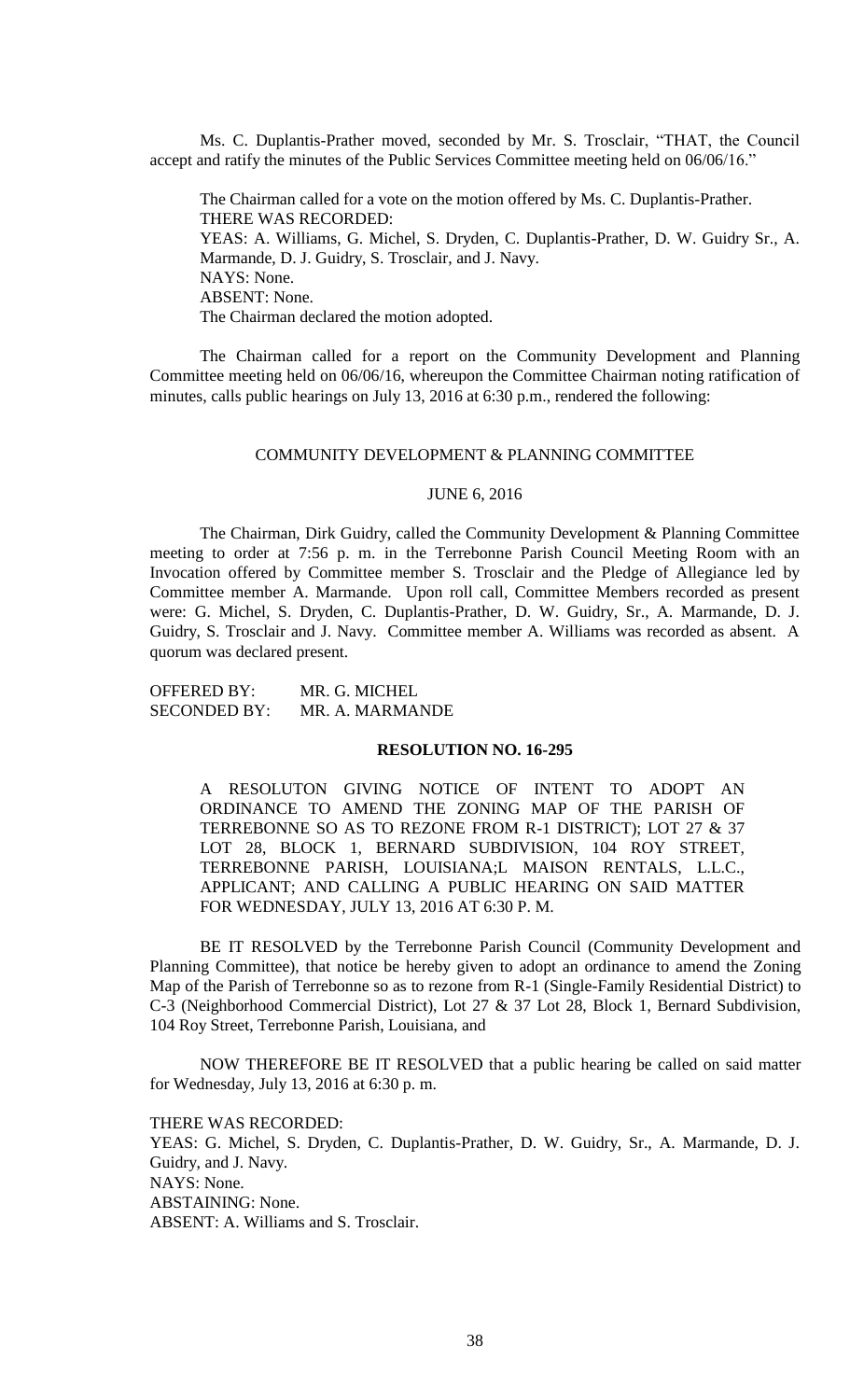The Chairman declared the resolution adopted on this the 6th day of June 2016.

OFFERED BY: MR. D. W. GUIDRY, SR. SECONDED BY: MR. A. MARMANDE

#### **RESOLUTION NO. 16-296**

A RESOLUTION GIVING NOTICE OF INTENT TO ADOPT AN ORDINANCE TO AMEND THE ZONING MAP OF THE PARISH OF TERREBONNE SO AS TO REZONE FROM R-1 (SINGLE-FAMILY RESIDENTIAL DISTRICT) TO R-3 (MULTI-FAMILY RESIDENTIAL DISTRICT); LOT 18, BLOCK D, MECHANICVILLE, 137 KING STREET, TERREBONNE PARISH, LOUISIANA; KENTREAL & TAMMY LYONS, APPLICANTS; AND CALLING A PUBLIC HEARING ON SAID MATTER FOR WEDNESDAY, JULY 13, 2016 AT 6:30 P. M.

**BE IT RESOLVED** by the Terrebonne Parish Council (Community Development and Planning Committee), that notice be hereby given to adopt an ordinance to amend the Zoning Map of the Parish of Terrebonne so as to rezone from R-1 (Single-Family Residential District) to R-3 (Multi-Family Residential District), Lot 18, Block D, Mechanicsville, 137 King Street, Terrebonne Parish, Louisiana; and

**NOW THEREFORE BE IT RESOLVED** that a public hearing be called on said matter on Wednesday, July 13, 2016 at 6:30 p. m.

THERE WAS RECORDED: YEAS: G. Michel, S. Dryden, C. Duplantis-Prather, D. W. Guidry, Sr., A. Marmande, D. J. Guidry, and J. Navy. NAYS: None. ABSTAINING: None. ABSENT: A. Williams and S. Trosclair. The Chairman declared the resolution adopted on this the 6th day of June 2016.

OFFERED BY: MR. A. MARMANDE SECONDED BY: MR. S. DRYDEN

#### **RESOLUTON NO. 16-297**

A RESOLUTION GIVING NOTICE OF INTENT TO ADOPT AN ORDINANCE TO AMEND THE ZONINH MAP OF THE PSRISH OF TERREBONNE SO AS TO REZONE FROM R-1 (SINGLE-FAMILY RESIDENTIAL DISTRICT) TO C-2 (GENERAL COMMERCIAL DISTRICT); PART OF LOT 78, HONDURAS PLANTATION SUBDIVSION, 101 A MERRILL DRIVE, TERREBONNE PARISH, LOUISIANA; T.P.C.G., APPLICANT; AND CALLING A PUBLIC HEARING ON SAID MATTER ON WEDNESDAY, JULY 13, 2016 AT 6:30 P. M.

BE IT RESOLVED by the Terrebonne Parish Council (Community Development and Planning Committee), that notice be hereby given to adopt an ordinance to amend the Zoning Map of the Parish of Terrebonne so as to rezone from R-1 (Single Family Residential District) to C-2 (General Commercial District), Part of Lot 78, Honduras Plantation Subdivision, 101 A Merrill Drive, Terrebonne Parish, Louisiana; and

**NOW THEREFORE BE IT RESOLVED** that a public hearing be called on said matter for Wednesday, July 13, 2016 at 6:30 p. m.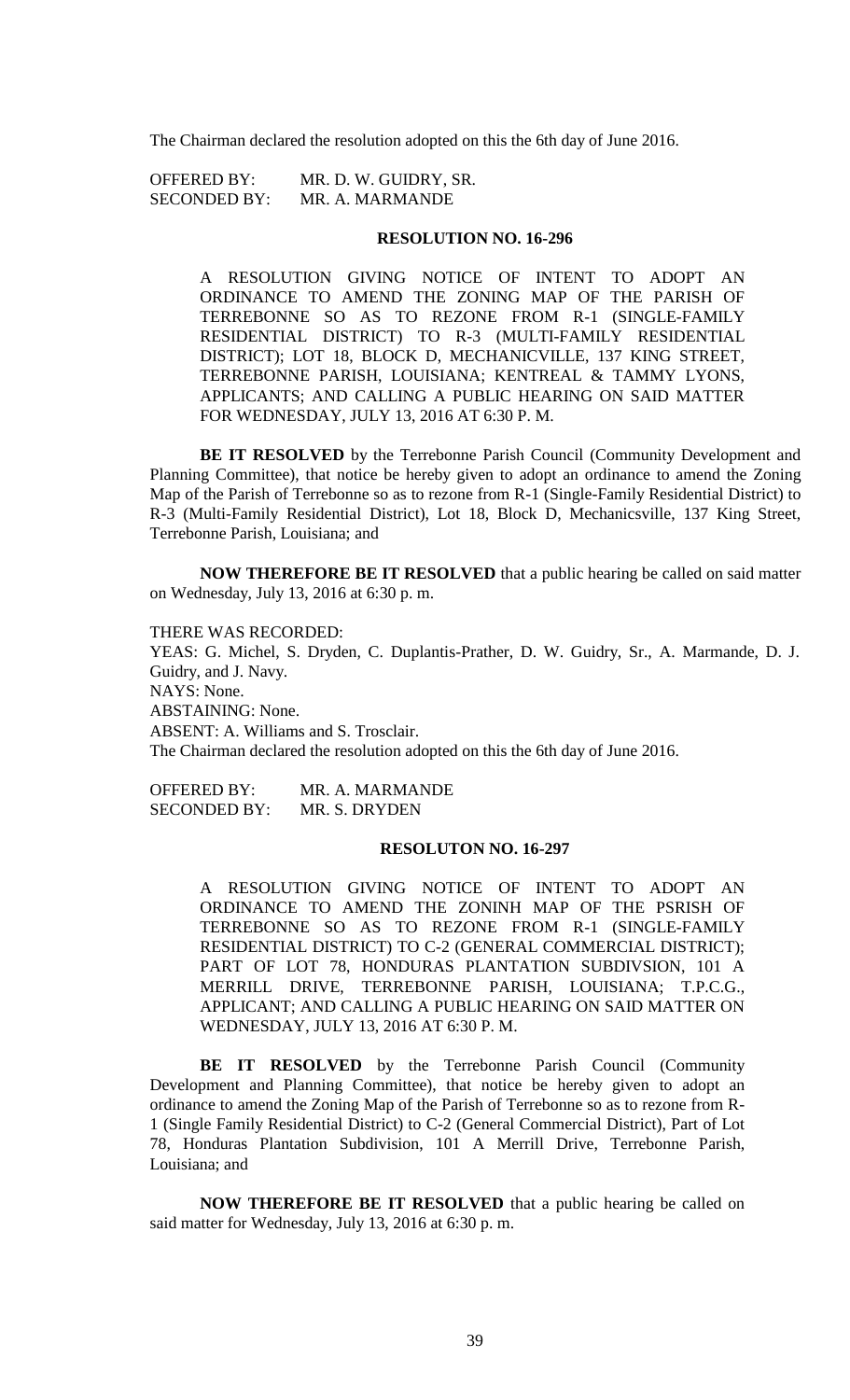THERE WAS RECORDED: YEAS: G. Michel, S. Dryden, C. Duplantis-Prather, D. W. Guidry, Sr., A. Marmande, D. J. Guidry, and J. Navy. NAYS: None. ABSTAINING: None. ABSENT: A. Williams and S. Trosclair. The Chairman declared the resolution adopted on this the 6th day of June 2016.

OFFERED BY: MR. S. DRYDEN SECONDED BY: MR. A. MARMANDE

### **RESOLUTION NO. 16-298**

A RESOLUTION AUTHORIZING THE PARISH PRESIDENT TO ENTER INTO A SUBGRANTEE AGREEMENTS BETWEEN TERREBONNE PARISH CONSOLIDATED GOVERNMENT AND THE GOVERNOR'S OFFICE OF HOMELAND SECURITY AND EMERGENCY PREPAREDNESS (GOHSEP) TO IMPLEMENT THE FLOOD MITIGATION ASSISTANCE ELEVATION PROGRAMS AWARDED.

**WHEREAS**, the Terrebonne Parish Consolidated Government applied for funding allocated as a result of the yearly Flood Mitigation Assistance (FMA) program through the Federal Emergency Management agency (FEMA) and the National Flood Insurance Program (NFIP), and

**WHEREAS,** by communication from the GOHSEP dated May 16, 2016, the Terrebonne Parish Consolidated Government has been notified that its application for federal assistance allocated to elevate severe repetitive loss structures, elevate repetitive loss structures and reconstruct structures was approved by FEMA April 15, 2016; and

**WHEREAS,** the approved funding under FMA-PJ-06-LA-2015-002 for the elevation of approximately (4) flood damaged structures in the Parish is as follows:

| Federal Share (100%)        | \$644,517.73      |
|-----------------------------|-------------------|
| Nonfederal Share $(0\%)$    | <b>S</b>          |
| <b>TOTAL PROJECT AWARD:</b> | \$644,517.73, and |

**WHEREAS,** the approved funding under FMA-PJ-06-LA-2015-005 for the elevation of approximately (7) flood damaged structures in the Parish is as follows:

| Federal Share (100%)  | \$1,103,369.29        |
|-----------------------|-----------------------|
| Nonfederal Share (0%) | \$122,599.59          |
| TOTAL PROJECT AWARD:  | $$1,225,995.88$ , and |

**WHEREAS,** the approved funding under FMA-PJ-06-LA-2015-008 for the demolition and reconstruction of approximately (2) flood damaged structures in the Parish is as follows:

| Federal Share (100%)        | \$306,842.85      |
|-----------------------------|-------------------|
| Nonfederal Share (0%)       | \$31,127.29       |
| <b>TOTAL PROJECT AWARD:</b> | \$337,970.14, and |

**WHEREAS,** the nonfederal share will be provided by the participating structure owners;

and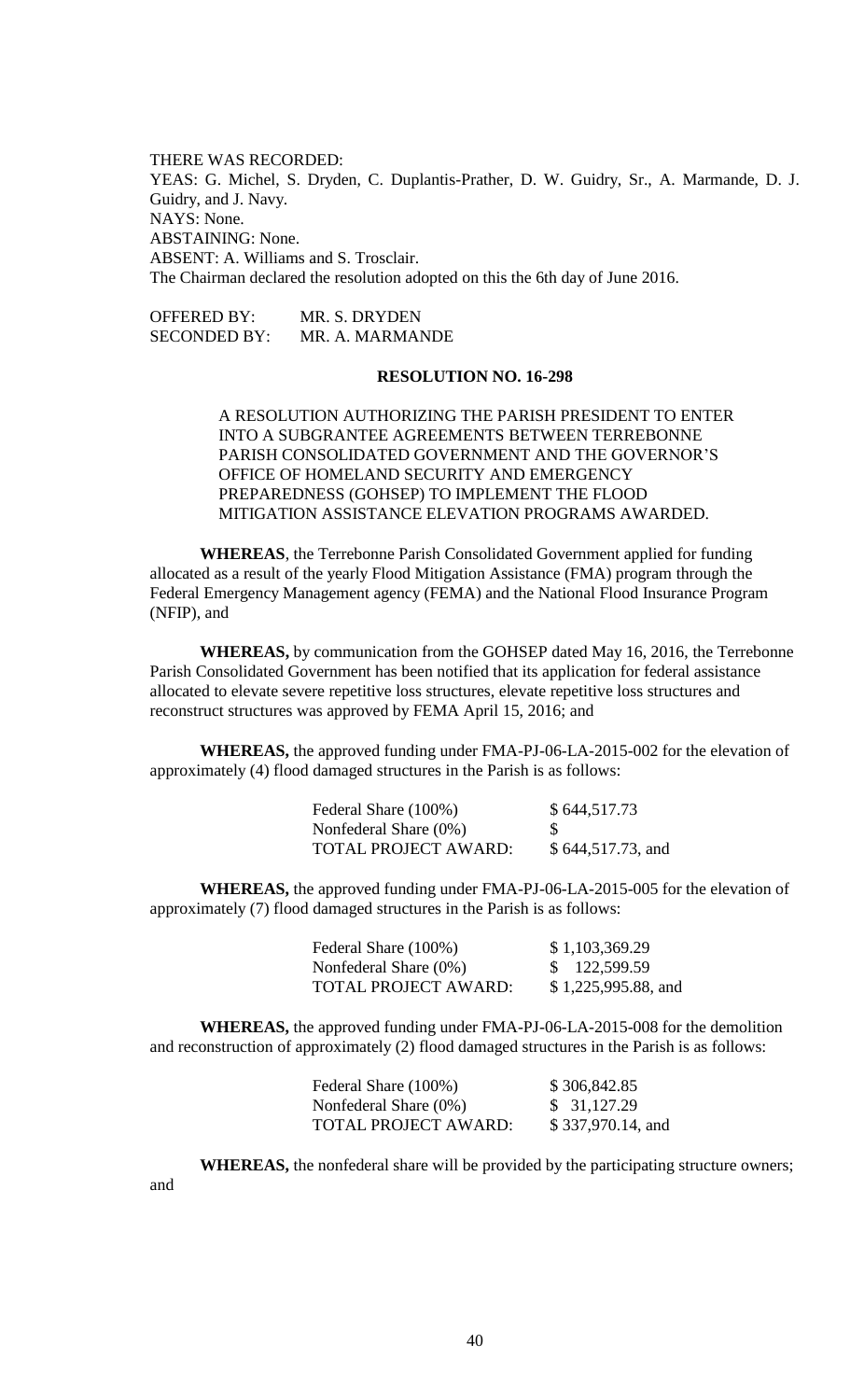**WHEREAS**, the Governor's Office of Homeland Security and Emergency Preparedness (GOHSEP) is the grantee under this Flood Mitigation Assistance Program; and

**WHEREAS**, Terrebonne Parish Consolidated Government is a subgrantee;

**NOW, THEREFORE, BE IT RESOLVED** by the Terrebonne Parish Council that the Parish President is hereby authorized to enter into the appropriate subgrantee agreements with GOHSEP in order to receive funding and implement the FMA Programs.

THERE WAS RECORDED: YEAS: G. Michel, S. Dryden, C. Duplantis-Prather, D. W. Guidry, Sr., A. Marmande, D. J. Guidry, and J. Navy. NAYS: None. ABSTAINING: None. ABSENT: A. Williams and S. Trosclair. The Chairman declared the resolution adopted on this the 6th day of June 2016.

OFFERED BY: MR. S. DRYDEN SECONDED BY: MR. A. MARMANDE

# **RESOLUTION NO. 16-299**

A RESOLUTION AUTHORIZING THE PARISH PRESIDENT TO EXECUTE THE APPROPRIATE TASK ORDER FOR PROJECT MANAGEMENT SERVICES BETWEEN TERREBONNE PARISH CONSOLIDATED GOVERNMENT AND SOLUTIENT CORPORATION FOR THE FEMA FLOOD MITIGATION ASSISTANCE GRANTS AWARDED; SUBJECT TO APPROVAL BY THE LEGAL DEPARTMENT

**WHEREAS**, the Terrebonne Parish Consolidated Government has applied for funding through the FEMA non-disaster Flood Mitigation Assistance program; and

**WHEREAS**, the Terrebonne Parish Consolidated Government has been awarded three grants for elevation and reconstruction; FMA-PJ-06-LA-2015-002, FMA-PJ-06-LA-2015-005, and FMA-PJ-06-LA-2015-008; and

**WHEREAS**, the Parish requires grant management services to provide oversight and implementation services; and

**WHEREAS,** in accordance with federal procurement requirements, the Department of Planning and Zoning formally solicited statements of qualifications and cost proposals to provide the application development services and/or project management services as needed for these services; and

**WHEREAS,** after reviewing and ranking the eight (8) responses received, Solutient Corporation received the highest ranking based on set criteria and provided a contract; and

**WHEREAS,** the Parish may from time to time provide Task Orders as the applications are awarded,

**NOW, THEREFORE, BE IT RESOLVED** by the Terrebonne Parish Council, (Community Development and Planning Committee) on behalf of the Terrebonne Parish Consolidated Government, that the Parish President is hereby authorized to enter into the appropriate agreement provided as Attachment A with Solutient Corporation to provide the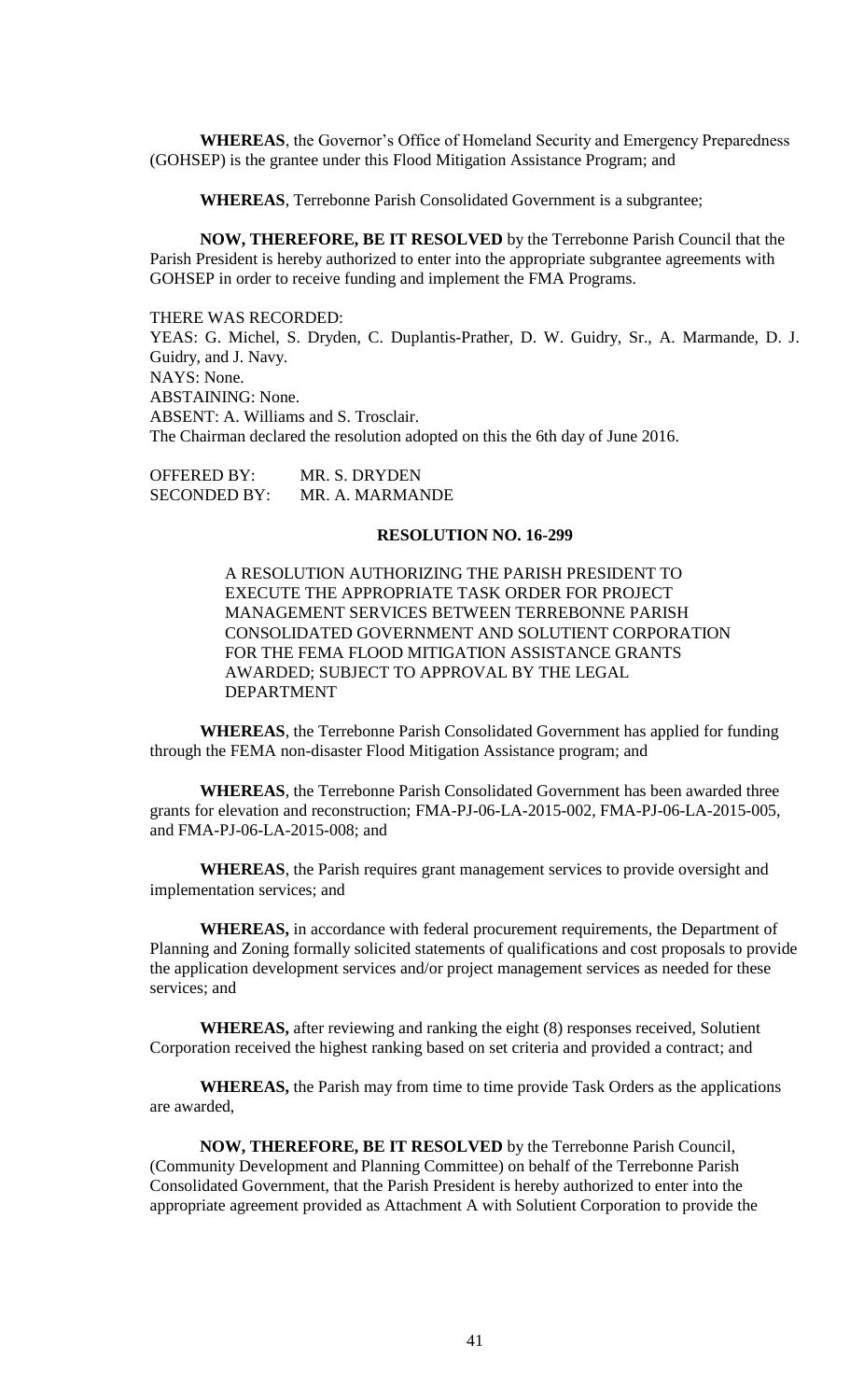needed application development, project management and related services for the FEMA Flood Mitigation Assistance programs listed above, subject to approval by the Legal Department.

THERE WAS RECORDED: YEAS: G. Michel, S. Dryden, C. Duplantis-Prather, D. W. Guidry, Sr., A. Marmande, D. J. Guidry, and J. Navy. NAYS: None. ABSTAINING: None. ABSENT: A. Williams and S. Trosclair. The Chairman declared the resolution adopted on this the 6th day of June 2016.

Mr. J. Navy moved, seconded by Mr. A. Marmande, "THAT, there being no further business to come before the Community Development & Planning Committee, the meeting be adjourned."

The Chairman called for the vote on the motion offered by Mr. J. Navy. THERE WAS RECORDED: YEAS: G. Michel, S. Dryden, C. Duplantis-Prather, D.W. Guidry, Sr., A. Marmande, D. J. Guidry and J. Navy. NAYS: None. ABSENT: A. Williams and S. Trosclair. The Chairman declared the motion adopted and the meeting was adjourned at 8:01 p. m.

Dirk J. Guidry, Chairman

Tammy E. Triggs, Minute Clerk

Mr. D. J. Guidry moved, seconded by Mr. S. Trosclair, "THAT, the Council accept and ratify the minutes of the Community Development and Planning Committee meeting held on 06/06/16."

The Chairman called for a vote on the motion offered by Mr. D. J. Guidry. THERE WAS RECORDED: YEAS: A. Williams, G. Michel, S. Dryden, C. Duplantis-Prather, D. W. Guidry Sr., A. Marmande, D. J. Guidry, S. Trosclair, and J. Navy. NAYS: None. ABSENT: None. The Chairman declared the motion adopted.

Under agenda Item 4A Street Lights: Light installations, removals, and/or activations. (None were submitted prior to agenda deadline.)

Mr. D. J. Guidry moved, seconded by Mr. A. Marmande, "THAT, the Council approve the attendance to the Organization of Parish Administrative Officials Board meeting, June 31-July 1, 2016 in Lake Charles, LA, per the current Travel Policy."

The Chairman called for a vote on the motion offered by Mr. D. J. Guidry. THERE WAS RECORDED: YEAS: A. Williams, G. Michel, S. Dryden, C. Duplantis-Prather, D. W. Guidry Sr., A. Marmande, D. J. Guidry, S. Trosclair, and J. Navy. NAYS: None. ABSENT: None. The Chairman declared the motion adopted.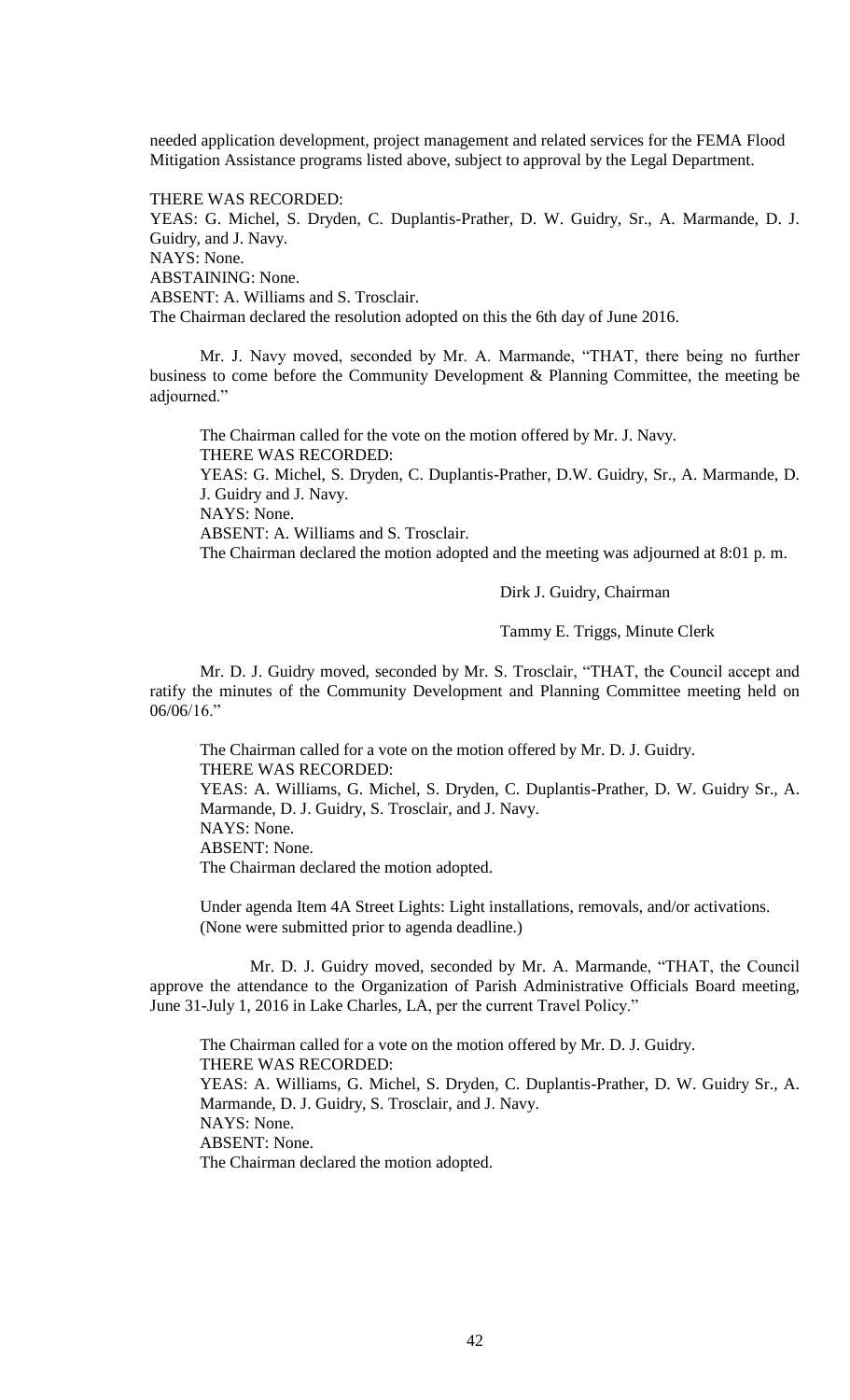Ms. C. Duplantis-Prather moved, seconded by Mr. G. Michel, "THAT, the Council hold nominations open for the one vacancy, due to a resignation on the Recreation District No. 3A Board until the next Council meeting."

The Chairman called for a vote on the motion offered by Ms. C. Duplantis-Prather. THERE WAS RECORDED: YEAS: A. Williams, G. Michel, S. Dryden, C. Duplantis-Prather, D. W. Guidry Sr., A. Marmande, D. J. Guidry, S. Trosclair, and J. Navy. NAYS: None. ABSENT: None. The Chairman declared the motion adopted.

Mr. D. J. Guidry moved, seconded by Ms. C. Duplantis-Prather, "THAT, the Council open nominations for the one vacancy due to resignation, representing the Commercial Fishing Industry on the Coastal Management & Restoration Advisory Committee, nominate Ms. Angela Portier and Mr. Jeff DeBlieux; close nominations and that a voice vote of the Council be taken to determine who will fill said vacancies."

The Chairman called for a vote on the motion offered by Mr. D. J. Guidry. THERE WAS RECORDED: YEAS: A. Williams, G. Michel, S. Dryden, C. Duplantis-Prather, D. W. Guidry Sr., A. Marmande, D. J. Guidry, S. Trosclair, and J. Navy. NAYS: None. ABSENT: None. The Chairman declared the motion adopted.

Voting to appoint Ms. Angela Portier:

A. Williams G. Michel S. Dryden C. Duplantis-Prather D. W. Guidry Sr. A. Marmande D. J. Guidry S. Trosclair J. Navy Voting to appoint Mr. Jeff DeBlieux: None

Council Minute Clerk K. Cologne announced the votes tallied for the one vacancy due to resignation, representing the Commercial Fishing Industry, on the Coastal Management  $\&$ Restoration Advisory Committee and they were recorded as follows: nine (9) votes for Ms. Angela Portier, and zero (0) votes for Mr. Jeff DeBlieux.

The Chairman stated that, as per the above voice vote, Ms. Angela Portier is appointed to serve a term on the Coastal Management & Restoration Advisory Committee, representing the Commercial Fishing Industry.

Ms. A. Williams moved, seconded by Ms. C. Duplantis-Prather, "THAT, the Council open nominations for the one vacancy due to resignation on the Terrebonne Parish Children & Youth Planning Board, nominate Ms. Wendy Jeffcoat, close nominations and appoint Ms. Wendy Jeffcoat to serve a term on said board."

The Chairman called for a vote on the motion offered by Ms. A. Williams. THERE WAS RECORDED: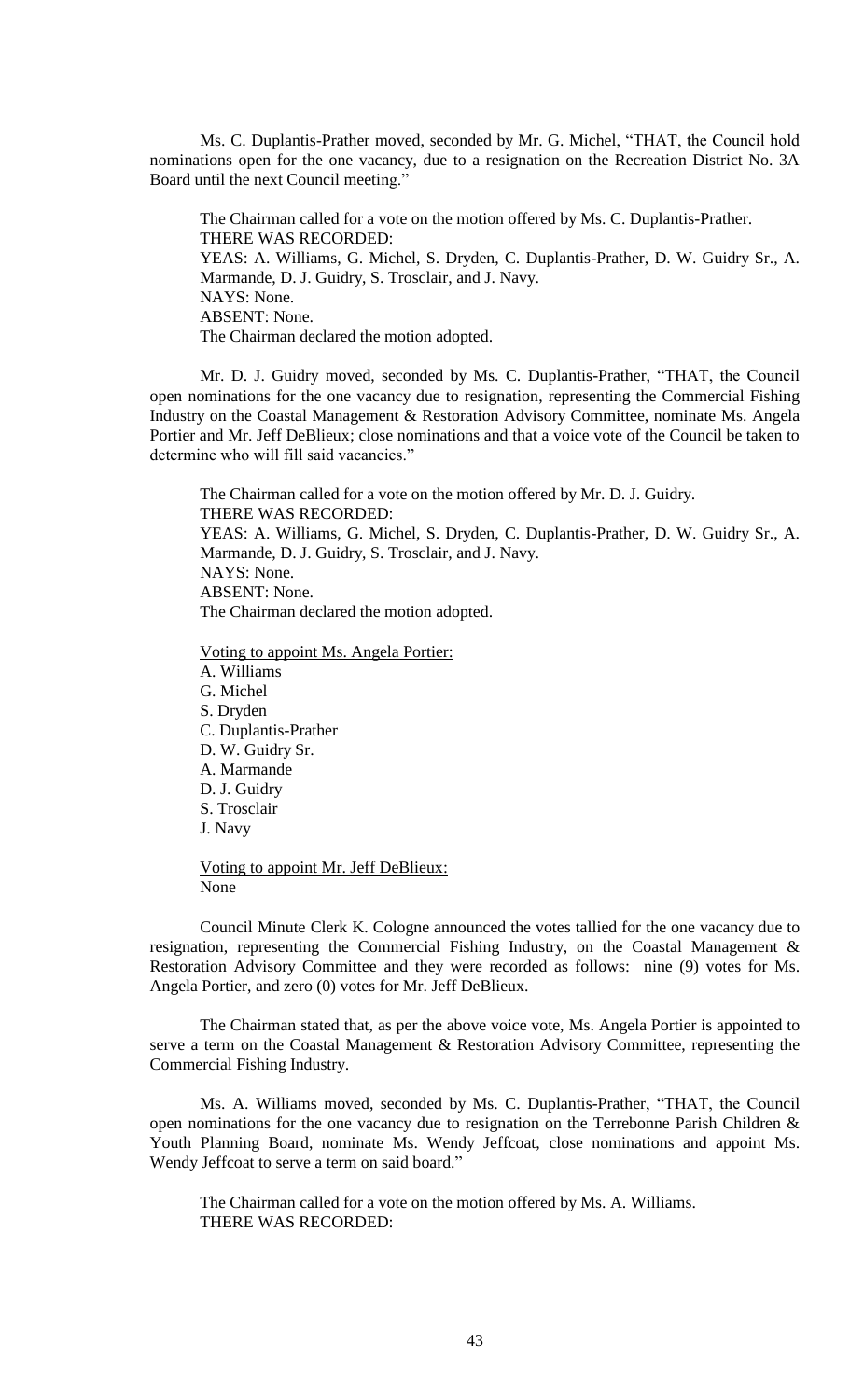YEAS: A. Williams, G. Michel, S. Dryden, C. Duplantis-Prather, D. W. Guidry Sr., A. Marmande, D. J. Guidry, S. Trosclair, and J. Navy. NAYS: None. ABSENT: None. The Chairman declared the motion adopted.

The Chairman announced the following vacancies, which he noted will be handled as per usual procedure:

- Waterworks District No. 1 Board: Three terms in Council Districts 1, 2  $&$  4 expiring on 6/24/16.
- Recreation District No. 11 Board: Two terms expiring on  $7/1/16$ .
- Library Board of Control: One term expiring  $7/9/16$ .
- Recreation District No. 6 Board: One term expiring on 7/31/16 and one vacancy due to resignation.
- TGMC Hospital Service District No. 1 Board: Three terms expiring 7/31/16, representing the Medical Society, General Public and Chamber of Commerce.

Under Agenda Item 8A - Announcements, Council members

- Councilwoman C. Duplantis-Prather encouraged every pet owner to have their pets spayed or neutered to help control the pet population and asked that if a stray animal is found, please contact the Animal Shelter at (985) 873-6709.
- Councilwoman C. Duplantis-Prather announced that she saved a kitten near her home and was able to find the kitten a home.
- Councilwoman C. Duplantis-Prather reminded everyone of Flay Day on June 14th and invited everyone to attend the Flag Day celebration at the Elk's lodge on June 11th at 11:00 at their Coteau property; and the Woodman Flag Day celebration on June 11th at 9:00.
- Councilman S. Trosclair explained that he has no opposition regarding a news article recently published in The Times newspaper, however he is concerned that the local media does not focus on the positive news; and expressed that on the positive side, the event raised monies for several great causes.
- Councilman D. W. Guidry Sr. stated that he is aware that a certain business is placing signs illegally and informed the public that it is illegal to place yard signs on public right-of-ways and they are working to address all violators.
- Councilman A. Marmande thanked Mr. Earl Eues for providing Hurricane pamphlets and information to distribute to the public and encouraged the senior citizens and all disabled citizens to register with the Council on Aging so they can assist them during an emergency.
- Councilman A. Marmande announced that the flood gate in the Houma Navigational Canal has been connected successfully and the levees around the Parish are nearly completed.
- Councilman A. Marmande thanked the Council Staff for their help.
- Councilman A. Marmande urged the local newspapers to print the good news within Terrebonne Parish.
- Councilman J. Navy explained that he was asked by Mr. Martin Folse to lead the pledge and welcome at the "Roast" and that he asked Council Staff employee, Suzette Thomas, to contact the Council members on his behalf, to attend the event to show to support for him as the Parish Chairman, President Dove and the non-profit organizations involved.
- Councilwoman A. Williams expressed her concerns regarding the recent negative publicity and expressed the many wonderful actions these non-profit organizations provide.